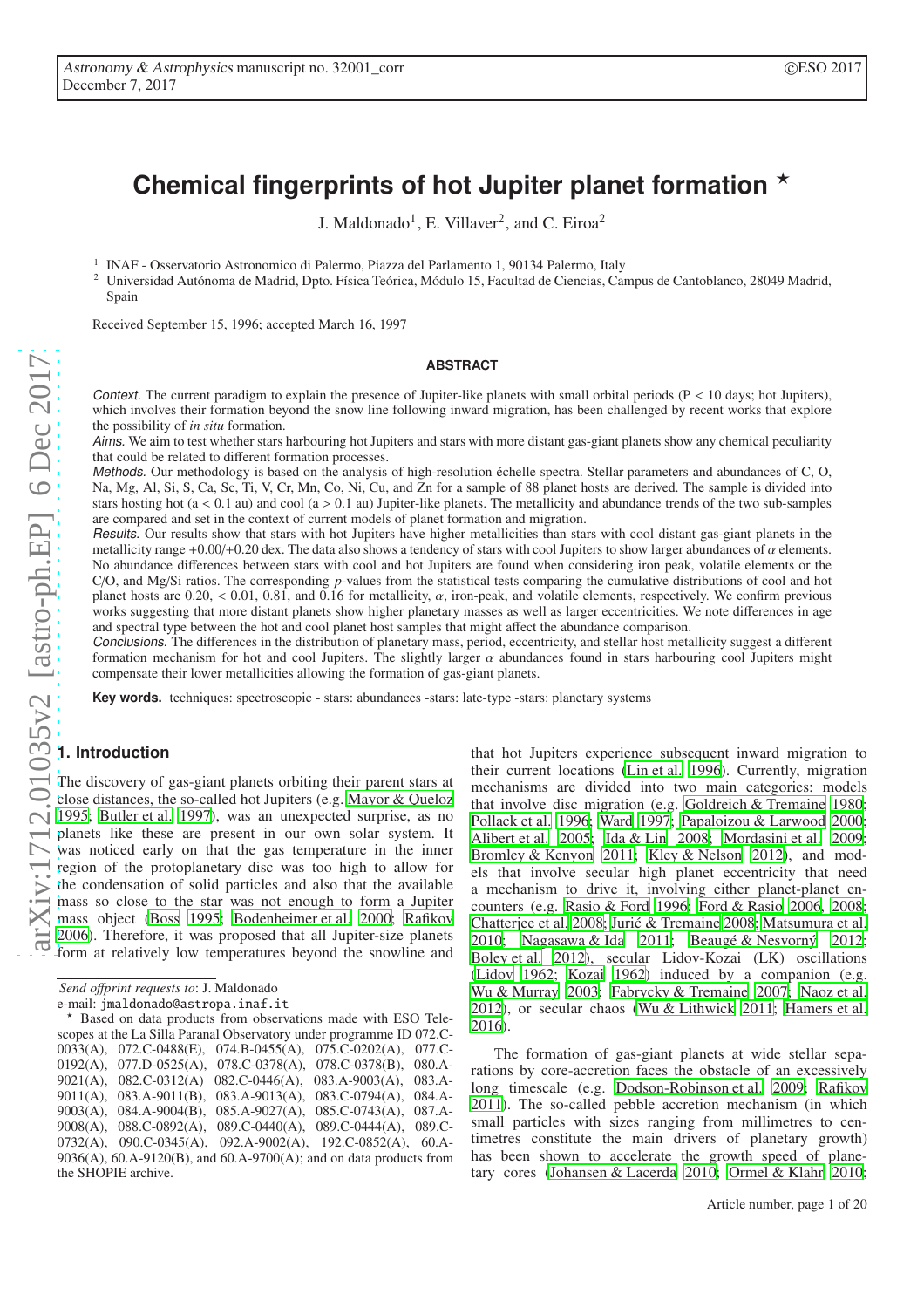[Lambrechts & Johansen 2012,](#page-11-21) [2014](#page-11-22); [Johansen & Lambrechts](#page-11-23) [2017\)](#page-11-23). Population synthesis models based on pebble accretion strongly suggest that snowlines are the preferred places for planet formation [\(Ali-Dib et al. 2017](#page-10-14)).

However, recently, several works have addressed the question of whether the *in situ* formation through core accretion of hot Jupiters might be possible [\(Batygin et al. 2016;](#page-10-15) [Boley et](#page-10-16) al. [2016\)](#page-10-16). The reason is twofold. Firstly, the lack of enough material in the innermost region of the protoplanetary nebula is mainly based on models of the solar nebula and it is possible that the solar nebula is not representative of the general conditions of disc forming planets (e.g. [Chiang & Laughlin 2013](#page-10-17)). In particular, small planets (mini-Neptunes or Super-Earths) not present in the solar system, have been found to be quite common in multiple systems at small orbital periods [\(Mayor et al. 2011;](#page-11-24) [Cassan et al.](#page-10-18) [2012;](#page-10-18) [Howard et al. 2012](#page-11-25); [Fressin et al. 2013;](#page-10-19) [Petigura et al.](#page-11-26) [2013\)](#page-11-26). Although stating the obvious, it is important to recall that irrespective of whether or not the innermost parts of the disks are suitable for planet formation it is expected that in the colder parts of the disk, solid condensation should be important.

Secondly, evidence has accumulated over recent years that hot Jupiters and more distant gas-giant planets have different properties. To start with, their frequencies are different. It has been shown that even after accounting for possible observational biases [\(Knutson et al. 2014;](#page-11-27) [Bryan et al. 2016\)](#page-10-20), there are two distinct peaks in the orbital period distribution of Jupiterclass planets: one for hot Jupiters (representing 0.5-1.0% of Suntype stars [\(Wright et al. 2012\)](#page-11-28)) at orbital periods close to three days and the average giant planet population that shows periods of 100 days  $\langle P \rangle$  = 3000 days (representing 10.5% of the nearby FGK stars [\(Cumming et al. 2008\)](#page-10-21)). Between these distances the planetary distribution shows a clear dip or "valley" (e.g. [Jones et al. 2003;](#page-11-29) [Wright et al. 2009](#page-11-30); [Currie 2009\)](#page-10-22). In a recent work, [Santerne et al.](#page-11-31) [\(2016\)](#page-11-31) analysed a sample of 129 giant planets with periods less than 400 days taken from the Kepler catalogue of transit candidates. The authors find a frequency of hot Jupiters around FGK stars in the KEPLER data in the range 0.4-0.5% while the occurrence rate from radial velocity surveys is of the order of ∼ 1%. Such a difference might be related to the gas-giant planet-metallicity correlation as the Kepler sample is found to differ in metallicity by about 0.15- 0.20 dex from the solar neighbourhood. A similar discrepancy is also found for giant planets in the period valley, with frequencies of 0.90% [\(Santerne et al. 2016\)](#page-11-31), and ∼ 1.6% [\(Fressin et al.](#page-10-19) [2013;](#page-10-19) [Mayor et al. 2011\)](#page-11-24). For planets with periods longer than ∼ 85 days, the occurrence estimates from the different surveys are compatible with an occurrence rate of ∼ 3%.

Hot Jupiters show masses below that of, or of the order of, Jupiter. On the other hand, cool distant gas-giant planets have masses of several times Jupiter's mass (e.g., [Batygin et al. 2016](#page-10-15)). Furthermore, a tendency for the eccentricities to increase with the planet mass has also been noticed (see [Ribas & Miralda-Escudé 2007,](#page-11-32) and references therein). The occurrence of additional long-period planets in stars with hot Jupiters is still debated. [Schlaufman & Winn](#page-11-33) [\(2016\)](#page-11-33) found no difference in the companion fraction between hot and cool Jupiters, either inside or outside the water-ice line, a result that is inconsistent with the simplest models of high-eccentricity migration. Concurrently, [Dong et al. \(2017\)](#page-10-23) using data from the Kepler mission show that hot Jupiters as well as hot Neptunes are preferentially found in systems with one transiting planet, in agreement with previous works also based on KEPLER data [\(Latham et al. 2011;](#page-11-34) Steff[en et al. 2012;](#page-11-35) [Huang et al. 2016](#page-11-36)). These results, however, should be regarded with caution as it has been argued that transit detection might be biased towards shortperiod planets (e.g. [Schlaufman & Winn 2016\)](#page-11-33).

Regarding the metallicity abundance of planet hosts, although no clear correlations between the stellar metallicity and the planetary semimajor axis were found [\(Udry & Santos 2007;](#page-11-37) [Valenti & Fischer 2008](#page-11-38); [Ammler-von Ei](#page-10-24)ff et al. [2009](#page-10-24)), several authors have noted a tendency of stars with hot Jupiters planets to show slightly larger metallicities than stars with more distant planets [\(Sozzetti 2004\)](#page-11-39), especially in the "low"-metallicity range (between  $-0.50$  dex and  $+0.00$  dex; [\(Maldonado et al. 2015](#page-11-40))). Furthermore, [Maldonado et al.](#page-11-40) [\(2015\)](#page-11-40) note that there are no hot Jupiters harbouring stars with significant low metallicities (below -0.50/-0.60 dex), while some cool Jupiters can be found around stars as metal-poor as -1.00 dex. Several works have suggested that the architecture of a planet (period and eccentricity) might indeed show a dependence on the host star's metallicity [\(Ribas & Miralda-Escudé 2007;](#page-11-32) [Dawson & Murray-Clay](#page-10-25) [2013;](#page-10-25) [Beaugé & Nesvorný 2013;](#page-10-26) [Adibekyan et al. 2013\)](#page-10-27). More recently, [Bashi et al.](#page-10-28) [\(2017\)](#page-10-28) and [Santos et al. \(2017\)](#page-11-41) suggest that stars hosting massive gas-giant planets show on average lower metallicities than the stars hosting planets with masses below  $\sim$  4-5 M<sub>Iup</sub>. A possible correlation between planetary mass and stellar metallicity have been also suggested by [Jenkins et al.](#page-11-42) [\(2017\)](#page-11-42).

We believe that our current knowledge on hot-Jupiter formation mechanisms would benefit from a detailed chemical abundance analysis of a large sample of stars harbouring hot and cool gas-giant planets, including a large number of ions besides iron. Therefore, in this paper we present a homogeneous analysis of a large sample of stars hosting gas-giant planets that is based on high-resolution and high signal-to-noise ratio échelle spectra.

This paper is organised as follows. Section [2](#page-1-0) describes the stellar sample, the observations, and the spectroscopic analysis. The comparison of the abundances of stars with hot and cool Jupiters is presented in Sect. [3](#page-3-0) where a search for correlations between the stellar abundances and the planetary properties is also presented. The results are set in the context of current planet formation models in Sect. [4.](#page-8-0) Our conclusions follow in Sect. [5.](#page-10-29)

#### <span id="page-1-0"></span>**2. Data and spectroscopic analysis**

#### 2.1. Stellar sample and observations

Two samples of main sequence (MS) stars, one of cool gasgiant planet hosts (hereafter cool PHs, semimajor axis  $a > 0.1$ au), and another one of stars harbouring hot gas-giant planets (hot PHs, semimajor axis  $a < 0.1$  au), were built by care-fully checking the data available<sup>[1](#page-1-1)</sup> at the Extrasolar Planets Encyclopaedia[2](#page-1-2) [\(Schneider et al. 2011\)](#page-11-43). Only radial velocity planets were considered for this work as transit targets are known to have systematically lower metallicities than radial velocity targets [\(Gould et al. 2006](#page-10-30); [Howard et al. 2012](#page-11-25); [Wright et al. 2012;](#page-11-28) [Dawson & Murray-Clay 2013\)](#page-10-25) and there is no bias that prevents RV detection at small orbital periods. The division at  $a = 0.1$ au comes from the known distribution of planetary semimajor axis where an enhanced frequency of close-in gas-giant planets is found at semimajor axes  $\leq 0.07$  au (e.g. [Wright et al. 2009;](#page-11-30) [Currie 2009\)](#page-10-22). Stars with multiple planets are classified as hot PHs if at least one of the planets has a semimajor axis lower than 0.1 au. We note, however, that the pileup of planets at  $\sim$  3 days is present when the full data set of known planets (dominated by

<sup>&</sup>lt;sup>1</sup> Up to February 2017

<span id="page-1-2"></span><span id="page-1-1"></span><sup>2</sup> http://exoplanet.eu/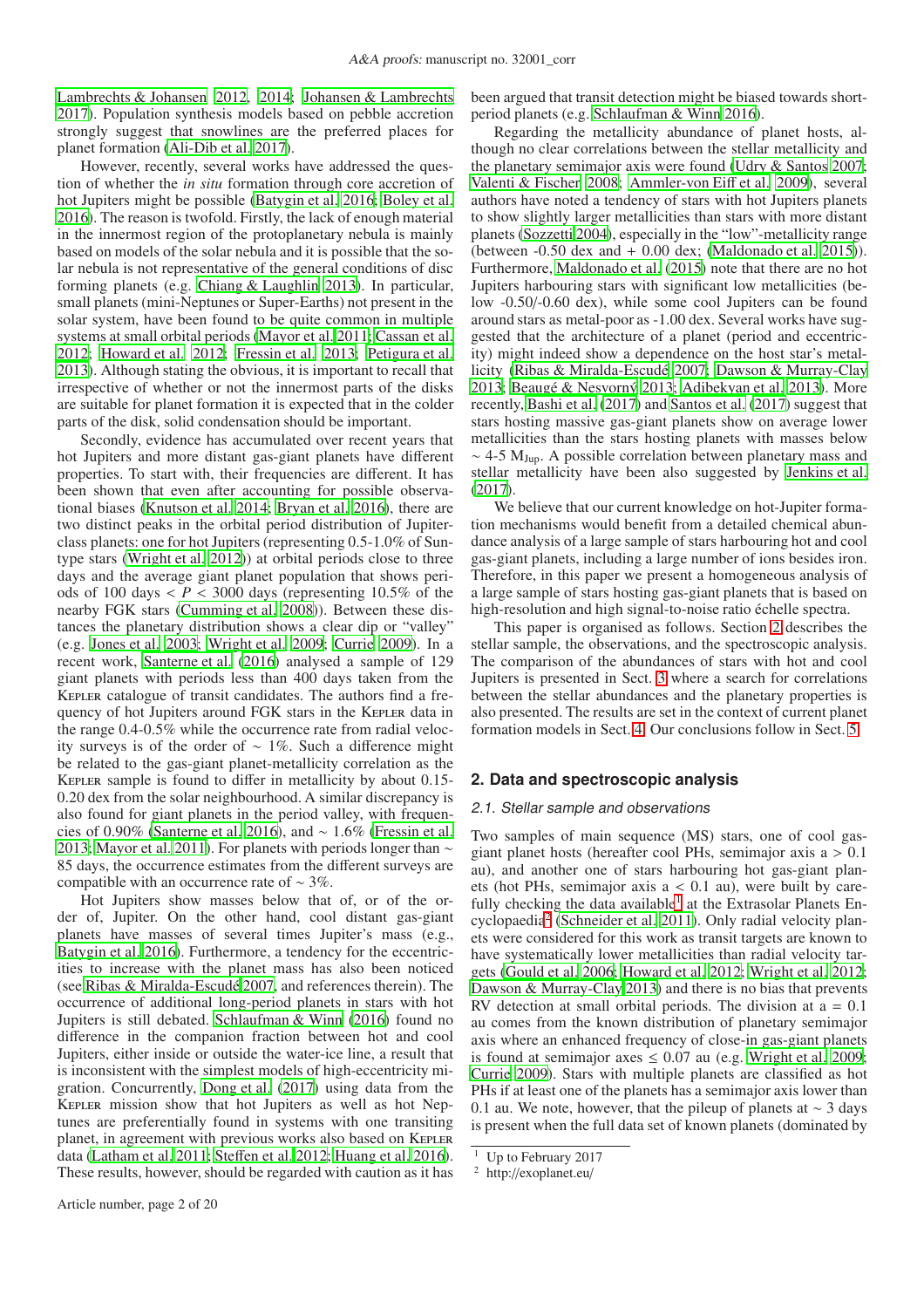Table 1. Properties of the different spectrographs used in this work.

<span id="page-2-2"></span>

| Spectrograph  | Spectral range $(\AA)$ | Resolving power | $N$ stars |
|---------------|------------------------|-----------------|-----------|
| <b>FEROS</b>  | 3500-9200              | 48000           | 74        |
| <b>HARPS</b>  | 3780-6910              | 115000          | 8         |
| <b>SOPHIE</b> | 3872-6943              | 75000           |           |
| 2dcoudé       | 3400-10000             | 60000           |           |

transit surveys) is considered, while it is not obvious when only radial velocity or Kepler data is analysed [\(Boley et al. 2016\)](#page-10-16).

For this work, all planetary hosts with spectral types between F5 and K2 and available values of planetary mass  $(M_p \sin i)$ , and semimajor axis were considered. Stars with low-mass planets  $(M_p \sin i < 30 M_\oplus)$  are not included since these stars have been the focus of exhaustive analysis and do not present metallicity signatures similar to the ones found for stars hosting gas-giant planets [\(Ghezzi et al. 2010b](#page-10-31); [Mayor et al. 2011](#page-11-24); [Sousa et al. 2011](#page-11-44); [Buchhave et al. 2012](#page-10-32); [Buchhave & Latham 2015](#page-10-33)). Objects with masses  $(M_p \sin i > 13 M_{Jup})$  have also not been included in this analysis since their masses enter into the brown dwarf domain, their formation mechanism might be different altogether from planets, and the analysis of their abundances have been the subject of a separate study [\(Maldonado & Villaver](#page-11-45) [2017\)](#page-11-45). Whether or not giant stars with planets follow the gasgiant planet metallicity correlation seen in MS planet hosts has been the subject of recent discussions [\(Sadakane et al. 2005](#page-11-46); [Schuler et al. 2005](#page-11-47); [Hekker & Meléndez 2007](#page-11-48); [Pasquini et al.](#page-11-49) [2007;](#page-11-49) [Takeda et al. 2008;](#page-11-50) [Ghezzi et al. 2010a](#page-10-34); [Maldonado et al.](#page-11-51) [2013;](#page-11-51) [Mortier et al. 2013;](#page-11-52) [Jofré et al. 2015](#page-11-53); Reff[ert et al. 2015](#page-11-54); [Maldonado & Villaver 2016\)](#page-11-55). We therefore excluded all stars with  $\log g$  values (see following Section) lower than 4.0 (cgs).

The high-resolution spectra used in this work were collected from public archives. FEROS [\(Kaufer et al. 1999](#page-11-56)) data from the ESO archive<sup>[3](#page-2-0)</sup> were taken for 74 stars, while for 8 stars HARPS spectra were used [\(Mayor et al. 2003](#page-11-57)). Additional data for 5 stars was taken from the SOPHIE [\(Bouchy & Sophie Team](#page-10-35) [2006\)](#page-10-35) archive  $4\overline{ }$  $4\overline{ }$  while for the star HIP 7513 ( $\overline{ }$  And) a spectrum taken with the 2dcoudé spectrograph at the McDonald Observatory [\(Tull et al. 1995\)](#page-11-58) from the public library " $S^4N$ " [\(Allende Prieto et al. 2004\)](#page-10-36) was analysed. All spectra were reduced by the corresponding pipelines which implement the typical corrections involved in échelle spectra reduction. The spectra were corrected for radial velocity shifts by using radial velocity standard stars or the radial velocities provided by the reduction pipelines. Typical values of the signal-to-noise ratio are between 80 and 230 (measured in the region around 605 nm). The properties of the different spectra are summarised in Table [1.](#page-2-2)

The total number of stars in the cool-PHs amounts to 59: 4 Ftype stars, 44 G-type stars, and 11 K-type stars. Hot-PHs account for 29 stars: 7 F-type stars, 13 G-type stars, and 9 K-type stars. The stars are listed in Table [A.1.](#page-13-0) All the planetary data used in this work – minimum mass, semimajor axis, planetary period, and eccentricity (Sect.  $3$ ) – come from the Extrasolar Planets Encyclopaedia [\(Schneider et al. 2011\)](#page-11-43).

# 2.2. Spectroscopic analysis

Basic stellar parameters  $T_{\text{eff}}$ , log *g*, microturbulent velocity  $\xi_t$ , and [Fe/H] are determined using the code TGVIT [\(Takeda et al.](#page-11-59) [2005\)](#page-11-59), which implements the iron ionisation and excitation balance, a methodology widely applied to solar-like stars. The line list as well as the adopted parameters (excitation potential,  $log(gf)$  values) can be found on Y. Takeda's web page  $5$ . This code makes use of ATLAS9, plane-parallel, LTE atmosphere models [\(Kurucz 1993\)](#page-11-60).

TGVIT derives the uncertainties in the stellar parameters by progressively changing each stellar parameter from the converged solution to a value in which the excitation equilibrium, the match of the curve of grow, or the ionisation equilibrium condition are no longer fulfilled [\(Takeda et al. 2002\)](#page-11-61).

Stellar evolutionary parameters, age, mass, and radius, were computed from Hipparcos V magnitudes [\(ESA 1997](#page-10-37)) and parallaxes [\(van Leeuwen 2007\)](#page-11-62) using the code PARAM[6](#page-2-4) [\(da Silva et al. 2006\)](#page-10-38), which is based on the use of Bayesian methods, together with the PARSEC set of isochrones [\(Bressan et al. 2012](#page-10-39)). These parameters are provided in Table [A.1.](#page-13-0)

Chemical abundance of individual elements C, O, Na, Mg, Al, Si, S, Ca, Sc, Ti, V, Cr, Mn, Co, Ni, Cu, and Zn was obtained using the 2014 version of the code  $MOOG^7$  $MOOG^7$  [\(Sneden 1973\)](#page-11-63) together with ATLAS9 atmosphere models [\(Kurucz 1993](#page-11-60)). The measured equivalent widths (EWs) of a list of narrow, nonblended lines for each of the aforementioned species are used as inputs. The selected lines are taken from the list provided by [Maldonado et al.](#page-11-40) [\(2015\)](#page-11-40). Hyperfine structure (HFS) was taken into account for V i, Co i, and Cu i abundances. Oxygen abundances derived from O i triplet lines at 777 nm are known to be severely affected by departures from LTE (e.g. [Kiselman 1993,](#page-11-64) [2001\)](#page-11-65). To account for non-LTE effects, the prescriptions given by [Takeda \(2003\)](#page-11-66) were followed.

Our derived abundances are provided in Table [A.2.](#page-16-0) They are expressed relative to the solar values derived in [Maldonado](#page-11-40) et al. [\(2015\)](#page-11-40). Errors take into account the line-to-line scatter as well as the propagation of the uncertainties of the stellar parameters in the abundances following the results by [Maldonado et al.](#page-11-40) [\(2015\)](#page-11-40).

Given the difficulties of obtaining reliable abundances of some volatile elements, in particular C i and O i , we compared our derived C and O ratios (C/Os) with the works of [Teske et al.](#page-11-67) [\(2014\)](#page-11-67) and [Schuler et al. \(2015\)](#page-11-68). Since a star-to-star comparison is not possible, as no stars in common are available, we compare the corresponding cumulative distribution function; Figure [1.](#page-3-1) We restrict the comparison to stars with C/Os lower than one (to use the same range of values than the literature samples). We also discard for the analysis those stars with high uncertainties in the derived C/O values. The comparison reveals a tendency of slightly larger values in our sample. A Kolmogorv-Smirnov test (hereafter K-S test)<sup>[8](#page-2-6)</sup> returns a  $K-S$  statistics of 0.34, and a *p*-value of 0.03 ( $n_{\text{eff}} = 16.5$ ).

We do not know the reason for this discrepancy. While it might be related to some difference in the methodology to derive abundances (e.g. line selection, atomic data), it could also be an effect of the different samples considered in this work. We note that the samples in [Teske et al. \(2014](#page-11-67)) and [Schuler et al. \(2015](#page-11-68)) consist in stars with transiting planets, while this work is focused on radial velocity planets.

<sup>3</sup> http://archive.eso.org/wdb/wdb/adp/phase3\_main/form

<span id="page-2-1"></span><span id="page-2-0"></span><sup>4</sup> http://atlas.obs-hp.fr/sophie/

 $^5$  http://optik2.mtk.nao.ac.jp/~takeda/tgv/

<span id="page-2-3"></span><sup>6</sup> http://stev.oapd.inaf.it/cgi-bin/param

<span id="page-2-4"></span><sup>7</sup> http://www.as.utexas.edu/~chris/moog.html

<span id="page-2-6"></span><span id="page-2-5"></span><sup>&</sup>lt;sup>8</sup> Performed with the IDL Astronomy User's Library routine ksrwo, see http://[idlastro.gsfc.nasa.gov](http://idlastro.gsfc.nasa.gov/)/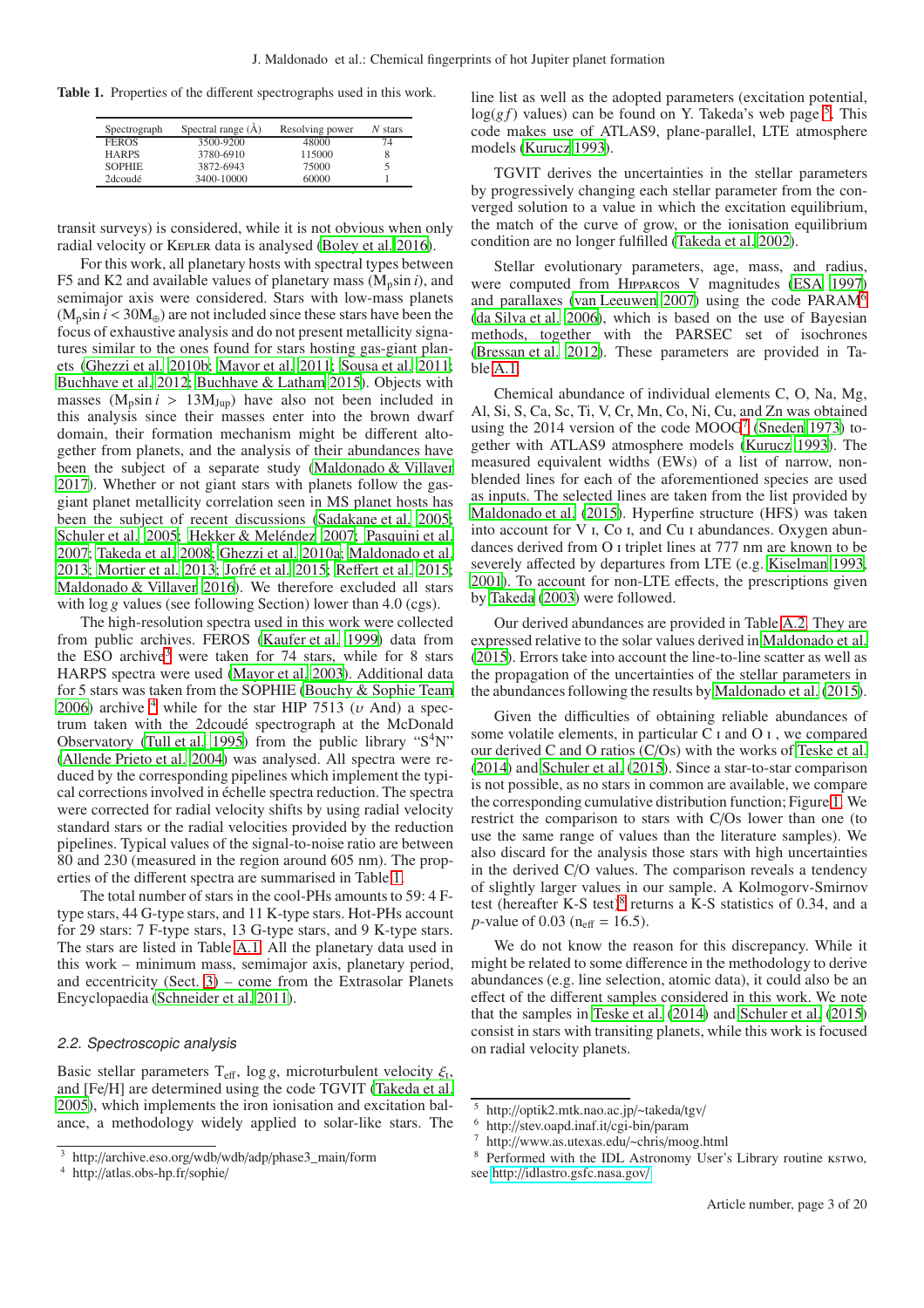

<span id="page-3-1"></span>Fig. 1. Comparison between the C/Os derived in this work and those from [Teske et al. \(2014](#page-11-67)) and [Schuler et al.](#page-11-68) [\(2015](#page-11-68)).

#### 2.3. Kinematics

Galactic spatial velocity components (*U*, *V*, *W*) are computed following the procedure described in [Montes et al. \(2001\)](#page-11-69). Parallaxes were taken from the revised reduction of the Hipparcos data [\(van Leeuwen 2007\)](#page-11-62) while proper motions are from the Tycho-2 catalogue [\(Høg et al. 2000](#page-11-70)). Radial velocities are mainly from the compilation by [Malaroda et al. \(2006\)](#page-11-71). Finally, stars were classified as belonging to the thin/thick disk applying the methodology described in [Bensby et al. \(2003,](#page-10-40) [2005](#page-10-41)). This classification is provided in Table [A.1.](#page-13-0)

#### <span id="page-3-3"></span>2.4. Properties of the stellar samples

It is well known that some stellar properties, such as distance, age, or kinematics, can affect the metal content of a star. Therefore before a comparison of metallicity and abundances of hot and cool PHs is made, an analysis of the stellar properties of both samples is mandatory. This analysis is presented in Table [2](#page-4-0) where both samples are compared by using a K-S test. In order to account for the uncertainties in the stellar parameters a series of 10<sup>6</sup> simulations were performed. In each simulation the property of each star is randomly varied within its corresponding uncertainty. For each series of simulated data a K-S test is performed. Assuming that the distribution of the simulated *p*-values follows a Gaussian function we then compute the probability that the simulated *p*-value takes the value (within 5%) found when analysing the original data.

According to the KS test, both samples are quite similar in terms of stellar distance. The analysis reveals a tendency of hot PHs to be slightly fainter and younger than the cool PHs. This effect can also be seen in Figure [2](#page-3-2) where the corresponding cumulative distribution functions of the V magnitude (upper left panel) and the stellar age (upper right panel) are shown. The hatched regions indicate the limits of the cumulative distributions built by considering that all stars have a stellar parameter *P* equal to  $P + \Delta P$  and  $P - \Delta P$ . We note that although the uncertainties in the stellar age are large, the derived *p*-value is highly significant (the probability of being due to the uncertainties is only 3%). We also note a slightly larger fraction of F-type stars in the hot-PH sample. As we do not have any explanation for that we will explore this potential bias in more detail in Sect. [4.1.](#page-8-1)

Regarding kinematics, the kinematic criteria for thick/thin disc membership does not reveal any significant difference between hot and cool PHs as most of the stars in both samples appear to belong to the thin disc population. Figure [3](#page-4-1) shows the corresponding Toomre diagram where it can be seen that both hot- and cool-PHs are well mixed in the vertical axis. However, the range of *V*LSR values of the hot PHs is narrower than that of

the cool PHs, and therefore a tendency of hot PHs to show larger *V*LSR values in the corresponding cumulative distribution func-tion at low values (between -10 and -50 km s<sup>-1</sup>) is found (Fig. [2,](#page-3-2) bottom left). In addition, a comparison in terms of mean Galactocentric distance, R<sub>mean</sub>, was performed as the Galactic birth place has been suggested to be related to the chemical properties of planet hosts [\(Adibekyan et al. 2014](#page-10-42), [2016](#page-10-43)). Values of  $R_{mean}$ are taken from [Casagrande et al. \(2011\)](#page-10-44). While the K-S test reveals no significant differences between hot and cool PHs, the plot of the corresponding cumulative distributions (Fig. [2,](#page-3-2) bottom right) shows a tendency of hot PHs to be located at slightly larger  $R_{mean}$  values in the  $R_{mean}$  range 6.5-7.8 Kpc.

Other properties such as stellar mass or effective temperature were analysed but no differences between the two samples were found.



<span id="page-3-2"></span>Fig. 2. Cumulative distribution function of V mag (upper left panel), stellar ages (upper right panel),  $V_{LSR}$  (bottom left), and mean Galactocentric distance (bottom right) for cool and hot PHs.

#### <span id="page-3-0"></span>**3. Analysis**

#### <span id="page-3-4"></span>3.1. Metallicity distributions

The cumulative distribution functions of the metallicity for the hot and cool PH samples are presented in Figure [4.](#page-4-2) For guidance, some statistical diagnostics are also given in Table [3.](#page-4-3) The hatched regions indicate the limits of the cumulative distributions built by considering that all stars have a metallicity of  $[Fe/H] + \Delta [Fe/H]$  and  $[Fe/H] - \Delta [Fe/H]$ . A two-sample K-S test shows that the global metallicity distributions of hot- and cool-PHs are similar (*p*-value ~ 20%, K-S statistics ~ 0.24, n<sub>eff</sub> ~ 19). In order to account for the uncertainties in the derived metallicities, we proceed as in Sect. [2.4.](#page-3-3) The significance of the original *p*-value is found to be of only ~ 6.5%, thus confirming the reliability of the result.

We note that a visual inspection of Figure [4](#page-4-2) suggests a "deficit" of hot PHs with respect to cool PHs at metallicity values between +0.00 and +0.20 dex, even if the uncertainties in the cumulative distributions are considered. A similar result was found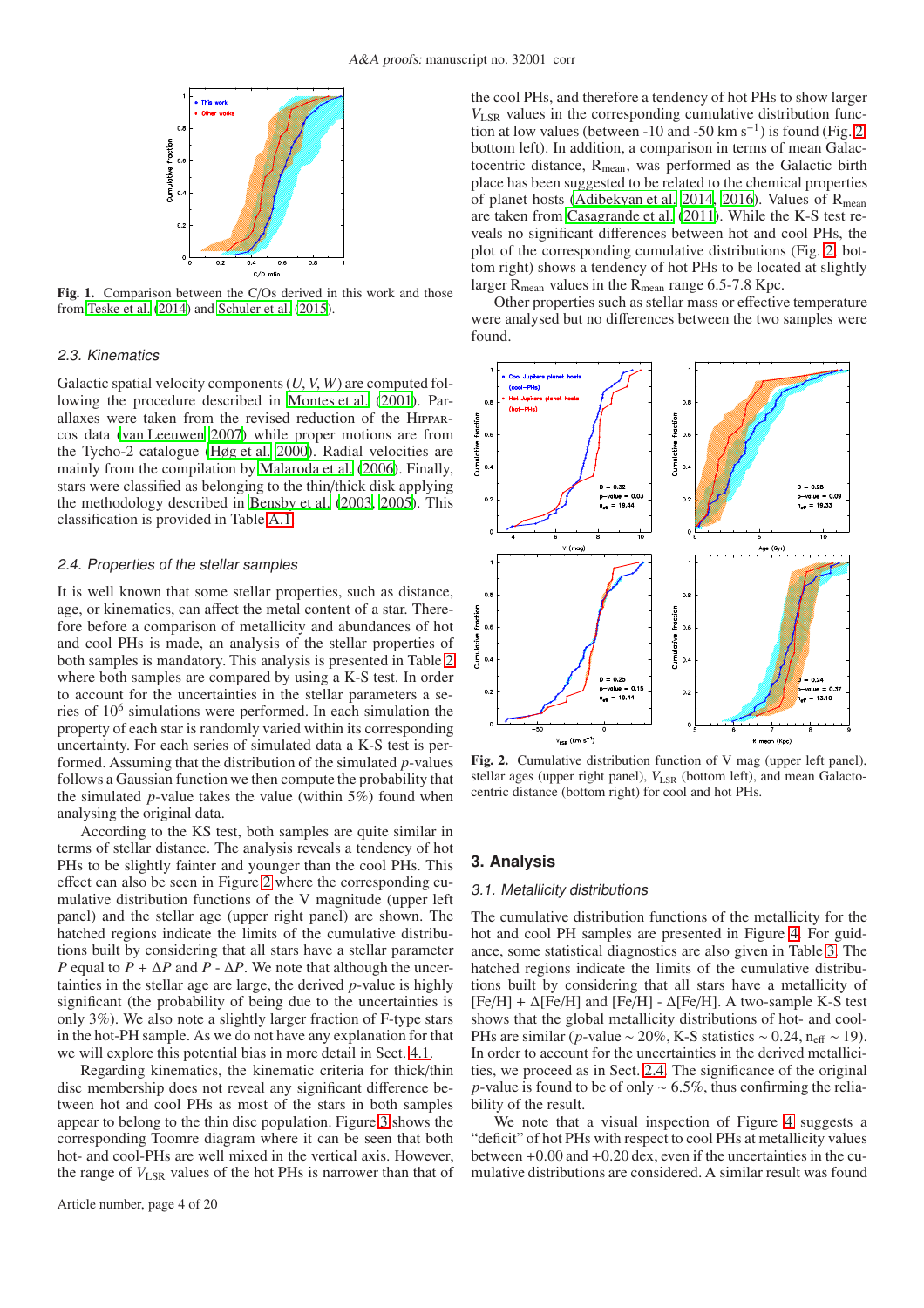Table 2. Comparison between the properties of cool and hot PHs.

<span id="page-4-0"></span>

|                                 |                           | cool PH <sub>s</sub>    |                |                 | hot PHs                  |                | <b>K-S</b> test |            |           |  |  |
|---------------------------------|---------------------------|-------------------------|----------------|-----------------|--------------------------|----------------|-----------------|------------|-----------|--|--|
|                                 | Mean                      | Median                  | Range          | Mean            | Median                   | Range          | D               | $p$ -value | $p$ -sig. |  |  |
| $V$ (mag)                       | 7.3                       | 7.5                     | 3.7/9.6        | 7.6             | 8.0                      | 4.1/10         | 0.32            | 0.03       | 0.31      |  |  |
| Distance (pc)                   | 41.6                      | 38.11                   | 3.2/103        | 43.9            | 42.7                     | 12.5/95        | 0.16            | 0.64       | 0.13      |  |  |
| Age $(Gyr)$                     | 4.2                       | 3.9                     | 0.31/11.4      | 3.0             | 2.4                      | 0.1/11         | 0.28            | 0.09       | 0.03      |  |  |
| Mass $(M_{\odot})$              | 1.07                      | 1.08<br>0.77/1.41       |                | 1.08            | 1.07                     | 0.83/1.41      | 0.09            | 0.99       | 0.20      |  |  |
| $T_{\rm eff}$                   | 5723                      | 5761                    | 4849/6472      | 5741            | 5656                     | 5025/6704      | 0.19            | 0.41       | 0.13      |  |  |
| $V_{LSR}$ (km s <sup>-1</sup> ) | $-10.23$                  | $-7.73$                 | $-64.77/25.45$ | $-13.49$        | $-7.49$                  | $-73.53/29.03$ | 0.25            | 0.15       | 0.12      |  |  |
| $R$ mean $(Kpc)$                | 5.97/8.74<br>7.53<br>7.43 |                         |                | 7.58            | 7.61                     | 6.6/8.57       | 0.24            | 0.37       | 0.05      |  |  |
| $SpType(\%)$                    |                           | $7(F)$ ; 74 (G); 19 (K) |                |                 | $24$ (F); 45 (G); 31 (K) |                |                 |            |           |  |  |
| $D/TD(\%)^{\dagger}$            | $85$ (D); 15 (R)          |                         |                | $93$ (D); 7 (R) |                          |                |                 |            |           |  |  |

† D: Thin disc, TD: Thick disc, R: Transition



<span id="page-4-1"></span>Fig. 3. Toomre diagram of the observed stars. Hot PHs are shown by filled red circles while cool PHs are plotted with open blue  $\sqrt{U_{\text{LSR}}^2 + V_{\text{LSR}}^2 + W_{\text{LSR}}^2}$  = 50, 100, and 150 km s<sup>-1</sup>. Median uncertaincircles. Dash-dot lines indicate constant total velocities,  $V_{\text{Total}}$  = ties for  $V_{LSR}$  and  $V_{Total}$  are of the order of 0.54 km s<sup>-1</sup>.

by [Maldonado et al.](#page-11-40) [\(2015\)](#page-11-40) but based on a smaller sample (only 5 hot PHs and 17 cool PHs). In order to find further confirmation of this possible trend, [Maldonado et al. \(2015\)](#page-11-40), in their Appendix B, additionally performed a study of the gas-giant planets listed in the Extrasolar Planets Encyclopaedia [\(Schneider](#page-11-43) et al. [2011\)](#page-11-43) and the Exoplanet Orbit Database [\(Wright et al. 2011\)](#page-11-72) without applying any further selection criteria (and therefore mixing different types of stars and planets and with inhomogeneous metallicity determinations). The results from this comparison showed a "deficit" of hot Jupiters at metallicities between  $-0.50$  and  $+0.00$  dex.

In order to test the significance of this possible deficit we repeated the statistical analysis performed before but considering only the stars with metallicities below or equal to +0.20 dex. The K-S test returns in this case a K-S statistic of 0.37 and a low *p*value of only ∼ 0.08 (slightly larger than the usual threshold of 2% for statistical significant difference). Although the samples' size diminishes significantly, we note that the value of  $n_{\text{eff}}$  is still large, ∼ 10.5 (the K-S test is reasonably accurate for sample sizes



<span id="page-4-2"></span>Fig. 4. [Fe/H] cumulative frequencies.

Table 3. [Fe/H] statistics of the stellar samples.

<span id="page-4-3"></span>

| <i>Sample</i> | Mean | Median | Deviation | Min.    | Max  | Ν  |
|---------------|------|--------|-----------|---------|------|----|
| cool-PHs      | 0.12 | 0.18   | 0.18      | $-0.43$ | 0.43 | 59 |
| hot-PHs       | 0.20 | 0.20   | 0.12      | $-0.07$ | 0.40 | 29 |

for which  $n_{\text{eff}}$  is greater than four<sup>[9](#page-4-4)</sup>), and the significance of the *p*-value returned by our simulations is of the order of ~ 3%. Our conclusion is that the deficit of hot PHs at low metallicities might be real although it may need further confirmation by analysing larger samples.

We finally note that in our sample there are no hot Jupiters harbouring stars with metallicities below ∼ -0.10 dex, whilst cool Jupiters can be found around more metal-poor stars.

# <span id="page-4-6"></span>3.2. Other chemical signatures

In order to find differences in the abundances of other chemical elements besides iron, the cumulative distribution  $[X/Fe]$ <sup>[10](#page-4-5)</sup> comparing the abundance distributions of hot- and cool-PHs is shown

<sup>&</sup>lt;sup>9</sup> https://it.mathworks.com/help/stats/kstest2.html<br><sup>10</sup> Many previous studies dealing with chami

<span id="page-4-5"></span><span id="page-4-4"></span>Many previous studies dealing with chemical peculiarities in planet hosts use [X/Fe] instead of [X/H] (e.g. [Meléndez et al. 2009;](#page-11-73)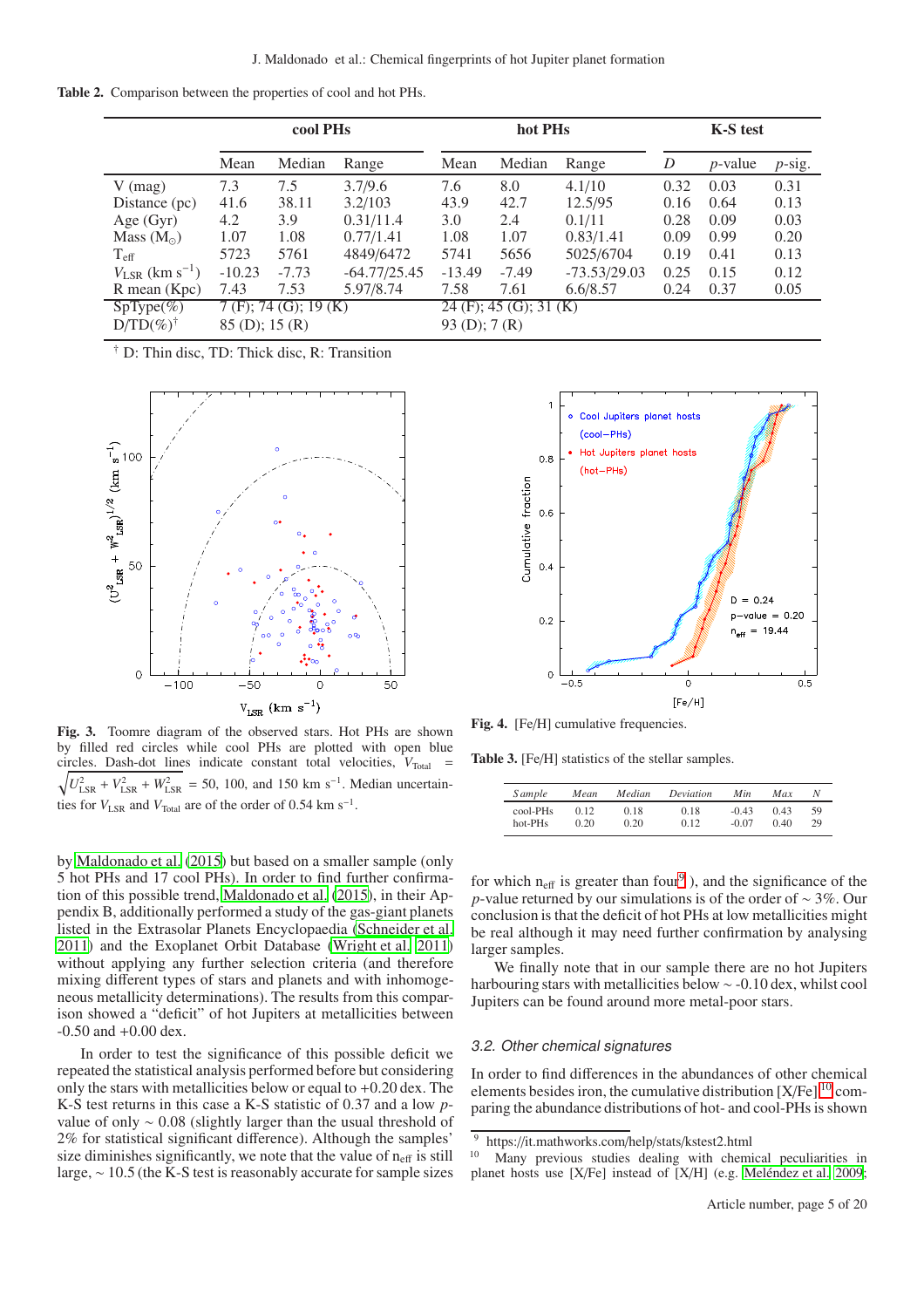in Figure [5.](#page-5-0) Some statistical diagnostics are also presented in Table [4,](#page-5-1) where the results of a K-S test for each ion are also listed. The tests suggest that there might be differences in the abundances of C i, Si i, S i, and Ca i (slightly larger abundances for the cool PHs). We note that in all these cases our simulations show that the low *p*-values derived are not due to the uncertainties in the derived abundances. It is worth mentioning that Si i and Ca I are  $\alpha$  elements and that the *p*-value returned by the K-S test is also very low for Mg I, another  $\alpha$  element. On the other hand, very similar abundance distributions are found for Sc I, Cr i, and Mn i, the latter two ions being iron-peak elements.



<span id="page-5-0"></span>Fig. 5. [X/Fe] cumulative fraction of hot PHs (red continuous line) and cool PHs (blue dash-to-dot line).

We therefore grouped the ions into three categories: alpha elements, iron-peak elements, and volatile elements. Following the definitions provided in [Mata Sánchez et al.](#page-11-74) [\(2014\)](#page-11-74) and [Maldonado & Villaver](#page-11-45) [\(2017\)](#page-11-45) we considered Mg, Si, Ca, and Ti as alpha elements; Cr, Mn, Co, and Ni as iron-peak elements; and C, O, Na, S, and Zn as volatiles.

The corresponding cumulative functions are shown in Fig-ure [6,](#page-6-0) where  $[X_{\alpha}/Fe]$ ,  $[X_{Fe}/Fe]$ , and  $[X_{vol}/Fe]$  denote the abundances of alpha, iron-peak, and volatile elements, respectively. The results from the K-S test show no abundance difference in iron elements between hot- and cool PHs. However, the test suggests significant differences when  $\alpha$  elements are considered, showing cool PHs to have slightly larger abundances. For volatile elements, the K-S test returns a probability of ∼ 16% that both samples have similar distributions, not low enough to claim a statistical significant difference. Possible age effects affecting these results are discussed in Sect. [4.1.](#page-8-1)

Finally, the stellar C/O and Mg/Si ratios were also considered; see Figure [7.](#page-6-1) These ratios are known to play an important role in constraining the planetary composition (e.g. [Bond et al.](#page-10-45) [2010;](#page-10-45) [Thiabaud et al. 2015](#page-11-75); [Dorn et al. 2015\)](#page-10-46). No statistically significant differences between hot and cool PHs have been found.

<span id="page-5-1"></span>

| Table 4. Comparison between the elemental abundances of hot and cool |  |
|----------------------------------------------------------------------|--|
| PHs.                                                                 |  |

| [X/Fe]           | Hot PHs |          | Cool PHs |          |      |               | K-S test      |             |
|------------------|---------|----------|----------|----------|------|---------------|---------------|-------------|
|                  | Median  | $\sigma$ | Median   | $\sigma$ | D    | $p$ -value    | $n_{\rm eff}$ | p-sig.      |
| C/O              | 0.71    | 0.68     | 0.68     | 1.07     | 0.15 | 0.95          | 11.69         | 0.071       |
| Mg/Si            | 1.05    | 0.19     | 1.10     | 0.17     | 0.20 | 0.40          | 19.44         | 0.050       |
| $X_{\alpha}$     | $-0.02$ | 0.05     | 0.00     | 0.05     | 0.42 | ${}_{0.01}$   | 19.44         | ${}< 0.001$ |
| $X_{\rm Fe}$     | 0.02    | 0.06     | 0.02     | 0.06     | 0.14 | 0.81          | 19.44         | 0.128       |
| $X_{\rm vol}$    | $-0.03$ | 0.13     | 0.02     | 0.10     | 0.25 | 0.16          | 19.44         | 0.043       |
| $C_{I}$          | $-0.06$ | 0.31     | 0.04     | 0.28     | 0.40 | 0.01          | 16.02         | 0.002       |
| O <sub>I</sub>   | $-0.09$ | 0.10     | $-0.08$  | 0.12     | 0.30 | 0.17          | 12.54         | 0.018       |
| Na I             | 0.02    | 0.11     | 0.04     | 0.08     | 0.20 | 0.37          | 19.44         | 0.047       |
| Mg <sub>I</sub>  | 0.00    | 0.08     | 0.04     | 0.08     | 0.28 | 0.08          | 19.44         | 0.008       |
| Al i             | 0.05    | 0.15     | 0.04     | 0.07     | 0.20 | 0.41          | 18.88         | 0.076       |
| Si 1             | 0.00    | 0.06     | 0.02     | 0.04     | 0.33 | 0.02          | 19.44         | 0.003       |
| S <sub>I</sub>   | $-0.04$ | 0.17     | 0.01     | 0.14     | 0.43 | ${}_{< 0.01}$ | 18.55         | < 0.001     |
| Ca I             | $-0.06$ | 0.10     | $-0.02$  | 0.09     | 0.35 | 0.01          | 19.44         | 0.002       |
| Sc <sub>I</sub>  | $-0.02$ | 0.07     | $-0.02$  | 0.10     | 0.11 | 0.98          | 17.28         | 0.056       |
| Sc <sub>II</sub> | $-0.01$ | 0.07     | $-0.02$  | 0.07     | 0.14 | 0.79          | 19.44         | 0.081       |
| Ti I             | $-0.02$ | 0.05     | $-0.01$  | 0.06     | 0.16 | 0.64          | 19.44         | 0.085       |
| Tiп              | $-0.01$ | 0.07     | $-0.01$  | 0.08     | 0.15 | 0.75          | 19.44         | 0.086       |
| V I              | 0.03    | 0.07     | 0.02     | 0.10     | 0.16 | 0.63          | 19.44         | 0.074       |
| Cr <sub>I</sub>  | $-0.02$ | 0.03     | $-0.02$  | 0.04     | 0.11 | 0.96          | 19.44         | 0.044       |
| Cr <sub>II</sub> | 0.02    | 0.09     | 0.05     | 0.12     | 0.28 | 0.07          | 19.44         | 0.004       |
| Mn 1             | 0.13    | 0.13     | 0.14     | 0.12     | 0.13 | 0.90          | 19.44         | 0.112       |
| Co <sub>I</sub>  | $-0.02$ | 0.11     | $-0.03$  | 0.11     | 0.16 | 0.65          | 18.99         | 0.088       |
| Ni 1             | $-0.01$ | 0.04     | 0.00     | 0.04     | 0.14 | 0.84          | 19.44         | 0.091       |
| Cu I             | 0.13    | 0.34     | 0.06     | 0.28     | 0.26 | 0.27          | 13.15         | 0.034       |
| ZnI              | 0.00    | 0.14     | 0.02     | 0.15     | 0.13 | 0.89          | 19.44         | 0.080       |

#### 3.3. Stellar metallicity and planetary properties

We perform a search for correlations between the stellar abundances and the planet orbital properties. Figure [8](#page-7-0) shows the stellar metallicity as a function of the orbital period (left) and versus the planetary eccentricity (right). Colours and symbols, indicate different planetary masses. The Figure shows a lack of massive planets at short orbital periods. We note that all planets (except one) with  $m_p \sin i$  larger that 3  $M_{Jup}$  have a period larger than 100 days. Indeed, most of the planets with  $m_p \sin i$  larger than 1  $M_{Jup}$ have periods larger than 100 days. The Figure also shows that planets at short periods have larger metallicities (in agreement with the results from Sect. [3.1\)](#page-3-4). All stars (except 2) with planets with  $P < 100$  days show metallicities larger than  $+ 0.00$  dex. A tendency of higher eccentricities towards more massive planets also seems to be present in the data. Most of the planets with  $m_p \sin i$  larger that 3  $M_{Jup}$  show eccentricities larger than 0.1.

#### 3.4. Comparison with previous works

The absence of massive planets orbiting at short periods around low-metallicity stars in radial velocity surveys was already noted by [Udry et al. \(2002](#page-11-77)); [Santos et al. \(2003](#page-11-78)); [Fischer & Valenti](#page-10-48) [\(2005\)](#page-10-48). In a recent work, [Jenkins et al. \(2017\)](#page-11-42) discuss a tendency of stars with short-period gas giant planets to have higher metallicities than stars with planets at longer periods. Our results also agree with published results based on the analysis of the transit survey planets (e.g. [Beaugé & Nesvorný 2013\)](#page-10-26) where the smallest Kepler planetary candidates orbiting metal-poor stars were found to show a possible period dependency: small planets orbiting metal-poor stars are located at large periods while small planets closer to the star tend to have higher metallicities. On the other hand, the presence of massive gas-giant planets at long orbital periods (even around low-metallicity stars) might be explained if they are mainly formed by gravitational instabilities in the disc (e.g. [Dodson-Robinson et al. 2009\)](#page-10-13), a mechanism that does not depend on the metallicity of the primordial disc [\(Boss](#page-10-49) [1997,](#page-10-49) [2002](#page-10-50), [2006](#page-10-51)).

[Ramírez et al. 2009](#page-11-76); [González Hernández et al. 2013;](#page-10-47) [Adibekyan et al.](#page-10-42) [2014;](#page-10-42) [Maldonado et al. 2015](#page-11-40)).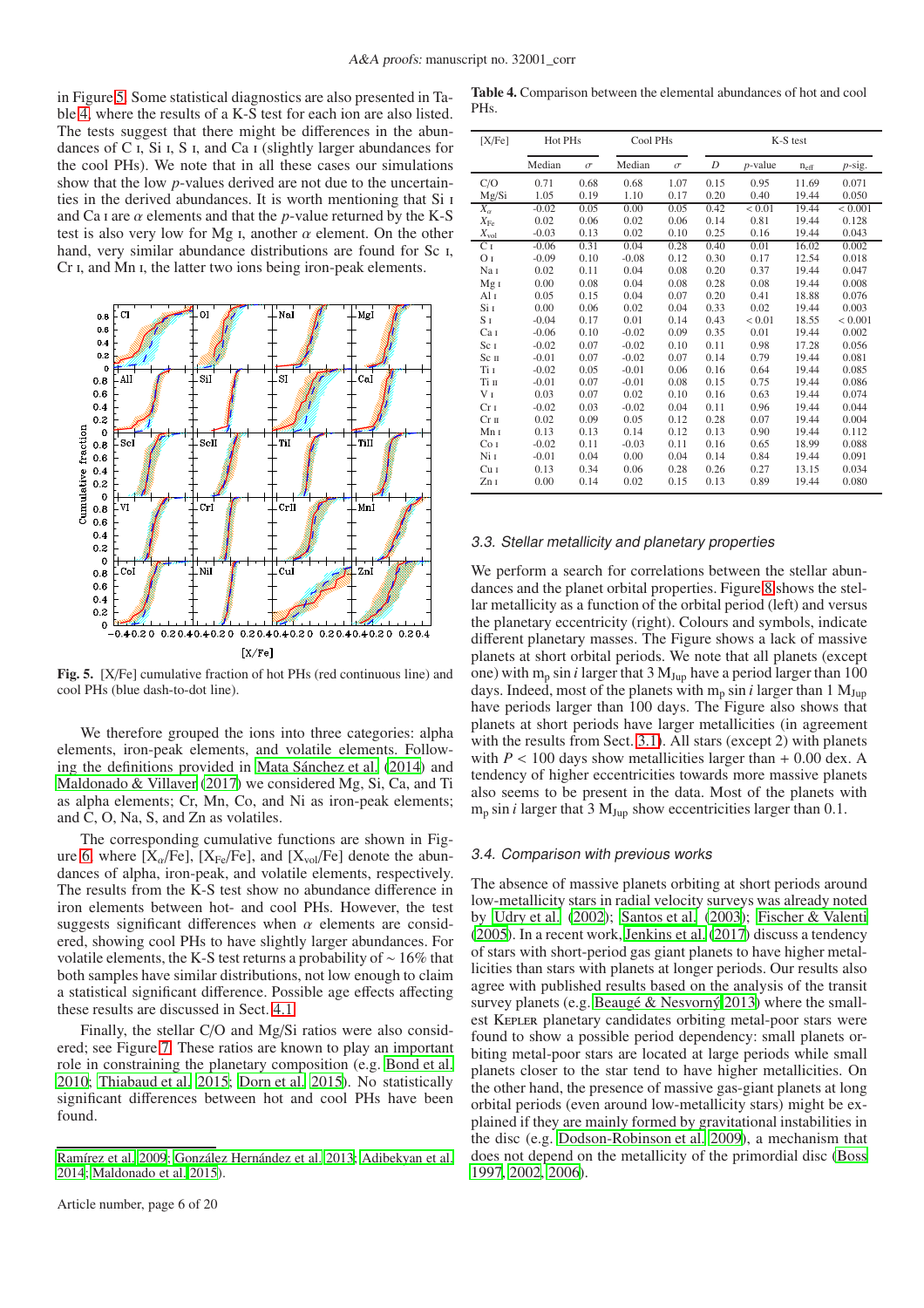

<span id="page-6-0"></span>Fig. 6. Histogram of cumulative frequencies of  $[X_\alpha/Fe]$  (left),  $[X_\text{Fe}/Fe]$  (middle), and  $[X_\text{vol}/Fe]$  (right).



<span id="page-6-1"></span>Fig. 7. Histogram of cumulative frequencies of C/O (left), and Mg/Si (right).

[Dawson & Murray-Clay](#page-10-25) [\(2013\)](#page-10-25) find that gas-giant planets at short orbital distances  $(a < 0.1$  au) around metal-poor stars are confined to lower eccentricities while eccentric proto-hot Jupiters undergoing tidal circularization orbit metal-rich stars. A comparison with this work seems complicated given the relatively low number of planet hosts in our sample that are located in the so-called Period Valley, 0.10 - 1.00 au semimajor axis range or 10 days  $\langle P \rangle$  100 days (e.g. [Jones et al. 2003](#page-11-29)). For this purpose the period-eccentricity diagram of our sample is shown in the upper left panel of Figure [9](#page-9-0) where stars are plotted with different colours according to their metallicities. It is clear from this Figure that our planet hosts are concentrated in two different regions of the plot: one of planets with periods *P* < 10 days and eccentricities lower than 0.1 (with 25 stars); and another of periods *P* > 50 days and eccentricities larger than ∼ 0.05 (with 52 planet-hosts). The "period valley" is also visible in our sample (although showing a narrower gap) with only three planets with periods between 10 and 50 days.

Our results seem to agree qualitatively with [Dawson & Murray-Clay \(2013\)](#page-10-25). First, for small planets located close to the parent stars  $(m_p \sin i \le 1 \text{ M}_{Jup}, P \le 10$ days), planet-hosts show positive metallicities and their planets have low eccentricities. As in [Dawson & Murray-Clay](#page-10-25) [\(2013\)](#page-10-25) hot Jupiters are found around metal-rich stars. For the stars in the valley, [Dawson & Murray-Clay \(2013](#page-10-25)) find mostly metal-rich planet hosts, with a large range of eccentricities. In this period range our sample contains three stars with positive metallicities, two hosting planets at high eccentricity ( $e > 0.6$ ) and the other one at low eccentricity ( $e < 0.01$ ). Finally, as in [Dawson & Murray-Clay](#page-10-25) [\(2013\)](#page-10-25), for large planetary periods, low- and high-metallicity stars are mixed covering a large range of eccentricities.

Our findings are also in agreement with [Adibekyan et al.](#page-10-27) [\(2013\)](#page-10-27) who showed that very massive planets with eccentric orbits have longer periods than those with circular orbits and also that most of the planets with long periods orbit around low-metallicity stars. In more recent works, [Bashi et al. \(2017](#page-10-28)) and [Santos et al.](#page-11-41) [\(2017\)](#page-11-41) state that a transition in metallicity at m<sub>p</sub> sin *i* ~ 5-4  $M_{Jup}$  may occur, the stars hosting massive gas-giant planets being on average more metal-poor than the stars hosting planets with masses below  $5-4$  M<sub>Jup</sub>. While a tendency of lower metallicities towards higher planetary masses seems to be present in our data, as previously suggested by [Ribas & Miralda-Escudé \(2007\)](#page-11-32) and [Jenkins et al. \(2017\)](#page-11-42), we do not find any significant metallicity difference between planet hosts with masses below and above  $4 M_{Jup}$  (a K-S test returns a probability ∼ 99% of planet hosts with masses below and above 4  $M_{Jup}$  to have similar metallicity distributions). How-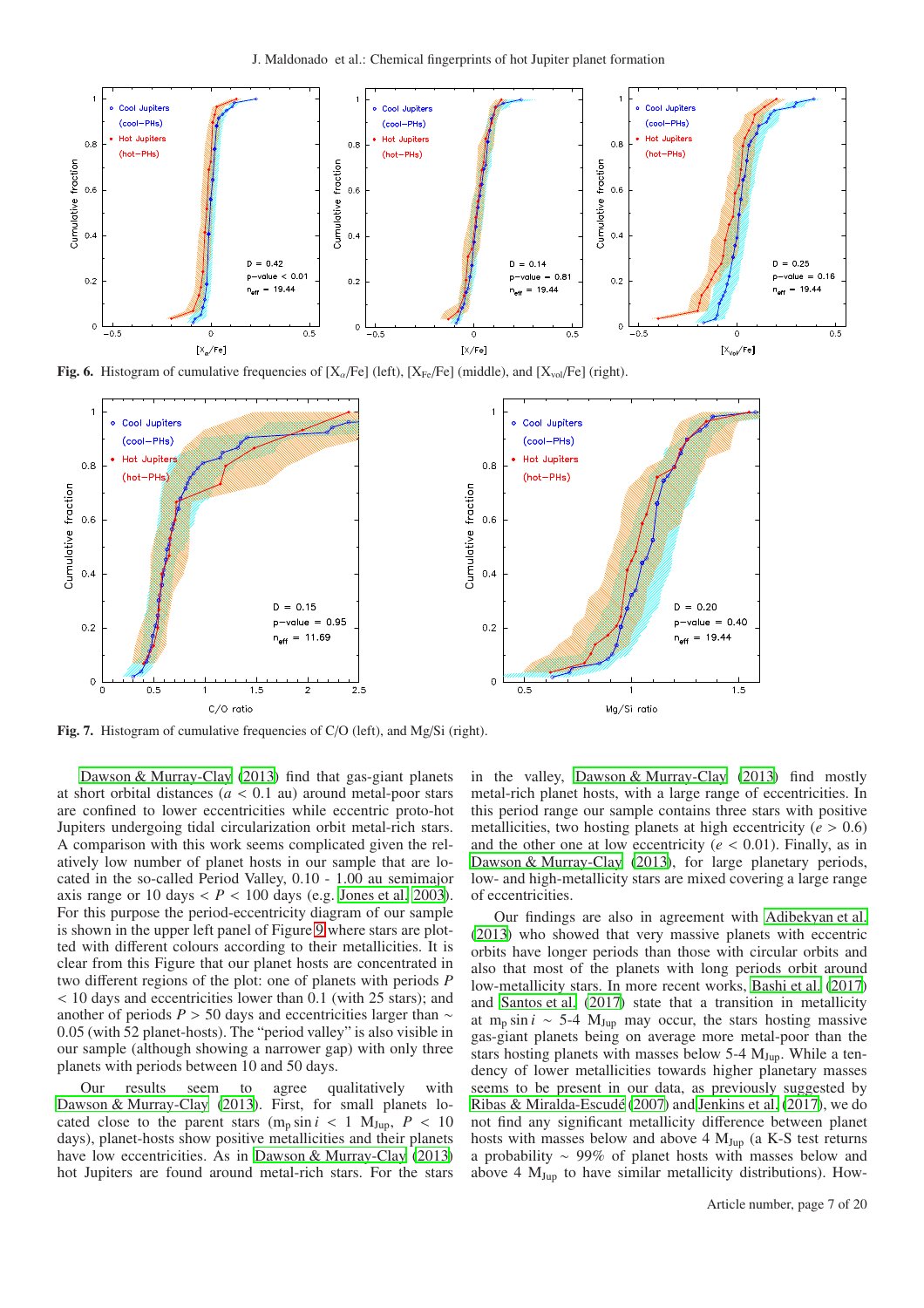

<span id="page-7-0"></span>Fig. 8. [Fe/H] as a function of the orbital period (left panel) and eccentricity (right panel). Stars are plotted with different colours and increasing sizes with increasing planet minimum mass. Median uncertainties are  $0.6 M_{\text{Jup}}$  for the planetary minimum mass, 0.6 days for the planetary periods, 0.04 for the eccentricities, and 0.02 dex for [Fe/H].

ever, it should be noted that our sample and the one discussed in [Santos et al. \(2017\)](#page-11-41) differ in selection criteria, size, and range of considered planetary masses.

Differences in the eccentricity distribution of planets with masses above and below 4  $M_{Jup}$  have also been reported. [Ribas & Miralda-Escudé \(2007\)](#page-11-32) found that massive planets have an eccentricity distribution consistent with that of binary systems. On the other hand, less massive planets have lower eccentricities. A mild tendency of higher eccentricities towards higher planetary masses seems consistent with our data. We performed a K-S on the eccentricity distribution of planets with masses above and below 4  $M_{Jup}$ . The results confirm the larger eccentricity values of the massive planets ( $D=0.35$ ,  $p$ -value = 0.05,  $n_{\text{eff}} = 14.2$ ) in agreement with [Ribas & Miralda-Escudé \(2007\)](#page-11-32).

#### 3.5. Comparison with brown dwarf results

The findings of the previous subsection can be compared with the results from stars harbouring companions in the brown dwarf regime. [Maldonado & Villaver \(2017\)](#page-11-45) found that stars harbouring brown dwarfs with (minimum) masses  $M_{\text{C}}\sin i < 42.5 M_{\text{Jup}}$ tend to have slightly larger metallicities and lower eccentricities than stars harbouring brown dwarfs in the range  $M_{\text{C}}\sin i$  > 42.5  $M_{Jup}$ . It is interesting to note that hot-PHs, such as stars harbouring the less massive brown dwarfs, tend to have slightly larger metallicities, lower eccentricities, and less massive companions (when compared with cool-PHs). This could suggest a common formation mechanism for hot Jupiters and low-mass brown dwarfs in which metallicity plays a significant role; that is, the core-accretion model. On the other hand, for cool Jupiters and massive brown dwarfs a metallicity dependency does not appear in the data and thus the metal content might not be involved in their formation mechanism. Despite the similarities in metallicity and eccentricity, no further analogies between brown dwarfs and gas-giant planets are found. In particular, the different period distributions should be noted. Only one brown dwarf in the [Maldonado & Villaver](#page-11-45) [\(2017\)](#page-11-45) sample has a period shorter than 10 days.

#### 3.6. Other chemical signatures and the period-eccentricity distribution

We finally explore the relationships between the planetary position in the period-eccentricity diagrams and the stellar abundances as quantified by the  $[X_{\alpha}/Fe]$ ,  $[X_{Fe}/Fe]$ ,  $[X_{vol}/Fe]$  values, as well as the stellar C/O and Mg/Si ratios. The stars are divided into stars with low- and high-[X/Fe] values. Table [5](#page-8-2) provides the percentage of low-abundance stars in the population of short and long period planets for each considered abundance. In order to do that we first estimate the [X/Fe] distribution of non-planet host stars. The spectroscopic abundances provided by [Maldonado et al. \(2015](#page-11-40)) were used as they were computed using the same methods and similar spectra to those used in this work. In addition, a  $3\sigma$  clipping procedure was done to remove outliers. The corresponding median abundances are 0.00,  $-0.02, 0.01, 0.54,$  and 1.05, respectively, for [X<sub>α</sub>/Fe], [X<sub>Fe</sub>/Fe],  $[X_{\text{vol}}/Fe]$ , C/O, and Mg/Si. Figure [9](#page-9-0) shows the corresponding period-eccentricity plots. Stars are plotted with different colours and symbols depending on whether their [X/Fe] values are below or above the median values derived from the [Maldonado et al.](#page-11-40) [\(2015\)](#page-11-40) distributions.

For each considered abundance  $([X_{\alpha}/Fe], [X_{Fe}/Fe],$  $[X_{\text{vol}}/Fe]$ , C/O, and Mg/Si), the percentage of stars with low and high abundances in the population of short- and long-period planets was computed. In order to test the significance of the derived percentages a series of 10<sup>6</sup> simulations was performed. In each simulation each star was given a new abundance value chosen randomly assuming an underlying Gaussian abundance distribution with the same parameters (mean and sigma) as those derived from the [Maldonado et al. \(2015](#page-11-40)) data and the percentage of low-abundance stars was computed. Assuming that the distribution of the simulated percentages of low-abundance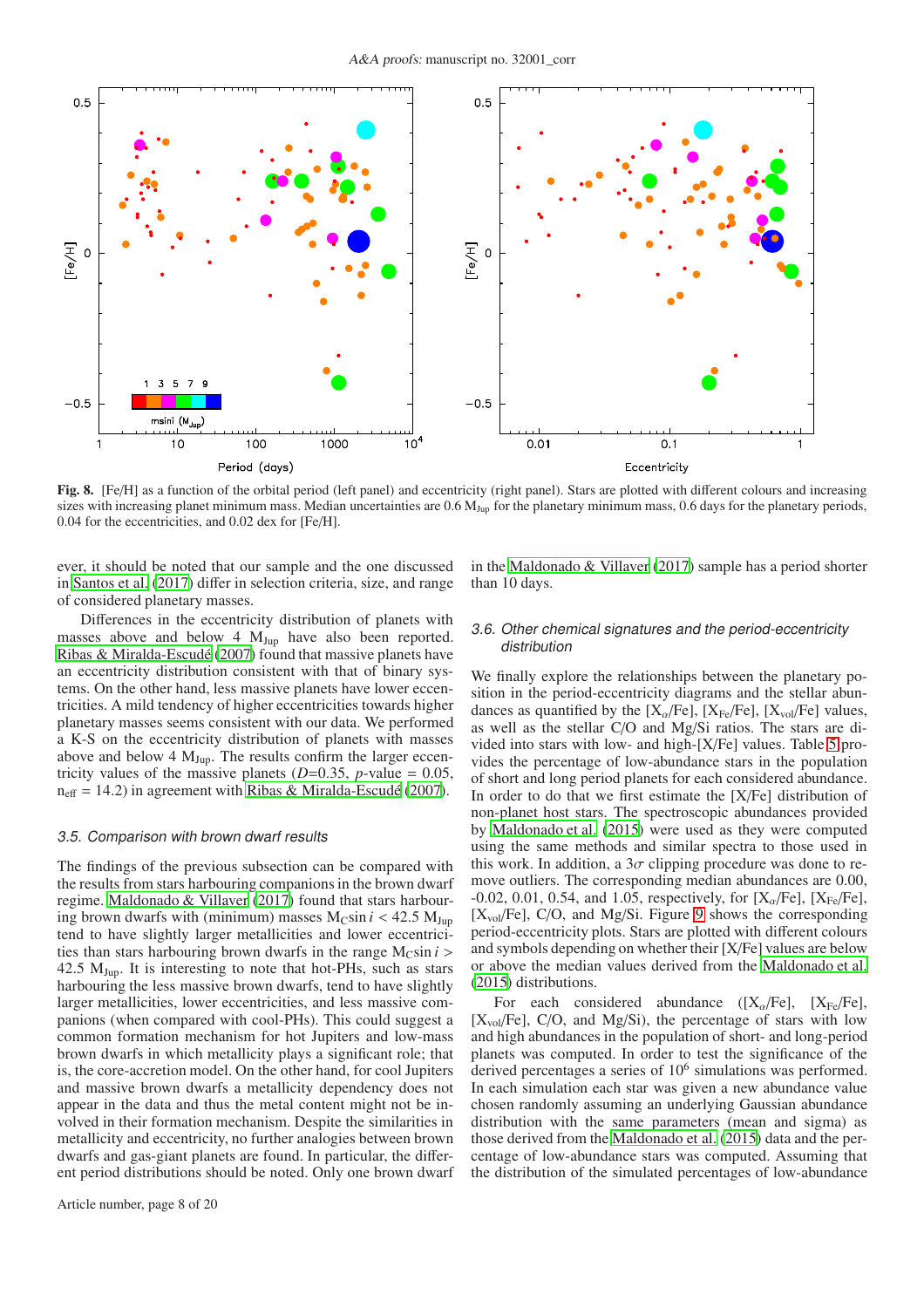<span id="page-8-2"></span>Table 5. Fraction of low-abundance stars in the period-eccentricity diagram. Each value is accompanied by its corresponding probability "by chance".

|               |                 | $P < 10$ days, e $< 0.1$ |                 | $P > 50$ days, e $> 0.05$ |
|---------------|-----------------|--------------------------|-----------------|---------------------------|
| [X/Fe]        | Fraction $(\%)$ | $p$ -chance $(\%)$       | Fraction $(\%)$ | $p$ -chance $(\%)$        |
| $X_{\alpha}$  | 64.0            | 4.0                      | 40.0            | 18.5                      |
| $X_{\rm Fe}$  | 28.0            | 2.6                      | 15.4            | < 0.1                     |
| $X_{\rm vol}$ | 56.0            | 10.4                     | 40.0            | 16.8                      |
| $C/O$ ratio   | 15.4            | 1.5                      | 19.1            | 0.7                       |
| Mg/Si ratio   | 48.0            | 15.5                     | 32.7            | (0, 1)                    |

stars follows a Gaussian distribution we then compute the probability that the simulated percentage takes the value (within 5%) found when analysing the original data. The results are given in Table [5.](#page-8-2)

When considering  $\alpha$ -elements, the low-abundance stars tend to dominate the short-period part of the diagram, in agreement with the results from Sect. [3.2.](#page-4-6) The percentage of low  $\alpha$  abundance stars in the short-period, low-eccentricity part of the diagram is ∼ 64%. However, in the long-period, large-eccentricity region, stars with low and high  $\alpha$  abundances are well mixed, and the percentage of low- $\alpha$  stars decreases to 40%. The simulations show that the probability of obtaining a distribution with 64% low- $\alpha$  stars in a sample of 25 stars by chance is only ~ 4%. On the other hand, for the long-period, high-eccentricity subsample, the probability of getting 40% low- $\alpha$  stars in a sample of 52 stars is high, of 18.5%, consistent with a random mixture of high and low  $\alpha$  abundances.

A similar analysis was performed for iron-peak and volatile elements, as well as for the C/O and Mg/Si ratios. The results are given in Table [5.](#page-8-2) No trends with the iron-peak, volatiles, or C/O, and Mg/Si ratios seem to be present in the data. We note that a visual inspection of the C/O in Figure [9](#page-9-0) reveals only two low-abundance stars in the short-period planets group. However, the percentage of low C/O stars in this group is ∼ 15.4%, similar to the one in the long period planets group ( $\sim$  19.2%).

# <span id="page-8-0"></span>**4. Discussion**

The mechanisms involved in the formation of hot Jupiters are nowadays strongly debated (see references in Sect. [1\)](#page-0-0). In the following we discuss the results from the previous Section in the framework of current planet formation and migration models.

#### <span id="page-8-1"></span>4.1. Is our comparison biased?

The first possibility that we should address is whether or not some stellar property is affecting the metal content of any of our samples. That is the reason we performed the analysis in Section [2.4](#page-3-3) where we found a tendency of hot PHs to be slightly fainter and younger than cool PHs in our sample.

[Haywood \(2009](#page-10-52)) suggested that the observed correlation between the presence of gas-giant planets and high stellar metallicity might be related to a possible galactic inner disc origin of planet hosts. Following this line of reasoning, hints of a correlation between the  $T_{\text{C}}$  slopes (i.e., the linear trends between the abundances and the elemental condensation temperature) and the stellar age have been noted in the literature [\(Adibekyan](#page-10-42) et al. [2014;](#page-10-42) [Maldonado et al. 2015](#page-11-40); [Nissen 2015;](#page-11-79) [Spina et al. 2016](#page-11-80)). In a recent study, [Maldonado & Villaver \(2016\)](#page-11-55) found Galactic radial mixing to be the only suitable scenario to explain the observed T<sub>C</sub> trends in a large sample of evolved (subgiant and red giant) stars. [Adibekyan et al. \(2014,](#page-10-42) [2016](#page-10-43)) use the stellar  $R_{mean}$ as a proxy of the stellar birthplace finding a weak hint that the  $T_C$  trend depends on  $R_{mean}$ , although the authors highlight the complexity of the dependency.

Radial mixing is a secular process and older stars migrate further. Old stars might come from a region with significantly different abundances. As we have seen there is a tendency of hot PHs to be younger than cool PHs. It could be the case that cool PHs show a wider range of metallicities than hot PHs just because they are older. This might be in contradiction with the results from the  $R_{mean}$  distributions analysis. Hot PHs have slightly larger R<sub>mean</sub> values and stars at larger Galactocentric distances (from the outer disc) are expected to show lower metallicities (e.g. [Lemasle et al. 2008,](#page-11-81) Fig. 5). However, the differences in R<sub>mean</sub> between hot and cool PHs do not seem to be significant.

Therefore, we conclude that we cannot completely rule out the possibility that differences in age and  $R_{mean}$  are affecting the comparison of abundances between both samples.

The fact that hot PHs are slightly fainter than cool PHs should not, to our knowledge, alter the metal content of the stars. Nevertheless, we have explored the *V* magnitude versus [Fe/H] diagram finding no obvious trend.

We finally explore whether the larger fraction of F-type stars in the hot PHs (24%) sample with respect to the cool PHs sample (7%) might affect our results. Although we do not know of any physical reason why F, G, and K stars might have different abundance distributions we should carefully check that there are no (unknown) systematic effects hidden in the abundance computations that may bias our results. Figure [10](#page-9-1) shows the metallicity distribution for the F-, G-, and K-type stars. Although no statistically significant differences are found, a tendency of F-type stars to show lower metallicities (at values of  $[Fe/H] > 0.1$  dex) than G- and K-type stars can be seen. Results from a K-S test provide  $D = 0.38$ , *p*-value = 0.11,  $n_{\text{eff}} = 9.22$  when comparing the F and G subsamples. A comparison of the K and G subsamples gives  $D = 0.26$ ,  $p$ -value = 0.22,  $n_{\text{eff}} = 14.81$ . This shows that if different from G, and K-type stars, the metallicity distribution of F-type stars would be biased towards lower values at high metallicities. It is therefore unlikely that the larger fraction of F-type stars in the hot PHs might explain their higher metallicities when compared with the cool PH sample.

#### 4.2. Metallicity trends and the formation of hot Jupiters

Until very recently, the existence of hot Jupiters involved migration towards the star after the planet is formed in metal-rich discs at large distances from the star, beyond the ice line (*a*  $\geq 1$ -3 au) where solid material is abundant (e.g. [Pollack et al.](#page-11-3) [1996\)](#page-11-3). On the other hand, the *in situ* formation of hot Jupiters has been largely dismissed mainly due to the lack of sufficient condensate solids in the inner regions of the protoplanetary disk [\(Lin et al. 1996](#page-11-2)). However, several recent works have pointed out that this assumption is mainly based on models of the solar nebula that might not apply in general (e.g. [Bodenheimer et al.](#page-10-2) [2000;](#page-10-2) [Boley et al. 2016;](#page-10-16) [Batygin et al. 2016\)](#page-10-15), revisiting whether or not hot Jupiters should necessarily form at large distances from the parent star.

To the very best of our knowledge, the exact dependency of the migration mechanisms proposed so far (disc or higheccentricity) on the stellar metallicity is still poorly understood. Disc migration might be expected to show some degree of dependence on the stellar metallicity (e.g. [Liu et al. 2016](#page-11-82)), which can be considered a indicator of the disc's opacity (if as usually assumed no alteration of the disc's metal content has occurred).

The abundance analysis performed in this work might help us in our understanding of where hot Jupiters form. Until a better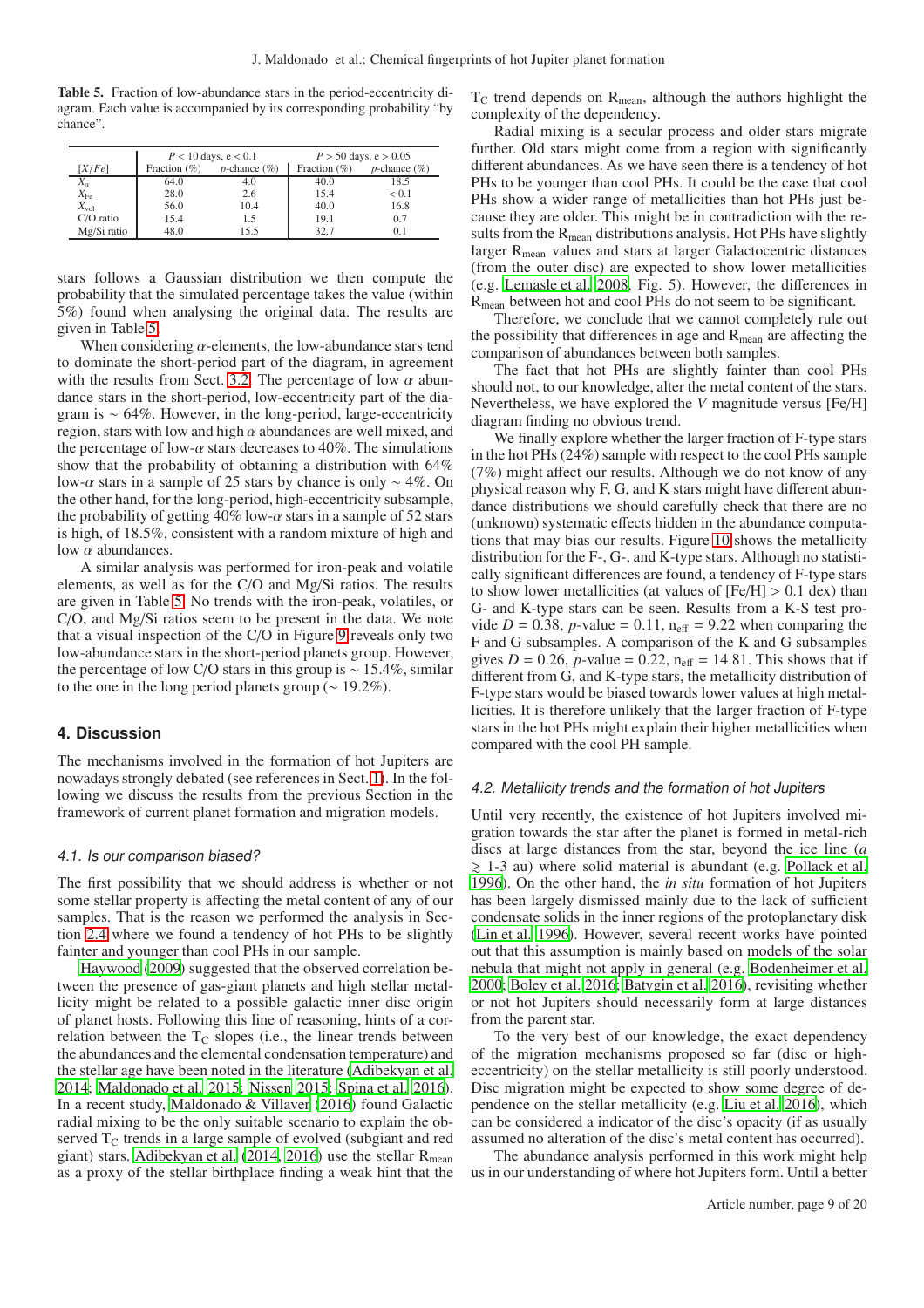

<span id="page-9-0"></span>Fig. 9. Period vs. eccentricity diagram. Stars are plotted with different colours and symbols according to their corresponding [Fe/H] (top left),  $X\alpha$ (top middle),  $X_{Fe}$  (top right)  $X_{vol}$  (bottom left), C/O (bottom middle), and Mg/Si (bottom right) values. Typical uncertainties are 0.6 days (period), 0.04 (eccentricity), 0.02 dex (metallicity, X $\alpha$ , and X<sub>Fe</sub>), 0.05 dex (X<sub>vol</sub>), 0.15 (C/O ratio), and 0.10 (Mg/Si ratio).



<span id="page-9-1"></span>Fig. 10. [Fe/H] cumulative frequencies for F-, G-, and K-type stars.

understanding of whether migration can alter the metal content of the host stars is achieved, we find it reasonable to assume that if hot Jupiters were formed at large distances from the star and then migrate, cool and hot Jupiters should show similar chemical properties.

We find that more massive planets tend to have larger periods in more eccentric orbits. In agreement with previous works [\(Dawson & Murray-Clay 2013](#page-10-25); [Adibekyan et al. 2013\)](#page-10-27) these stars show a wider range of metallicities. In other words, hot and cool Jupiters seem to constitute two different populations with different properties.

Article number, page 10 of 20

As shown in the previous Section there seems to be a "deficit" of cool Jupiters in the metallicity range +0.00/+0.20 dex. Furthermore, there are no hot Jupiters with metallicities below ∼ -0.10 dex. It should be noted that if both cool and hot Jupiters form at large distances from the star, a metallicity dependent migration mechanism should be able to explain this difference.

The data also shows a tendency of cool PHs to show larger values of  $[X_{\alpha}/Fe]$ . The fact that cool PHs show slightly lower metallicity but larger  $\alpha$  abundances than hot PHs might also provide important clues regarding planet formation. It has been argued that in order to form a sufficiently massive core, the quantity that should be considered is the surface density of all condensible elements beyond the ice line [\(Mordasini et al. 2012\)](#page-11-83), especially the  $\alpha$  elements O, Si, and Mg [\(Robinson et al. 2006;](#page-11-84) [Gonzalez 2009\)](#page-10-53). In particular, it should be noted that Mg and Si have condensation temperatures very similar to iron [\(Lodders](#page-11-85) [2003\)](#page-11-85). It is therefore likely that cool PHs might 'compensate' their lower metallicity content with other contributors to allow planetary formation. Along these lines, [Adibekyan et al. \(2012](#page-10-54)) found that most of the planet-host stars with low iron content are enhanced by  $\alpha$  elements. Figure [11](#page-10-55) shows the [X<sub> $\alpha$ </sub>/Fe] versus [Fe/H] plane for our sample. While most of our planet hosts are in the metallicity range between -0.1 and +0.4 dex where the tendency  $[X_{\alpha}/Fe]$  versus [Fe/H] seems to be flat, a tendency of higher  $[X_{\alpha}/Fe]$  as we move towards lower metallicities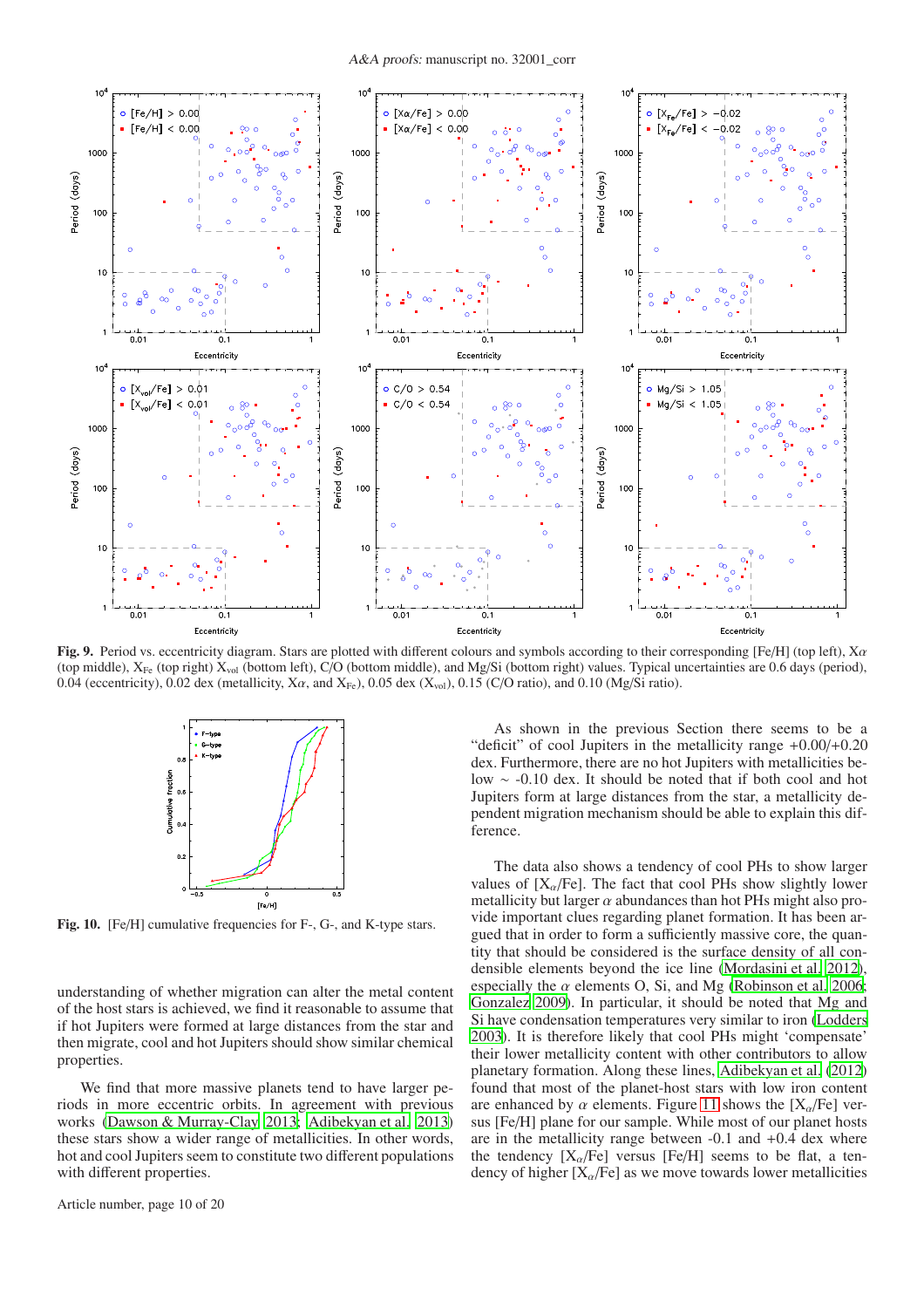seems to be present in our data in agreement with the results of [Adibekyan et al. \(2012](#page-10-54)).



<span id="page-10-55"></span>Fig. 11.  $[X_\alpha/\text{Fe}]$  vs. [Fe/H] plane. Hot PHs are shown by filled red circles while cool PHs are plotted with open blue circles. The continuous line shows the mean distribution. Median uncertainties in the derived  $[X_{\alpha}/Fe]$  and [Fe/H] values are also shown.

# <span id="page-10-29"></span>**5. Conclusions**

In this work a detailed chemical analysis of a large sample of gas-giant planet hosts is presented. The sample has been divided into stars with cool distant planets and stars with hot Jupiters. Before comparing the two subsamples, a detailed analysis of their stellar properties was performed to control any possible bias affecting our results.

The main results of this work can be summarised as follows:

- Hot PHs show higher metallicities than cool PHs in the metallicity range between  $+0.00$  and  $+0.20$  dex, and no hot Jupiters are found orbiting stars with very low metallicities.
- Hot PHs tend to show lower  $\alpha$  abundances than cool PHs.
- $-$  Planetary masses of hot Jupiters are typically within  $m_p \sin i$ ∼ 1 MJup and eccentricities do no exceed 0.1.
- Cool PHs have planetary masses significantly larger than 1 MJup and a wider range of eccentricities (between 0.05 and 1).

We caution that differences in age might be affecting the comparison of abundances between both samples, as we find that cool PHs might be older than hot PHs. Furthermore, the large fraction of F stars in the hot PHs sample should also be considered.

Our results challenge the traditional view that hot Jupiters form at large distances from the stars and then migrate. While migration mechanisms might alter some planetary properties, such as, for example, the planetary eccentricity, it is unlikely that they change the abundance content of the host star. The data also show that other elements besides iron, such as Mg, Si, or Ti , might play a role in planet formation by compensating the slightly lower metallicity values of cool PHs.

The detailed chemical analysis of samples complementary to the one analysed here, including different planetary types and architectures and different kinds of planet hosts, will help us to expand, confirm, or reject the various trends discussed in this work as well as to achieve a comprehensive view of the planetary formation processes.

*Acknowledgements.* J. M. acknowledges support from the Italian Ministry of Education, University, and Research through the *PREMIALE WOW 2013* research project under grant *Ricerca di pianeti intorno a stelle di piccola massa*. Additional support from the *Ariel ASI-INAF agreement N. 2015-038-R.0* is also acknowledged. E. V. and C. E. acknowledge support from the *On the rocks* project funded by the Spanish Ministerio de Economía y Competitividad under grant *AYA2014-55840-P*.

# **References**

- <span id="page-10-43"></span>Adibekyan, V., Delgado-Mena, E., Figueira, P., et al. 2016, A&A, 592, A87
- <span id="page-10-27"></span>Adibekyan, V. Z., Figueira, P., Santos, N. C., et al. 2013, A&A, 560, A51
- <span id="page-10-42"></span>Adibekyan, V. Z., González Hernández, J. I., Delgado Mena, E., et al. 2014, A&A, 564, L15
- <span id="page-10-54"></span>Adibekyan, V. Z., Santos, N. C., Sousa, S. G., et al. 2012, A&A, 543, A89
- <span id="page-10-14"></span>Ali-Dib, M., Johansen, A., & Huang, C. X. 2017, MNRAS, 469, 5016
- <span id="page-10-36"></span><span id="page-10-4"></span>Alibert, Y., Mordasini, C., Benz, W., & Winisdoerffer, C. 2005, A&A, 434, 343 Allende Prieto, C., Barklem, P. S., Lambert, D. L., & Cunha, K. 2004, A&A, 420, 183
- <span id="page-10-24"></span>Ammler-von Eiff, M., Santos, N. C., Sousa, S. G., et al. 2009, A&A, 507, 523
- <span id="page-10-28"></span>Bashi, D., Helled, R., Zucker, S., & Mordasini, C. 2017, A&A, 604, A83
- <span id="page-10-15"></span>Batygin, K., Bodenheimer, P. H., & Laughlin, G. P. 2016, ApJ, 829, 114
- <span id="page-10-9"></span>Beaugé, C. & Nesvorný, D. 2012, ApJ, 751, 119
- <span id="page-10-26"></span>Beaugé, C. & Nesvorný, D. 2013, ApJ, 763, 12
- <span id="page-10-40"></span>Bensby, T., Feltzing, S., & Lundström, I. 2003, A&A, 410, 527
- <span id="page-10-41"></span>Bensby, T., Feltzing, S., Lundström, I., & Ilyin, I. 2005, A&A, 433, 185
- <span id="page-10-2"></span>Bodenheimer, P., Hubickyj, O., & Lissauer, J. J. 2000, Icarus, 143, 2
- <span id="page-10-16"></span>Boley, A. C., Granados Contreras, A. P., & Gladman, B. 2016, ApJ, 817, L17
- <span id="page-10-10"></span>Boley, A. C., Payne, M. J., & Ford, E. B. 2012, ApJ, 754, 57
- <span id="page-10-45"></span>Bond, J. C., O'Brien, D. P., & Lauretta, D. S. 2010, ApJ, 715, 1050
- <span id="page-10-1"></span>Boss, A. P. 1995, Science, 267, 360
- <span id="page-10-49"></span>Boss, A. P. 1997, Science, 276, 1836
- <span id="page-10-50"></span>Boss, A. P. 2002, ApJ, 567, L149
- <span id="page-10-51"></span>Boss, A. P. 2006, ApJ, 643, 501
- <span id="page-10-35"></span>Bouchy, F. & Sophie Team. 2006, in Tenth Anniversary of 51 Peg-b: Status of and prospects for hot Jupiter studies, ed. L. Arnold, F. Bouchy, & C. Moutou, 319–325
- <span id="page-10-39"></span>Bressan, A., Marigo, P., Girardi, L., et al. 2012, MNRAS, 427, 127
- <span id="page-10-5"></span>Bromley, B. C. & Kenyon, S. J. 2011, ApJ, 735, 29
- <span id="page-10-20"></span>Bryan, M. L., Knutson, H. A., Howard, A. W., et al. 2016, ApJ, 821, 89
- <span id="page-10-33"></span>Buchhave, L. A. & Latham, D. W. 2015, ApJ, 808, 187
- <span id="page-10-32"></span>Buchhave, L. A., Latham, D. W., Johansen, A., et al. 2012, Nature, 486, 375
- <span id="page-10-0"></span>Butler, R. P., Marcy, G. W., Williams, E., Hauser, H., & Shirts, P. 1997, ApJ, 474, L115
- <span id="page-10-44"></span>Casagrande, L., Schönrich, R., Asplund, M., et al. 2011, A&A, 530, A138
- <span id="page-10-18"></span>Cassan, A., Kubas, D., Beaulieu, J.-P., et al. 2012, Nature, 481, 167
- <span id="page-10-8"></span>Chatterjee, S., Ford, E. B., Matsumura, S., & Rasio, F. A. 2008, ApJ, 686, 580 Chiang, E. & Laughlin, G. 2013, MNRAS, 431, 3444
- <span id="page-10-21"></span><span id="page-10-17"></span>Cumming, A., Butler, R. P., Marcy, G. W., et al. 2008, PASP, 120, 531
- <span id="page-10-22"></span>Currie, T. 2009, ApJ, 694, L171
- <span id="page-10-38"></span>da Silva, L., Girardi, L., Pasquini, L., et al. 2006, A&A, 458, 609
- <span id="page-10-25"></span>Dawson, R. I. & Murray-Clay, R. A. 2013, ApJ, 767, L24
- <span id="page-10-13"></span>Dodson-Robinson, S. E., Veras, D., Ford, E. B., & Beichman, C. A. 2009, ApJ, 707, 79
- <span id="page-10-23"></span>Dong, S., Xie, J.-W., Zhou, J.-L., Zheng, Z., & Luo, A. 2017, ArXiv e-prints [arXiv:1706.07807]
- <span id="page-10-46"></span>Dorn, C., Khan, A., Heng, K., et al. 2015, A&A, 577, A83
- <span id="page-10-37"></span>ESA, ed. 1997, ESA Special Publication, Vol. 1200, The HIPPARCOS and TY-CHO catalogues. Astrometric and photometric star catalogues derived from the ESA HIPPARCOS Space Astrometry Mission
- <span id="page-10-11"></span>Fabrycky, D. & Tremaine, S. 2007, ApJ, 669, 1298
- <span id="page-10-48"></span>Fischer, D. A. & Valenti, J. 2005, ApJ, 622, 1102
- <span id="page-10-6"></span>Ford, E. B. & Rasio, F. A. 2006, ApJ, 638, L45
- <span id="page-10-7"></span>Ford, E. B. & Rasio, F. A. 2008, ApJ, 686, 621
- <span id="page-10-19"></span>Fressin, F., Torres, G., Charbonneau, D., et al. 2013, ApJ, 766, 81
- <span id="page-10-34"></span>Ghezzi, L., Cunha, K., Schuler, S. C., & Smith, V. V. 2010a, ApJ, 725, 721
- <span id="page-10-31"></span>Ghezzi, L., Cunha, K., Smith, V. V., et al. 2010b, ApJ, 720, 1290
- <span id="page-10-3"></span>Goldreich, P. & Tremaine, S. 1980, ApJ, 241, 425
- <span id="page-10-53"></span>Gonzalez, G. 2009, MNRAS, 399, L103
- <span id="page-10-47"></span>González Hernández, J. I., Delgado-Mena, E., Sousa, S. G., et al. 2013, A&A, 552, A6
- <span id="page-10-30"></span>Gould, A., Dorsher, S., Gaudi, B. S., & Udalski, A. 2006, Acta Astron., 56, 1
- <span id="page-10-52"></span><span id="page-10-12"></span>Hamers, A. S., Perets, H. B., & Portegies Zwart, S. F. 2016, MNRAS, 455, 3180 Haywood, M. 2009, ApJ, 698, L1

Article number, page 11 of 20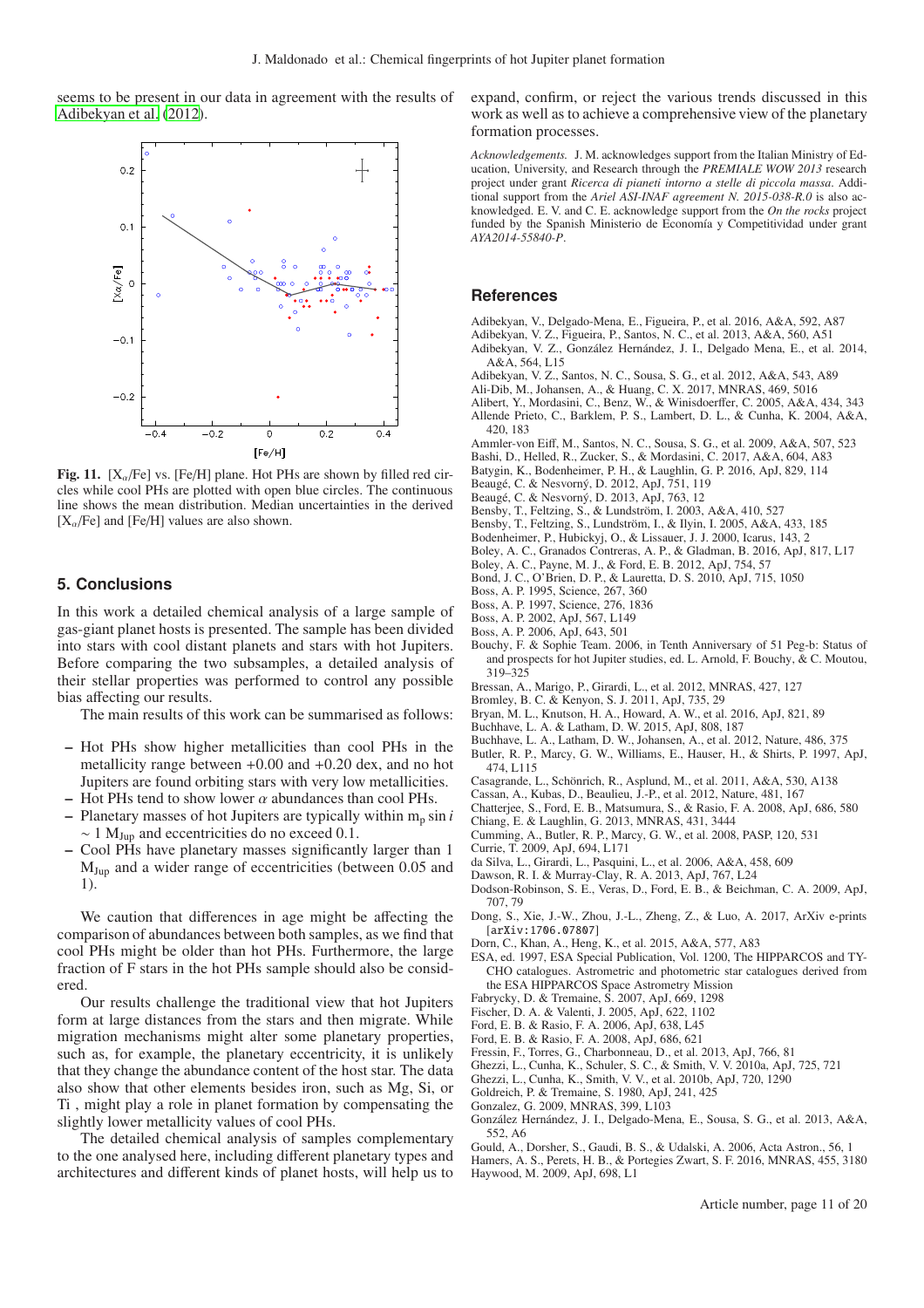- <span id="page-11-48"></span>Hekker, S. & Meléndez, J. 2007, A&A, 475, 1003
- <span id="page-11-70"></span>Høg, E., Fabricius, C., Makarov, V. V., et al. 2000, A&A, 357, 367
- <span id="page-11-25"></span>Howard, A. W., Marcy, G. W., Bryson, S. T., et al. 2012, ApJS, 201, 15
- <span id="page-11-36"></span>Huang, C., Wu, Y., & Triaud, A. H. M. J. 2016, ApJ, 825, 98
- <span id="page-11-6"></span>Ida, S. & Lin, D. N. C. 2008, ApJ, 673, 487
- <span id="page-11-42"></span>Jenkins, J. S., Jones, H. R. A., Tuomi, M., et al. 2017, MNRAS, 466, 443
- <span id="page-11-53"></span>Jofré, E., Petrucci, R., Saffe, C., et al. 2015, A&A, 574, A50
- <span id="page-11-19"></span>Johansen, A. & Lacerda, P. 2010, MNRAS, 404, 475
- <span id="page-11-23"></span>Johansen, A. & Lambrechts, M. 2017, Annual Review of Earth and Planetary Sciences, 45, 359
- <span id="page-11-29"></span>Jones, H. R. A., Butler, R. P., Tinney, C. G., et al. 2003, MNRAS, 341, 948
- <span id="page-11-10"></span>Juric, M. & Tremaine, S. 2008, ApJ, 686, 603 ´
- <span id="page-11-56"></span>Kaufer, A., Stahl, O., Tubbesing, S., et al. 1999, The Messenger, 95, 8
- <span id="page-11-64"></span>Kiselman, D. 1993, A&A, 275, 269
- <span id="page-11-65"></span>Kiselman, D. 2001, New A Rev., 45, 559
- <span id="page-11-8"></span>Kley, W. & Nelson, R. P. 2012, ARA&A, 50, 211
- <span id="page-11-27"></span>Knutson, H. A., Fulton, B. J., Montet, B. T., et al. 2014, ApJ, 785, 126
- <span id="page-11-14"></span>Kozai, Y. 1962, AJ, 67, 579
- <span id="page-11-60"></span>Kurucz, R. 1993, ATLAS9 Stellar Atmosphere Programs and 2 km/s grid. Kurucz CD-ROM No. 13. Cambridge, Mass.: Smithsonian Astrophysical Observatory, 1993., 13
- <span id="page-11-21"></span>Lambrechts, M. & Johansen, A. 2012, A&A, 544, A32
- <span id="page-11-22"></span>Lambrechts, M. & Johansen, A. 2014, A&A, 572, A107
- <span id="page-11-34"></span>Latham, D. W., Rowe, J. F., Quinn, S. N., et al. 2011, ApJ, 732, L24
- <span id="page-11-81"></span>Lemasle, B., François, P., Piersimoni, A., et al. 2008, A&A, 490, 613
- <span id="page-11-13"></span>Lidov, M. L. 1962, Planet. Space Sci., 9, 719
- <span id="page-11-2"></span>Lin, D. N. C., Bodenheimer, P., & Richardson, D. C. 1996, Nature, 380, 606
- <span id="page-11-82"></span>Liu, B., Zhang, X., & Lin, D. N. C. 2016, ApJ, 823, 162
- <span id="page-11-85"></span>Lodders, K. 2003, ApJ, 591, 1220
- <span id="page-11-71"></span>Malaroda, S., Levato, H., & Galliani, S. 2006, VizieR Online Data Catalog, 3249
- <span id="page-11-40"></span>Maldonado, J., Eiroa, C., Villaver, E., Montesinos, B., & Mora, A. 2015, A&A, 579, A20
- <span id="page-11-55"></span>Maldonado, J. & Villaver, E. 2016, A&A, 588, A98
- <span id="page-11-45"></span>Maldonado, J. & Villaver, E. 2017, A&A, 602, A38
- <span id="page-11-51"></span>Maldonado, J., Villaver, E., & Eiroa, C. 2013, A&A, 554, A84
- <span id="page-11-74"></span>Mata Sánchez, D., González Hernández, J. I., Israelian, G., et al. 2014, A&A, 566, A83
- <span id="page-11-11"></span>Matsumura, S., Peale, S. J., & Rasio, F. A. 2010, ApJ, 725, 1995
- <span id="page-11-24"></span>Mayor, M., Marmier, M., Lovis, C., et al. 2011, ArXiv e-prints [arXiv:1109.2497]
- <span id="page-11-57"></span>Mayor, M., Pepe, F., Queloz, D., et al. 2003, The Messenger, 114, 20
- <span id="page-11-0"></span>Mayor, M. & Queloz, D. 1995, Nature, 378, 355
- <span id="page-11-73"></span>Meléndez, J., Asplund, M., Gustafsson, B., & Yong, D. 2009, ApJ, 704, L66
- <span id="page-11-69"></span>Montes, D., López-Santiago, J., Gálvez, M. C., et al. 2001, MNRAS, 328, 45
- <span id="page-11-7"></span>Mordasini, C., Alibert, Y., & Benz, W. 2009, A&A, 501, 1139
- <span id="page-11-83"></span>Mordasini, C., Alibert, Y., Benz, W., Klahr, H., & Henning, T. 2012, A&A, 541, A97
- <span id="page-11-52"></span>Mortier, A., Santos, N. C., Sousa, S. G., et al. 2013, A&A, 557, A70
- <span id="page-11-12"></span>Nagasawa, M. & Ida, S. 2011, ApJ, 742, 72
- <span id="page-11-16"></span>Naoz, S., Farr, W. M., & Rasio, F. A. 2012, ApJ, 754, L36
- <span id="page-11-79"></span>Nissen, P. E. 2015, A&A, 579, A52
- <span id="page-11-20"></span>Ormel, C. W. & Klahr, H. H. 2010, A&A, 520, A43
- <span id="page-11-5"></span>Papaloizou, J. C. B. & Larwood, J. D. 2000, MNRAS, 315, 823
- <span id="page-11-49"></span>Pasquini, L., Döllinger, M. P., Weiss, A., et al. 2007, A&A, 473, 979
- <span id="page-11-26"></span>Petigura, E. A., Howard, A. W., & Marcy, G. W. 2013, Proceedings of the National Academy of Science, 110, 19273
- <span id="page-11-3"></span>Pollack, J. B., Hubickyj, O., Bodenheimer, P., et al. 1996, Icarus, 124, 62
- <span id="page-11-1"></span>Rafikov, R. R. 2006, ApJ, 648, 666
- <span id="page-11-18"></span>Rafikov, R. R. 2011, ApJ, 727, 86
- <span id="page-11-76"></span>Ramírez, I., Meléndez, J., & Asplund, M. 2009, A&A, 508, L17
- <span id="page-11-9"></span>Rasio, F. A. & Ford, E. B. 1996, Science, 274, 954
- <span id="page-11-54"></span>Reffert, S., Bergmann, C., Quirrenbach, A., Trifonov, T., & Künstler, A. 2015, A&A, 574, A116
- <span id="page-11-32"></span>Ribas, I. & Miralda-Escudé, J. 2007, A&A, 464, 779
- <span id="page-11-84"></span>Robinson, S. E., Laughlin, G., Bodenheimer, P., & Fischer, D. 2006, ApJ, 643, 484
- <span id="page-11-46"></span>Sadakane, K., Ohnishi, T., Ohkubo, M., & Takeda, Y. 2005, PASJ, 57, 127
- <span id="page-11-31"></span>Santerne, A., Moutou, C., Tsantaki, M., et al. 2016, A&A, 587, A64
- <span id="page-11-41"></span>Santos, N. C., Adibekyan, V., Figueira, P., et al. 2017, A&A, 603, A30
- <span id="page-11-78"></span>Santos, N. C., Israelian, G., Mayor, M., Rebolo, R., & Udry, S. 2003, A&A, 398, 363
- <span id="page-11-33"></span>Schlaufman, K. C. & Winn, J. N. 2016, ApJ, 825, 62
- <span id="page-11-43"></span>Schneider, J., Dedieu, C., Le Sidaner, P., Savalle, R., & Zolotukhin, I. 2011, A&A, 532, A79
- <span id="page-11-47"></span>Schuler, S. C., Kim, J. H., Tinker, Jr., M. C., et al. 2005, ApJ, 632, L131
- <span id="page-11-68"></span>Schuler, S. C., Vaz, Z. A., Katime Santrich, O. J., et al. 2015, ApJ, 815, 5
- <span id="page-11-63"></span>Sneden, C. A. 1973, PhD thesis, THE UNIVERSITY OF TEXAS AT AUSTIN.
- <span id="page-11-44"></span>Sousa, S. G., Santos, N. C., Israelian, G., Mayor, M., & Udry, S. 2011, A&A, 533, A141
- <span id="page-11-39"></span>Sozzetti, A. 2004, MNRAS, 354, 1194

Article number, page 12 of 20

- <span id="page-11-80"></span>Spina, L., Meléndez, J., & Ramírez, I. 2016, A&A, 585, A152
- <span id="page-11-35"></span>Steffen, J. H., Ragozzine, D., Fabrycky, D. C., et al. 2012, Proceedings of the National Academy of Science, 109, 7982
- <span id="page-11-66"></span>Takeda, Y. 2003, A&A, 402, 343
- <span id="page-11-61"></span>Takeda, Y., Ohkubo, M., & Sadakane, K. 2002, PASJ, 54, 451
- <span id="page-11-59"></span>Takeda, Y., Ohkubo, M., Sato, B., Kambe, E., & Sadakane, K. 2005, PASJ, 57, 27
- <span id="page-11-50"></span>Takeda, Y., Sato, B., & Murata, D. 2008, PASJ, 60, 781
- <span id="page-11-67"></span>Teske, J. K., Cunha, K., Smith, V. V., Schuler, S. C., & Griffith, C. A. 2014, ApJ, 788, 39
- <span id="page-11-75"></span>Thiabaud, A., Marboeuf, U., Alibert, Y., Leya, I., & Mezger, K. 2015, A&A, 580, A30
- <span id="page-11-58"></span>Tull, R. G., MacQueen, P. J., Sneden, C., & Lambert, D. L. 1995, PASP, 107, 251 Udry, S., Mayor, M., Naef, D., et al. 2002, A&A, 390, 267
- <span id="page-11-77"></span><span id="page-11-37"></span>Udry, S. & Santos, N. C. 2007, ARA&A, 45, 397
- <span id="page-11-38"></span>Valenti, J. A. & Fischer, D. A. 2008, Physica Scripta Volume T, 130, 014003
- <span id="page-11-62"></span>van Leeuwen, F. 2007, A&A, 474, 653
- <span id="page-11-4"></span>Ward, W. R. 1997, Icarus, 126, 261
- <span id="page-11-72"></span>Wright, J. T., Fakhouri, O., Marcy, G. W., et al. 2011, PASP, 123, 412
- <span id="page-11-28"></span>Wright, J. T., Marcy, G. W., Howard, A. W., et al. 2012, ApJ, 753, 160
- <span id="page-11-30"></span>Wright, J. T., Upadhyay, S., Marcy, G. W., et al. 2009, ApJ, 693, 1084
- <span id="page-11-17"></span>Wu, Y. & Lithwick, Y. 2011, ApJ, 735, 109
- <span id="page-11-15"></span>Wu, Y. & Murray, N. 2003, ApJ, 589, 605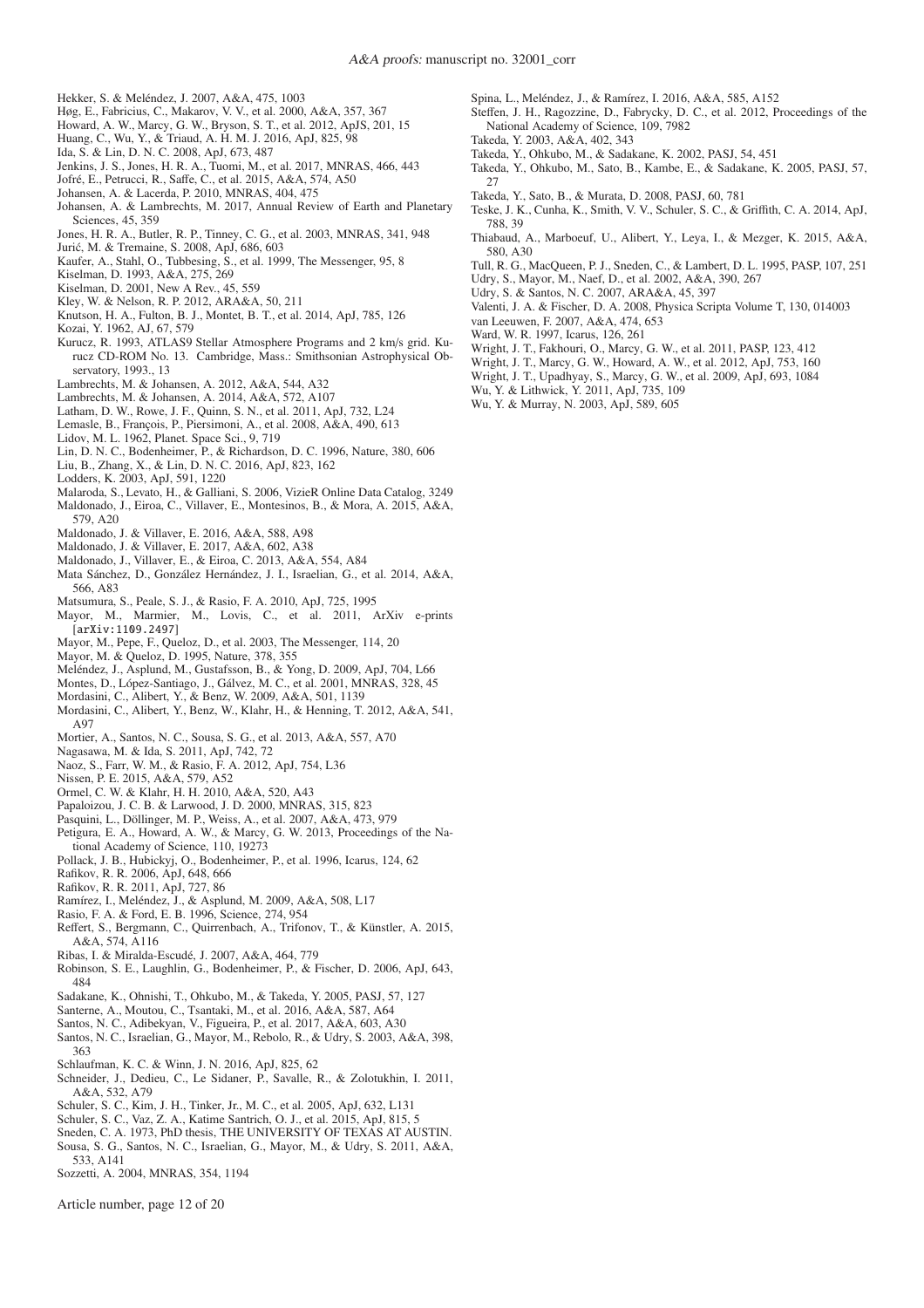# **Appendix A: Additional tables**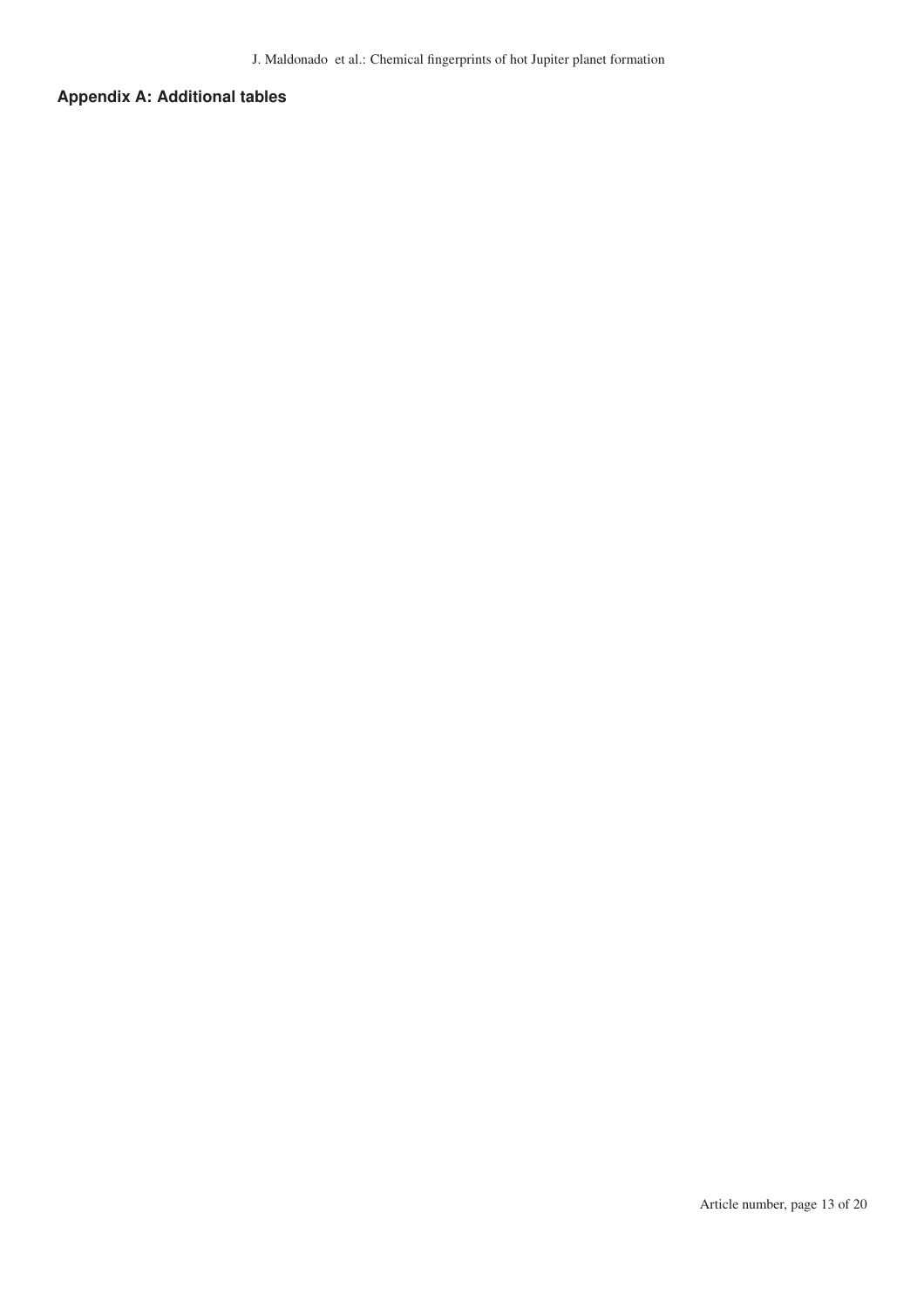Table A.1. Spectroscopic parameters with uncertainties for the stars measured in this work.

<span id="page-13-0"></span>

| <b>HIP</b> | Sample <sup>*</sup> | $T_{\text{eff}}$ | $\xi_t$<br>$\log g$ |                 | [Fe/H]           | $Sp.^{\dagger}$ | Age             | $M_{\star}$             | $R_{\star}$             | $\mathrm{Kin}^{\ddagger}$ |
|------------|---------------------|------------------|---------------------|-----------------|------------------|-----------------|-----------------|-------------------------|-------------------------|---------------------------|
|            |                     | (K)              | $\rm (cms^{-2})$    | $(kms^{-1})$    | $(\text{dex})$   |                 | (Gyr)           | $(M_{\odot})$           | $(R_{\odot})$           |                           |
| 522        | c m                 | $6282 \pm 30$    | $4.16 \pm 0.05$     | $1.54 \pm 0.16$ | $0.07 \pm 0.02$  | 1               | $2.56 \pm 0.23$ | $1.25\pm0.01$           | $1.38 \pm 0.02$         | ${\bf D}$                 |
| 1292       | $\mathbf{C}$        | $5566 \pm 25$    | $4.69 \pm 0.05$     | $1.27 \pm 0.12$ | $0.11 \pm 0.02$  | $\mathbf{1}$    | $0.38 \pm 0.27$ | $0.98 \pm 0.01$         | $0.87 \pm 0.01$         | ${\bf D}$                 |
| 1931       | $\mathbf{C}$        | $5894 \pm 20$    | $4.37 \pm 0.05$     | $1.12 \pm 0.11$ | $0.29 \pm 0.02$  | $\mathbf{1}$    | $3.46 \pm 0.94$ | $1.20 \pm 0.04$         | $1.34 \pm 0.14$         | D                         |
| 2350       | h                   | $5231 \pm 18$    | $4.64 \pm 0.05$     | $0.77 \pm 0.13$ | $0.20 \pm 0.02$  | 2               | $2.64 \pm 2.66$ | $0.92 \pm 0.02$         | $0.84 \pm 0.02$         | ${\bf D}$                 |
| 7513       | h <sub>m</sub>      | $6132 \pm 25$    | $4.07 \pm 0.05$     | $1.41 \pm 0.11$ | $0.06 \pm 0.02$  | 4               | $3.66 \pm 0.47$ | $1.26 \pm 0.04$         | $1.60 \pm 0.03$         | ${\rm D}$                 |
| 8770       | c m                 | $6057 \pm 20$    | $4.30 \pm 0.04$     | $1.32 \pm 0.10$ | $0.25 \pm 0.02$  | 1               | $2.64 \pm 0.35$ | $1.22 \pm 0.01$         | $1.30 \pm 0.04$         | D                         |
| 9683       | c m                 | $5711 \pm 15$    | $4.43 \pm 0.04$     | $1.03 \pm 0.11$ | $0.35 \pm 0.02$  | $\mathbf{1}$    | $2.33 \pm 1.05$ | $1.09 \pm 0.01$         | $1.05 \pm 0.03$         | ${\bf D}$                 |
| 12048      | $\mathbf{C}$        | $5749 \pm 10$    | $4.13 \pm 0.03$     | $1.17 \pm 0.08$ | $0.09 \pm 0.01$  | $\mathbf{1}$    | $7.90 \pm 0.23$ | $1.08 \pm 0.01$         | $1.52 \pm 0.04$         | TR                        |
| 14954      | $\mathbf{C}$        | $6195 \pm 50$    | $4.32 \pm 0.10$     | $1.56 \pm 0.26$ | $0.10 \pm 0.04$  | $\mathbf{1}$    | $3.01 \pm 0.35$ | $1.32 \pm 0.03$         | $1.68 \pm 0.04$         | ${\rm D}$                 |
| 15527      | $\mathbf c$         | $5751 \pm 28$    | $4.39 \pm 0.07$     | $0.79 \pm 0.16$ | $-0.10 \pm 0.02$ | $\mathbf{1}$    | $9.72 \pm 0.93$ | $0.93\pm0.01$           | $1.10 \pm 0.03$         | ${\bf D}$                 |
| 16537      | $\mathbf{C}$        | $5181 \pm 15$    | $4.81 \pm 0.04$     | $0.98 \pm 0.16$ | $-0.04 \pm 0.02$ | $\mathbf{1}$    |                 |                         |                         | $\mathbf D$               |
| 17096      | $\mathbf{C}$        | $5922 \pm 13$    | $4.36 \pm 0.03$     | $1.15 \pm 0.08$ | $-0.16 \pm 0.01$ | $\mathbf{1}$    | $7.19 \pm 0.41$ | $0.97 \pm 0.01$         | $1.10 \pm 0.01$         | ${\bf D}$                 |
| 20199      | $\mathbf{C}$        | $5679 \pm 13$    | $4.40 \pm 0.03$     | $0.98 \pm 0.10$ | $-0.14 \pm 0.01$ | 1               | $8.39 \pm 1.65$ | $0.90 \pm 0.01$         | $0.95\pm0.03$           | $\mathbf D$               |
| 20723      | $\mathbf{C}$        | $5687 \pm 18$    | $4.50 \pm 0.04$     | $1.01 \pm 0.11$ | $0.24 \pm 0.02$  | $\mathbf{1}$    | $4.96 \pm 1.42$ | $1.05 \pm 0.01$         | $1.08 \pm 0.04$         | $\overline{D}$            |
| 21850      | c m                 | $5634 \pm 23$    | $4.45 \pm 0.06$     | $1.05 \pm 0.12$ | $0.41 \pm 0.02$  | $\mathbf{1}$    | $2.77 \pm 1.59$ | $1.07 \pm 0.01$         | $1.05 \pm 0.04$         | $\mathbf D$               |
| 22320      | $\mathbf{C}$        | $5454 \pm 15$    | $4.61 \pm 0.04$     | $0.84 \pm 0.16$ | $0.17 \pm 0.02$  | 1               | $3.42 \pm 3.07$ | $0.96 \pm 0.02$         | $0.92 \pm 0.04$         | TR                        |
| 23889      | $\mathbf{C}$        | $5992 \pm 15$    | $4.08 \pm 0.04$     | $1.38 \pm 0.09$ | $0.27 \pm 0.02$  | $\mathbf{1}$    | $3.08\pm0.18$   | $1.39 \pm 0.04$         | $1.88 \pm 0.11$         | $\mathbf D$               |
| 26394      | $\mathbf{c}$        | $5945 \pm 5$     | $4.35 \pm 0.02$     | $1.14 \pm 0.04$ | $0.04 \pm 0.01$  | $\overline{2}$  | $4.74 \pm 0.19$ | $1.07 \pm \langle 0.01$ | $1.15 \pm \langle 0.01$ | $\mathbf D$               |
| 28393      | $c$ m (bd)          | $5277 \pm 28$    | $4.56 \pm 0.06$     | $0.83 \pm 0.20$ | $0.21 \pm 0.03$  | $\mathbf{1}$    | $3.95 \pm 3.28$ | $0.92 \pm 0.02$         | $0.87 \pm 0.03$         | $\mathbf D$               |
| 31246      | h                   | $5355 \pm 25$    | $4.71 \pm 0.06$     | $0.82 \pm 0.21$ | $0.32 \pm 0.03$  | $\mathbf{1}$    | $8.51 \pm 2.07$ | $0.94 \pm 0.02$         | $0.98 \pm 0.03$         | ${\rm D}$                 |
| 31592      | $\mathbf{C}$        | $5236 \pm 108$   | $4.70 \pm 0.29$     | $2.18 \pm 0.50$ | $-0.39 \pm 0.09$ | $\mathbf{1}$    | $3.96 \pm 1.27$ | $1.23 \pm 0.12$         | $3.94 \pm 0.18$         | $\mathbf D$               |
| 32916      | h                   | $5649 \pm 15$    | $4.52 \pm 0.04$     | $0.83 \pm 0.10$ | $0.27 \pm 0.02$  | 3               | $2.57 \pm 1.78$ | $1.05 \pm 0.02$         | $1.01 \pm 0.04$         | $\mathbf D$               |
| 32970      | $\mathbf{C}$        | $6026 \pm 15$    | $4.25 \pm 0.04$     | $1.26 \pm 0.10$ | $0.27 \pm 0.02$  | $\mathbf{1}$    | $2.97 \pm 0.19$ | $1.23 \pm 0.01$         | $1.35 \pm 0.04$         | D                         |
| 33719      | c m                 | $6117 \pm 23$    | $4.33 \pm 0.05$     | $1.30 \pm 0.11$ | $0.18 \pm 0.02$  | $\mathbf{1}$    | $2.40 \pm 0.36$ | $1.21 \pm 0.01$         | $1.26 \pm 0.02$         | $\mathbf D$               |
| 38558      | c m                 | $5645 \pm 15$    | $4.63 \pm 0.04$     | $0.94 \pm 0.14$ | $-0.14 \pm 0.02$ | $\mathbf{1}$    | $3.61 \pm 2.14$ | $0.92 \pm 0.02$         | $0.87 \pm 0.02$         | $\mathbf D$               |
| 40693      | h m                 | $5489 \pm 35$    | $4.62 \pm 0.09$     | $0.96 \pm 0.26$ | $0.02 \pm 0.04$  | $\mathbf{1}$    | $1.52 \pm 1.44$ | $0.93 \pm 0.02$         | $0.84 \pm 0.01$         | D                         |
| 42214      | h                   | $5546 \pm 20$    | $4.61 \pm 0.05$     | $1.19 \pm 0.12$ | $0.26 \pm 0.02$  | $\mathbf{1}$    | $1.17 \pm 1.00$ | $1.03 \pm 0.02$         | $0.93 \pm 0.02$         | D                         |
| 42446      | $\mathbf{C}$        | $4993 \pm 35$    | $4.00 \pm 0.10$     | $0.90 \pm 0.22$ | $0.29 \pm 0.05$  | $\mathbf{1}$    | $5.50 \pm 0.80$ | $1.25 \pm 0.05$         | $2.37 \pm 0.15$         | ${\rm D}$                 |
| 42723      | c m                 | $6046 \pm 15$    | $4.27 \pm 0.04$     | $1.36 \pm 0.10$ | $0.05 \pm 0.02$  | $\mathbf{1}$    | $4.43 \pm 0.62$ | $1.21 \pm 0.04$         | $1.57 \pm 0.06$         | D                         |
| 43177      | h                   | $6116 \pm 15$    | $4.34 \pm 0.04$     | $1.32 \pm 0.10$ | $0.23 \pm 0.02$  | $\mathbf{1}$    | $1.77 \pm 0.29$ | $1.23 \pm 0.01$         | $1.23 \pm 0.03$         | ${\bf D}$                 |
| 43686      | h                   | $5691 \pm 20$    | $4.32 \pm 0.05$     | $1.14 \pm 0.11$ | $0.35\pm0.02$    | $\mathbf{1}$    | $3.74 \pm 2.58$ | $1.13 \pm 0.08$         | $1.27 \pm 0.26$         | TR                        |
| 44291      | h                   | $5439 \pm 28$    | $4.59 \pm 0.06$     | $0.84 \pm 0.18$ | $0.38 \pm 0.03$  | 1               | $1.01 \pm 0.87$ | $1.00 \pm 0.01$         | $0.90 \pm 0.02$         | D                         |
| 47007      | c m                 | $5984 \pm 13$    | $4.46 \pm 0.04$     | $1.15 \pm 0.09$ | $0.24 \pm 0.01$  | $\mathbf{1}$    | $1.16 \pm 0.51$ | $1.17 \pm 0.01$         | $1.12 \pm 0.03$         | $\mathbf D$               |
| 47202      | h                   | $5492 \pm 13$    | $4.57 \pm 0.03$     | $0.91 \pm 0.11$ | $0.35 \pm 0.02$  | $\overline{c}$  | $2.38 \pm 1.78$ | $1.02 \pm 0.01$         | $0.95 \pm 0.03$         | D                         |
| 48711      | h                   | $5980 \pm 15$    | $4.20 \pm 0.03$     | $1.28 \pm 0.07$ | $0.16 \pm 0.02$  | $\overline{2}$  | $3.94 \pm 0.78$ | $1.19 \pm 0.04$         | $1.37 \pm 0.13$         | D                         |
| 48739      | $\mathbf{C}$        | $5854 \pm 13$    | $4.36 \pm 0.03$     | $1.10 \pm 0.08$ | $-0.05 \pm 0.01$ | 1               | $4.64 \pm 1.51$ | $1.00 \pm 0.01$         | $1.02 \pm 0.04$         | ${\bf D}$                 |
| 48780      | $\mathbf c$         | $6473 \pm 73$    | $4.24 \pm 0.14$     | $1.73 \pm 0.33$ | $0.22 \pm 0.05$  | $\mathbf{1}$    | $1.52 \pm 0.45$ | $1.41 \pm 0.03$         | $1.56 \pm 0.07$         | D                         |
| 52409      | c m                 | $5782 \pm 20$    | $4.58 \pm 0.04$     | $1.02 \pm 0.12$ | $0.31 \pm 0.02$  | $\mathbf{1}$    | $2.69 \pm 1.09$ | $1.11 \pm 0.01$         | $1.10 \pm 0.03$         | D                         |
| 54195      | $\mathbf{C}$        | $5817 \pm 28$    | $4.05 \pm 0.06$     | $1.28 \pm 0.12$ | $0.34 \pm 0.03$  | $\mathbf{1}$    | $3.89 \pm 0.59$ | $1.31 \pm 0.07$         | $1.80 \pm 0.14$         | ${\rm D}$                 |
| 55409      | $\mathbf{C}$        | $5708 \pm 20$    | $4.46 \pm 0.05$     | $1.01 \pm 0.12$ | $-0.06 \pm 0.02$ | $\mathbf{1}$    | $6.05 \pm 2.16$ | $0.95 \pm 0.02$         | $0.97 \pm 0.04$         | ${\rm D}$                 |
| 55664      | $\mathbf{C}$        | $5378 \pm 30$    | $4.65 \pm 0.08$     | $0.82 \pm 0.25$ | $0.43 \pm 0.04$  | $\mathbf{1}$    | $1.80 \pm 1.69$ | $0.98 \pm 0.02$         | $0.91 \pm 0.03$         | $\mathbf D$               |
| 57172      | $\mathbf c$         | $5212 \pm 23$    | $4.69 \pm 0.05$     | $0.77 \pm 0.21$ | $0.27 \pm 0.03$  | $\mathbf{1}$    | $1.09 \pm 1.05$ | $0.93 \pm 0.01$         | $0.83 \pm 0.01$         | TR                        |
| 57370      | h                   | $5350 \pm 10$    | $4.67 \pm 0.03$     | $0.93 \pm 0.12$ | $0.09 \pm 0.02$  | 2               | $0.89 \pm 0.86$ | $0.93 \pm 0.01$         | $0.83 \pm 0.01$         | D                         |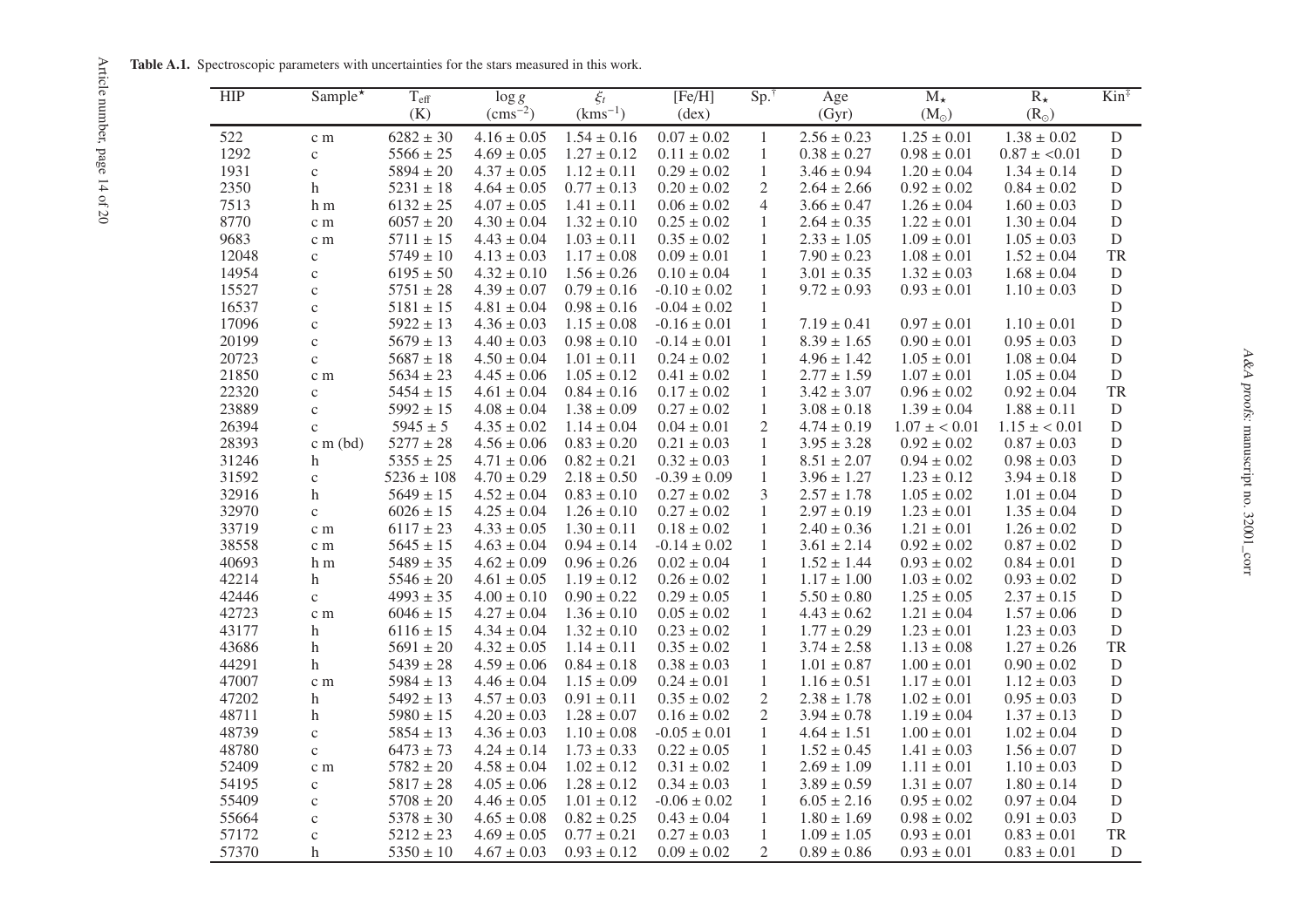Table A.1. Continued.

| <b>HIP</b> | Sample*                   | $T_{\rm eff}$  | $\log g$         | $\xi_t$         | [Fe/H]           | Sp.            | Age              | $M_{\star}$     | $R_{\star}$     | $Kin^{\ddagger}$ |
|------------|---------------------------|----------------|------------------|-----------------|------------------|----------------|------------------|-----------------|-----------------|------------------|
|            |                           | (K)            | $\rm (cms^{-2})$ | $(kms^{-1})$    | $(\text{dex})$   |                | (Gyr)            | $(M_{\odot})$   | $(R_{\odot})$   |                  |
| 58237      | $\mathbf h$               | $5025 \pm 25$  | $4.65 \pm 0.06$  | $0.95 \pm 0.18$ | $0.07 \pm 0.03$  | $\overline{2}$ | $2.25 \pm 2.47$  | $0.83 \pm 0.02$ | $0.75 \pm 0.02$ | $\overline{D}$   |
| 58263      | $\boldsymbol{\mathrm{h}}$ | $6435 \pm 70$  | $4.32 \pm 0.13$  | $1.62 \pm 0.19$ | $0.14 \pm 0.04$  | $\overline{2}$ | $1.60 \pm 0.55$  | $1.34 \pm 0.02$ | $1.46 \pm 0.06$ | $\mathbf D$      |
| 60644      | $\mathbf{C}$              | $6130 \pm 15$  | $4.26 \pm 0.04$  | $1.34 \pm 0.09$ | $0.05 \pm 0.01$  | 1              | $2.81 \pm 0.39$  | $1.15 \pm 0.01$ | $1.20 \pm 0.03$ | $\mathbf D$      |
| 61595      | $\boldsymbol{\text{h}}$   | $5848 \pm 15$  | $4.31 \pm 0.04$  | $1.18 \pm 0.09$ | $0.21\pm0.02$    | $\mathbf{1}$   | $3.91 \pm 1.68$  | $1.11 \pm 0.02$ | $1.18 \pm 0.09$ | $\mathbf D$      |
| 62534      | $\mathbf{C}$              | $5468 \pm 15$  | $4.50 \pm 0.04$  | $0.85 \pm 0.12$ | $-0.43 \pm 0.01$ | 1              | $11.42\pm0.21$   | $0.77 \pm 0.01$ | $0.79 \pm 0.01$ | TR               |
| 64457      | $\mathbf{c}$              | $5232 \pm 80$  | $4.61 \pm 0.20$  | $0.86 \pm 0.38$ | $0.18 \pm 0.07$  | $\mathbf{1}$   | $2.53 \pm 2.66$  | $0.87 \pm 0.02$ | $0.79 \pm 0.02$ | $\mathbf D$      |
| 64459      | $\mathbf c$               | $5761 \pm 10$  | $4.01 \pm 0.02$  | $1.21 \pm 0.08$ | $-0.34 \pm 0.01$ | 1              | $10.61 \pm 0.31$ | $0.93 \pm 0.01$ | $1.52 \pm 0.03$ | TR               |
| 65808      | $\mathbf c$               | $5664 \pm 15$  | $4.46 \pm 0.04$  | $1.05 \pm 0.09$ | $0.22 \pm 0.02$  | $\mathbf{1}$   | $6.28 \pm 0.77$  | $1.03 \pm 0.01$ | $1.10 \pm 0.03$ | D                |
| 66047      | c m                       | $5934 \pm 10$  | $4.28 \pm 0.02$  | $1.21 \pm 0.07$ | $-0.03 \pm 0.01$ | $\mathbf{1}$   | $6.26 \pm 0.34$  | $1.04 \pm 0.01$ | $1.19 \pm 0.03$ | ${\rm D}$        |
| 66192      | h                         | $5797 \pm 73$  | $4.21 \pm 0.17$  | $1.26 \pm 0.24$ | $0.12 \pm 0.06$  | 3              | $4.73 \pm 0.83$  | $1.25 \pm 0.07$ | $1.88 \pm 0.13$ | $\mathbf D$      |
| 67275      | $\mathbf h$               | $6704 \pm 50$  | $4.59 \pm 0.08$  | $1.58 \pm 0.26$ | $0.36 \pm 0.04$  | $\mathbf{1}$   | $0.11 \pm 0.01$  | $1.41 \pm 0.01$ | $1.32 \pm 0.01$ | $\mathbf D$      |
| 70695      | $\rm{c}$                  | $5690 \pm 15$  | $4.52 \pm 0.03$  | $0.99 \pm 0.11$ | $-0.05 \pm 0.01$ | $\mathbf{1}$   | $5.93 \pm 1.99$  | $0.95 \pm 0.02$ | $0.96 \pm 0.03$ | <b>TR</b>        |
| 71395      | c m                       | $5000 \pm 30$  | $4.69 \pm 0.08$  | $1.10 \pm 0.21$ | $0.09 \pm 0.03$  | $\mathbf{1}$   | $1.03 \pm 1.13$  | $0.83 \pm 0.01$ | $0.73 \pm 0.01$ | D                |
| 72339      | $\boldsymbol{\mathrm{h}}$ | $5430 \pm 10$  | $4.64 \pm 0.02$  | $0.84 \pm 0.09$ | $0.06 \pm 0.01$  | $\mathbf{2}$   | $1.84 \pm 1.74$  | $0.94 \pm 0.02$ | $0.85 \pm 0.02$ | $\mathbf D$      |
| 74500      | c m                       | $5753\pm15$    | $4.37 \pm 0.04$  | $1.09 \pm 0.10$ | $0.27\pm0.02$    | 1              | $5.48 \pm 0.48$  | $1.10 \pm 0.01$ | $1.21\pm0.03$   | D                |
| 77517      | $\mathbf h$               | $5064 \pm 38$  | $4.68 \pm 0.09$  | $0.69 \pm 0.38$ | $0.18 \pm 0.04$  | $\mathbf{1}$   | $5.30 \pm 4.22$  | $0.86 \pm 0.02$ | $0.81 \pm 0.02$ | TR               |
| 77838      | $\boldsymbol{\mathrm{h}}$ | $6475 \pm 140$ | $4.50 \pm 0.27$  | $1.50 \pm 0.25$ | $0.03 \pm 0.08$  | 3              | $1.80 \pm 0.89$  | $1.33 \pm 0.04$ | $1.50 \pm 0.08$ | $\mathbf D$      |
| 78169      | $\mathbf{C}$              | $5914 \pm 18$  | $4.42 \pm 0.05$  | $1.17 \pm 0.10$ | $0.08 \pm 0.02$  | 1              | $0.98 \pm 0.75$  | $1.09 \pm 0.01$ | $1.01 \pm 0.02$ | $\mathbf D$      |
| 78521      | $\mathbf{C}$              | $5631 \pm 40$  | $4.64 \pm 0.09$  | $1.13 \pm 0.22$ | $0.32 \pm 0.04$  | $\mathbf{1}$   | $1.76 \pm 1.60$  | $1.05 \pm 0.02$ | $0.99 \pm 0.04$ | $\mathbf D$      |
| 80337      | $\mathbf{C}$              | $5874 \pm 15$  | $4.56 \pm 0.03$  | $1.18 \pm 0.09$ | $0.03 \pm 0.01$  | 1              | $0.31 \pm 0.20$  | $1.07 \pm 0.01$ | $0.96 \pm 0.01$ | $\mathbf D$      |
| 80680      | $\mathbf{C}$              | $6196 \pm 38$  | $4.38 \pm 0.08$  | $1.39 \pm 0.22$ | $0.24 \pm 0.04$  | $\mathbf{1}$   | $0.57 \pm 0.42$  | $1.24 \pm 0.02$ | $1.19 \pm 0.03$ | $\mathbf D$      |
| 81022      | h                         | $5904 \pm 20$  | $4.19 \pm 0.05$  | $1.28 \pm 0.09$ | $0.24 \pm 0.02$  | $\mathbf{1}$   | $4.07 \pm 0.36$  | $1.20 \pm 0.03$ | $1.39 \pm 0.08$ | ${\rm D}$        |
| 83983      | $\mathbf{C}$              | $5744 \pm 23$  | $4.33 \pm 0.05$  | $1.18 \pm 0.15$ | $0.24 \pm 0.03$  | 1              | $6.46 \pm 0.81$  | $1.10 \pm 0.03$ | $1.33 \pm 0.07$ | D                |
| 88414      | $\mathbf c$               | $4848 \pm 55$  | $4.73 \pm 0.14$  | $0.70 \pm 0.44$ | $0.28 \pm 0.06$  | $\mathbf{1}$   | $3.90 \pm 3.72$  | $0.82 \pm 0.02$ | $0.75 \pm 0.02$ | $\overline{D}$   |
| 90004      | $\boldsymbol{\mathrm{h}}$ | $5612 \pm 13$  | $4.50 \pm 0.03$  | $0.97 \pm 0.11$ | $-0.07\pm0.01$   | $\mathbf{1}$   | $11.08 \pm 0.58$ | $0.90 \pm 0.01$ | $1.03 \pm 0.03$ | $\mathbf D$      |
| 90593      | $\mathbf{C}$              | $5820 \pm 15$  | $4.37 \pm 0.04$  | $1.16 \pm 0.11$ | $0.28 \pm 0.02$  | $\mathbf{1}$   | $4.18 \pm 0.86$  | $1.14 \pm 0.03$ | $1.25 \pm 0.09$ | D                |
| 91258      | $\boldsymbol{\text{h}}$   | $5498 \pm 25$  | $4.67 \pm 0.05$  | $0.73 \pm 0.19$ | $0.23 \pm 0.03$  | 3              | $1.03 \pm 0.92$  | $1.00 \pm 0.02$ | $0.90 \pm 0.02$ | ${\rm D}$        |
| 94645      | h                         | $6185 \pm 20$  | $4.34 \pm 0.04$  | $1.33 \pm 0.11$ | $0.12 \pm 0.02$  | $\mathbf{1}$   | $1.42 \pm 0.58$  | $1.20 \pm 0.01$ | $1.19 \pm 0.03$ | $\mathbf D$      |
| 97336      | h m                       | $5839 \pm 20$  | $4.54 \pm 0.04$  | $0.91 \pm 0.11$ | $0.13 \pm 0.02$  | 3              | $5.17 \pm 0.71$  | $1.07 \pm 0.01$ | $1.15 \pm 0.03$ | $\mathbf D$      |
| 97546      | $\rm{c}$                  | $6051 \pm 15$  | $4.20 \pm 0.03$  | $1.34 \pm 0.09$ | $0.03 \pm 0.01$  | $\mathbf{1}$   | $4.57 \pm 0.37$  | $1.12 \pm 0.01$ | $1.28 \pm 0.05$ | $\mathbf D$      |
| 99115      | $\mathbf{C}$              | $5597 \pm 20$  | $4.08 \pm 0.05$  | $1.09 \pm 0.12$ | $0.23 \pm 0.02$  | $\mathbf{1}$   | $8.62 \pm 0.48$  | $1.08 \pm 0.02$ | $1.53 \pm 0.08$ | TR               |
| 99711      | $\mathbf c$               | $5069 \pm 23$  | $4.74\pm0.05$    | $0.92 \pm 0.19$ | $0.04 \pm 0.02$  | $\mathbf{1}$   | $0.31 \pm 0.24$  | $0.84 \pm 0.01$ | $0.73 \pm 0.01$ | D                |
| 101806     | $\mathbf{c}$              | $5849 \pm 15$  | $4.23 \pm 0.03$  | $1.21 \pm 0.08$ | $0.19 \pm 0.01$  | $\mathbf{1}$   | $5.55 \pm 0.63$  | $1.14 \pm 0.03$ | $1.39 \pm 0.05$ | <b>TR</b>        |
| 102125     | $\mathbf{C}$              | $5901 \pm 18$  | $4.03 \pm 0.04$  | $1.27 \pm 0.11$ | $0.13 \pm 0.02$  | $\mathbf{1}$   | $4.33 \pm 0.82$  | $1.27 \pm 0.09$ | $1.79 \pm 0.21$ | $\mathbf D$      |
| 107985     | c m                       | $5764 \pm 15$  | $4.61 \pm 0.04$  | $1.01 \pm 0.09$ | $0.17 \pm 0.01$  | $\mathbf{1}$   | $0.74 \pm 0.62$  | $1.08 \pm 0.01$ | $0.97 \pm 0.02$ | $\mathbf D$      |
| 109378     | $\mathbf c$               | $5521 \pm 15$  | $4.38 \pm 0.05$  | $0.97 \pm 0.12$ | $0.19 \pm 0.02$  | $\mathbf{1}$   | $9.43 \pm 0.71$  | $0.96 \pm 0.01$ | $1.07 \pm 0.02$ | $\mathbf D$      |
| 110852     | $\boldsymbol{\mathrm{h}}$ | $6254 \pm 30$  | $4.38 \pm 0.06$  | $1.24 \pm 0.15$ | $0.18 \pm 0.02$  | 1              | $0.48\pm0.33$    | $1.25 \pm 0.02$ | $1.19 \pm 0.03$ | $\overline{D}$   |
| 111143     | $\mathbf c$               | $5886 \pm 10$  | $4.08 \pm 0.03$  | $1.28 \pm 0.08$ | $0.05 \pm 0.01$  | $\mathbf{1}$   | $6.71 \pm 0.16$  | $1.11 \pm 0.01$ | $1.52 \pm 0.04$ | $\mathbf D$      |
| 113044     | $\mathbf{C}$              | $5944 \pm 20$  | $4.08 \pm 0.05$  | $1.28 \pm 0.11$ | $0.18 \pm 0.02$  | $\mathbf{1}$   | $3.96 \pm 0.47$  | $1.29 \pm 0.04$ | $1.71 \pm 0.04$ | $\mathbf D$      |
| 113137     | $\mathbf c$               | $5814 \pm 10$  | $4.18 \pm 0.03$  | $1.21 \pm 0.07$ | $0.18 \pm 0.01$  | $\mathbf{1}$   | $6.32 \pm 0.72$  | $1.13 \pm 0.03$ | $1.47 \pm 0.03$ | $\mathbf D$      |
| 113238     | $\rm{c}$                  | $5468 \pm 25$  | $4.65 \pm 0.05$  | $0.85 \pm 0.20$ | $0.34 \pm 0.03$  | $\mathbf{1}$   | $1.14 \pm 0.99$  | $1.01\pm0.02$   | $0.91 \pm 0.01$ | TR               |
| 113357     | h                         | $5839 \pm 40$  | $4.38 \pm 0.10$  | $1.30 \pm 0.23$ | $0.22 \pm 0.04$  | $\mathbf{1}$   | $3.17 \pm 1.32$  | $1.11 \pm 0.02$ | $1.11 \pm 0.03$ | D                |
| 113421     | h m                       | $5656 \pm 18$  | $4.43 \pm 0.05$  | $1.01 \pm 0.12$ | $0.37 \pm 0.02$  | $\mathbf{1}$   | $4.43 \pm 0.57$  | $1.07 \pm 0.01$ | $1.10 \pm 0.01$ | $\mathbf D$      |
| 115662     | $\mathbf{C}$              | $5869 \pm 20$  | $4.27 \pm 0.04$  | $1.15 \pm 0.09$ | $-0.07 \pm 0.01$ | $\mathbf{1}$   | $6.75 \pm 0.88$  | $0.99 \pm 0.01$ | $1.10 \pm 0.04$ | $\mathbf D$      |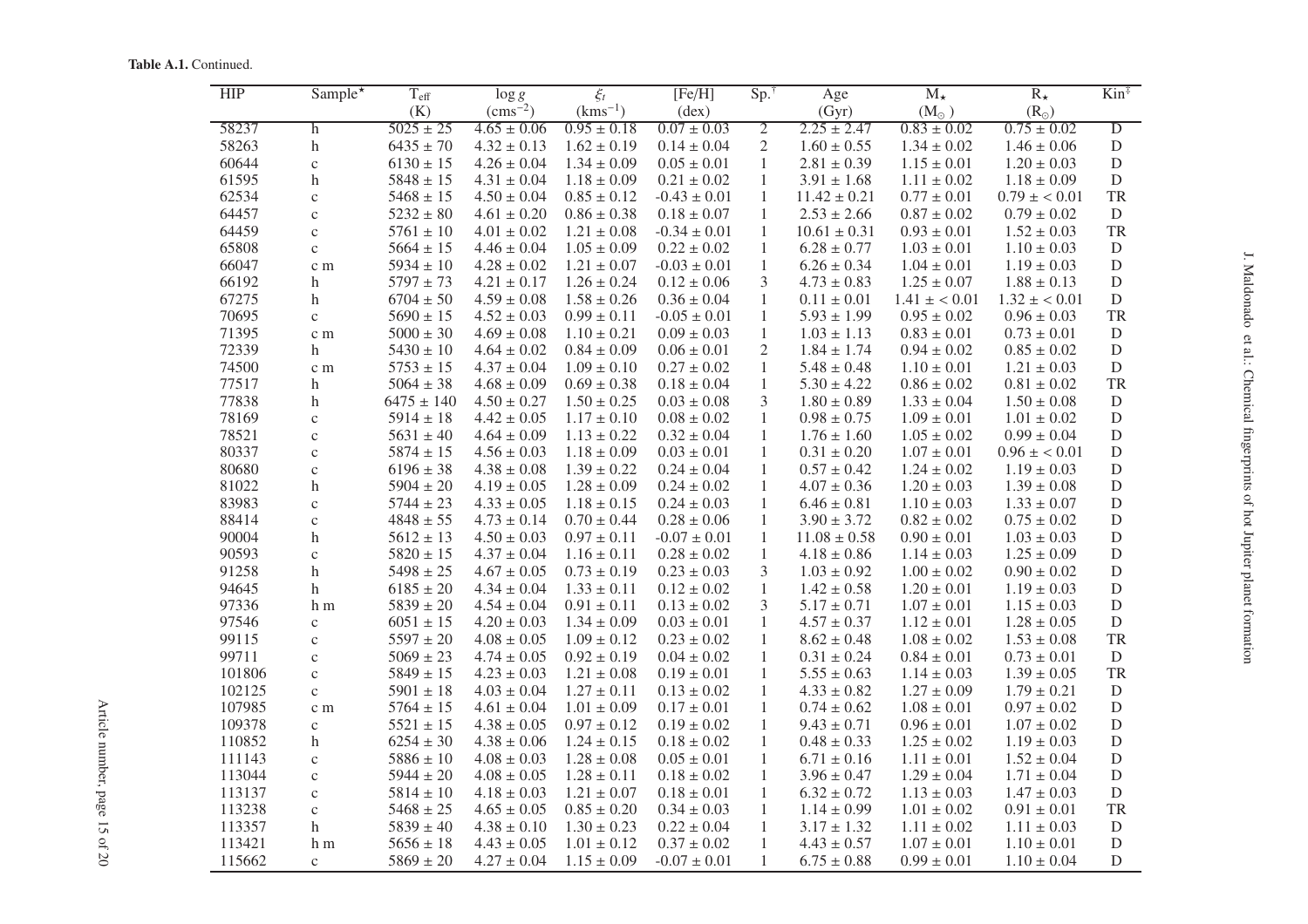Table A.1. Continued.

| <b>HIP</b> | Sample* | $-$ e <sub>L</sub> | $\log g$                         |              | [Fe/H]         | Sp. | Age                                  | Μ,                | 17,                  | $Kin$ <sup><math>\ddagger</math></sup> |
|------------|---------|--------------------|----------------------------------|--------------|----------------|-----|--------------------------------------|-------------------|----------------------|----------------------------------------|
|            |         | (K                 | $\sim$<br>$\rm cm s^{-2}$        | --<br>kms    | (dex)          |     | 'Gyr)                                | $\rm (M_{\odot}$  | $(R_{\odot})$        |                                        |
| BD-103166  |         | $5449 +$<br>ு ⊿ு   | $\overline{10}$<br>-64<br>v. 1 v | 0.93<br>0.26 | 0.40<br>: 0.05 |     | $38 +$<br>$\cap \subset$<br>$\cdots$ | .00<br>$\pm~0.02$ | 0.02<br>$\Omega$ 0.1 |                                        |

Article number, page 16 of 20 Article number, page 16 of 20

Notes. \* c: cool-PH, h: hot-PH, m: multiplanet system, m (bd): brown dwarf companion.

†Spectrograph: (1) ESO/FEROS; (2) ESO/HARPS; (3) SOPHIE; (4) McDonald/2dCoudé ‡ D: Thin disc, TD: Thick disc, TR: Transition.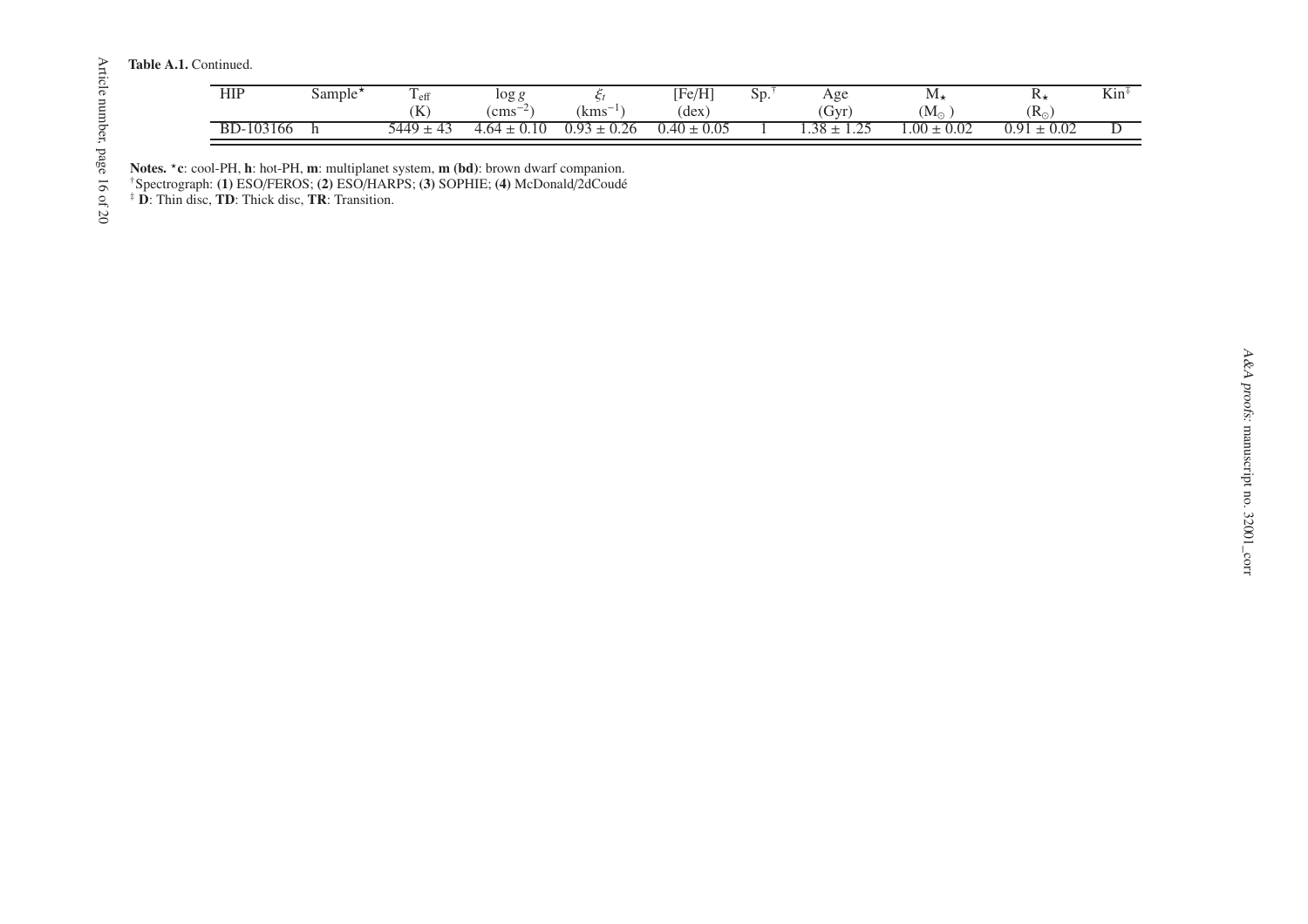<span id="page-16-0"></span>Table A.2. Derived abundances [X/H]

| HIP   | C <sub>I</sub> | $\overline{O}$ <sub>I</sub> | Na <sub>I</sub> | Mg <sub>I</sub> | Al <sub>I</sub> | Si <sub>I</sub> | $\overline{S}$ <sub>I</sub> | Ca <sub>I</sub> | Sc <sub>I</sub> | Sc <sub>II</sub> | Ti I    | Ti II   | V <sub>I</sub> | Cr <sub>I</sub> | Cr <sub>II</sub> | Mn I    | Co <sub>I</sub> | NiI     | Cu <sub>I</sub> | ZnI                     |
|-------|----------------|-----------------------------|-----------------|-----------------|-----------------|-----------------|-----------------------------|-----------------|-----------------|------------------|---------|---------|----------------|-----------------|------------------|---------|-----------------|---------|-----------------|-------------------------|
| 522   | 0.00           | $-0.06$                     | 0.16            | 0.01            | 0.08            | 0.10            | 0.07                        | 0.06            | 0.13            | 0.07             | 0.01    | $-0.01$ | 0.09           | 0.06            | 0.05             | 0.10    | $-0.02$         | 0.03    | $-0.29$         | $-0.07$                 |
|       | 0.06           | 0.05                        | 0.08            | 0.11            | 0.07            | 0.01            | 0.34                        | 0.05            | 0.05            | 0.07             | 0.03    | 0.06    | 0.08           | 0.04            | 0.06             | 0.05    | 0.04            | 0.02    | 0.04            | 0.09                    |
| 1292  | 0.25           | 0.07                        | 0.04            | 0.06            | 0.09            | 0.10            | 0.14                        | 0.08            | 0.01            | 0.03             | 0.07    | 0.05    | 0.16           | 0.10            | 0.14             | 0.25    | 0.06            | 0.05    | 0.07            | 0.16                    |
|       | 0.14           | 0.05                        | 0.07            | 0.03            | 0.04            | 0.02            | 0.10                        | 0.05            | 0.07            | 0.05             | 0.05    | 0.05    | 0.04           | 0.04            | 0.07             | 0.05    | 0.05            | 0.02    | 0.04            | 0.17                    |
| 1931  | 0.27           | 0.20                        | 0.30            | 0.29            | 0.32            | 0.32            | 0.30                        | 0.27            | 0.25            | 0.26             | 0.24    | 0.28    | 0.28           | 0.26            | 0.44             | 0.49    | 0.21            | 0.31    | 0.25            | 0.33                    |
|       | 0.17           | 0.03                        | 0.06            | 0.03            | 0.01            | 0.01            | 0.12                        | 0.04            | 0.05            | 0.05             | 0.03    | 0.05    | 0.02           | 0.03            | 0.13             | 0.04    | 0.04            | 0.02    | 0.11            | 0.16                    |
| 2350  |                |                             | 0.24            | 0.19            | 0.22            | 0.21            | 0.29                        | 0.06            | 0.24            | 0.19             | 0.22    | 0.18    | 0.30           | 0.21            | 0.18             | 0.39    | 0.24            | 0.21    |                 | 0.17                    |
|       |                |                             | 0.04            | 0.05            | 0.02            | 0.02            | 0.09                        | 0.07            | 0.11            | 0.05             | 0.06    | 0.05    | 0.05           | 0.04            | 0.09             | 0.06    | 0.05            | 0.03    |                 | 0.06                    |
| 7513  | $-0.10$        | 0.04                        | 0.05            | 0.03            | $-0.11$         | 0.08            | 0.06                        | 0.07            |                 | 0.02             | $-0.01$ | 0.00    | 0.03           | $-0.02$         | 0.10             | 0.06    | $-0.31$         | $-0.01$ | $-0.33$         | 0.05                    |
|       | 0.11           | 0.05                        | 0.14            | 0.13            | 0.20            | 0.02            | 0.15                        | 0.06            |                 | 0.05             | 0.03    | 0.07    | 0.07           | 0.06            | 0.06             | 0.05    | 0.33            | 0.03    | 0.21            | 0.06                    |
| 8770  | 0.17           | 0.16                        | 0.30            | 0.28            | 0.24            | 0.32            | 0.21                        | 0.22            | 0.25            | 0.22             | 0.21    | 0.17    | 0.25           | 0.22            | 0.32             | 0.37    | 0.17            | 0.27    | 0.32            | Maldonado<br>0.04       |
|       | 0.06           | 0.05                        | 0.03            | 0.06            | 0.01            | 0.02            | 0.14                        | 0.04            | 0.05            | 0.04             | 0.02    | 0.05    | 0.04           | 0.03            | 0.09             | 0.04    | 0.05            | 0.02    | 0.09            | 0.05                    |
| 9683  | 0.46           | 0.23                        | 0.52            | 0.44            | 0.40            | 0.37            | 0.36                        | 0.25            | 0.30            | 0.41             | 0.33    | 0.36    | 0.35           | 0.31            | 0.39             | 0.61    | 0.36            | 0.40    | 0.96            | 0.47                    |
|       | 0.13           | 0.05                        | 0.05            | 0.04            | 0.03            | 0.01            | 0.07                        | 0.05            | 0.03            | 0.05             | 0.04    | 0.07    | 0.03           | 0.04            | 0.05             | 0.05    | 0.03            | 0.02    | 0.20            | 0.21                    |
| 12048 | 0.03           | 0.08                        | 0.05            | 0.20            | 0.14            | 0.10            | 0.04                        | 0.09            | 0.00            | 0.05             | 0.08    | 0.10    | 0.05           | 0.09            | 0.20             | 0.17    | 0.02            | 0.07    | 0.10            | et al.:<br>0.13         |
|       | 0.08           | 0.04                        | 0.03            | 0.03            | 0.01            | 0.01            | 0.11                        | 0.05            | 0.03            | 0.05             | 0.03    | 0.05    | 0.03           | 0.03            | 0.08             | 0.04    | 0.05            | 0.02    | 0.18            | 0.17                    |
| 14954 | $-0.25$        | 0.01                        | 0.11            | 0.07            | $-0.10$         | 0.09            | 0.18                        | $-0.16$         |                 | 0.04             | 0.09    | 0.16    | 0.19           | 0.10            | 0.24             | 0.29    | 0.18            | 0.11    | 0.01            | 0.17                    |
|       | 0.13           | 0.06                        | 0.13            | 0.08            | 0.04            | 0.05            | 0.14                        | 0.10            |                 | 0.06             | 0.04    | 0.06    | 0.05           | 0.05            | 0.07             | 0.06    | 0.04            | 0.04    | 0.04            | Chemical<br>0.13        |
| 15527 | $-0.12$        | $-0.04$                     | $-0.20$         | $-0.11$         | $-0.09$         | $-0.11$         | 0.13                        | $-0.08$         | $-0.22$         | $-0.11$          | $-0.14$ | $-0.05$ | $-0.15$        | $-0.13$         | $-0.26$          | $-0.19$ | $-0.15$         | $-0.18$ | $-0.24$         | 0.57                    |
|       | 0.23           | 0.06                        | 0.03            | 0.16            | 0.04            | 0.02            | 0.25                        | 0.05            | 0.05            | 0.05             | 0.04    | 0.07    | 0.03           | 0.04            | 0.24             | 0.06    | 0.08            | 0.02    | 0.02            | 0.71                    |
| 16537 | 0.31           | $-0.08$                     | $-0.12$         | $-0.09$         | $-0.07$         | $-0.05$         |                             | $-0.09$         | $-0.06$         | $-0.15$          | 0.02    | $-0.04$ | 0.07           | $-0.02$         | $-0.05$          | 0.03    | $-0.07$         | $-0.11$ | $-0.08$         | tingerprints<br>$-0.11$ |
|       | 0.05           | 0.10                        | 0.05            | 0.05            | 0.04            | 0.02            |                             | 0.05            | 0.09            | 0.05             | 0.06    | 0.05    | 0.05           | 0.05            | 0.05             | 0.05    | 0.06            | 0.03    | 0.06            | 0.06                    |
| 17096 | $-0.10$        | $-0.10$                     | $-0.17$         | $-0.11$         | $-0.14$         | $-0.14$         | $-0.17$                     | $-0.12$         | $-0.11$         | $-0.21$          | $-0.17$ | $-0.14$ | $-0.22$        | $-0.19$         | $-0.12$          | $-0.22$ | $-0.27$         | $-0.21$ | $-0.24$         | $-0.31$<br>$\Omega$     |
|       | 0.08           | 0.06                        | 0.04            | 0.07            | 0.01            | 0.01            | 0.12                        | 0.04            | 0.05            | 0.04             | 0.02    | 0.04    | 0.03           | 0.03            | 0.06             | 0.05    | 0.05            | 0.02    | 0.08            | 0.04                    |
| 20199 | 0.07           | 0.02                        | $-0.14$         | 0.05            | 0.03            | $-0.07$         | 0.01                        | $-0.09$         | $-0.13$         | $-0.08$          | $-0.02$ | $-0.04$ | $-0.10$        | $-0.15$         | $-0.12$          | $-0.19$ | $-0.11$         | $-0.18$ | $-0.14$         | hot Jupiter<br>$-0.09$  |
|       | 0.15           | 0.05                        | 0.02            | 0.07            | 0.02            | 0.02            | 0.14                        | 0.05            | 0.03            | 0.04             | 0.04    | 0.05    | 0.03           | 0.04            | 0.05             | 0.06    | 0.05            | 0.02    | 0.02            | 0.10                    |
| 20723 | 0.23           | 0.10                        | 0.36            | 0.31            | 0.28            | 0.26            | 0.29                        | 0.15            | 0.20            | 0.24             | 0.23    | 0.22    | 0.26           | 0.21            | 0.26             | 0.45    | 0.25            | 0.26    | 0.59            | 0.29                    |
|       | 0.08           | 0.05                        | 0.04            | 0.03            | 0.02            | 0.02            | 0.08                        | 0.05            | 0.06            | 0.04             | 0.04    | 0.05    | 0.03           | 0.04            | 0.05             | 0.05    | 0.05            | 0.02    | 0.12            | planet<br>0.18          |
| 21850 | 0.56           | 0.23                        | 0.54            | 0.49            | 0.46            | 0.41            | 0.45                        | 0.28            | 0.38            | 0.42             | 0.40    | 0.37    | 0.43           | 0.37            | 0.43             | 0.68    | 0.43            | 0.45    | 0.67            | 0.50                    |
|       | 0.17           | 0.10                        | 0.06            | 0.06            | 0.02            | 0.02            | 0.04                        | 0.04            | 0.06            | 0.05             | 0.05    | 0.07    | 0.04           | 0.04            | 0.05             | 0.07    | 0.05            | 0.03    | 0.04            | 0.19                    |
| 22320 | 0.38           | 0.09                        | 0.12            | 0.19            | 0.23            | 0.17            | 0.19                        | 0.07            | 0.15            | 0.21             | 0.19    | 0.17    | 0.21           | 0.13            | 0.07             | 0.33    | 0.16            | 0.15    | 0.34            | tornation<br>0.19       |
|       | 0.23           | 0.16                        | 0.04            | 0.04            | 0.02            | 0.01            | 0.05                        | 0.05            | 0.06            | 0.05             | 0.05    | 0.07    | 0.04           | 0.05            | 0.07             | 0.07    | 0.05            | 0.03    | 0.06            | 0.11                    |
| 23889 | 0.23           | 0.21                        | 0.47            | 0.33            | 0.32            | 0.33            | 0.26                        | 0.24            | 0.30            | 0.31             | 0.25    | 0.26    | 0.25           | 0.22            | 0.32             | 0.45    | 0.33            | 0.34    | 0.45            | 0.29                    |
|       | 0.06           | 0.05                        | 0.03            | 0.04            | 0.06            | 0.01            | 0.09                        | 0.04            | 0.03            | 0.04             | 0.02    | 0.04    | 0.04           | 0.04            | 0.08             | 0.05    | 0.05            | 0.02    | 0.11            | 0.14                    |
| 26394 | $-0.09$        |                             | 0.08            | 0.08            | 0.03            | 0.04            | 0.10                        | 0.04            | 0.00            | $-0.03$          | $-0.01$ | 0.01    | $-0.03$        | 0.03            | 0.05             | 0.09    | $-0.03$         | 0.02    |                 | $-0.03$                 |
|       | 0.04           |                             | 0.03            | 0.04            | 0.01            | 0.01            | 0.04                        | 0.04            | 0.04            | 0.04             | 0.02    | 0.04    | 0.03           | 0.03            | 0.05             | 0.05    | 0.04            | 0.02    |                 | 0.07                    |
| 28393 | 0.49           | 0.11                        | 0.35            | 0.27            | 0.30            | 0.26            | 0.34                        | 0.12            | 0.27            | 0.17             | 0.26    | 0.18    | 0.34           | 0.21            | 0.21             | 0.57    | 0.24            | 0.24    | 0.65            | 0.28                    |
|       | 0.11           | 0.05                        | 0.06            | 0.05            | 0.02            | 0.02            | 0.07                        | 0.06            | 0.10            | 0.05             | 0.06    | 0.07    | 0.05           | 0.05            | 0.04             | 0.07    | 0.04            | 0.03    | 0.11            | 0.03                    |
| 31246 | 0.64           | 0.21                        | 0.41            | 0.35            | 0.38            | 0.32            | 0.16                        | 0.14            | 0.36            | 0.34             | 0.37    | 0.32    | 0.45           | 0.27            | 0.33             | 0.64    | 0.37            | 0.34    | 0.75            | 0.35                    |
|       | 0.11           | 0.17                        | 0.08            | 0.05            | 0.05            | 0.02            | 0.11                        | 0.05            | 0.12            | 0.06             | 0.05    | 0.07    | 0.05           | 0.04            | 0.04             | 0.06    | 0.05            | 0.03    | 0.02            | 0.07                    |
| 31592 | 0.73           | $-0.33$                     | $-0.51$         | $-0.26$         | $-0.46$         | $-0.44$         | 0.30                        | $-0.81$         | 0.02            | $-0.61$          | $-0.13$ | 0.04    | 0.14           | $-0.20$         | 0.09             | $-0.12$ | $-0.03$         | $-0.27$ | $-0.05$         | $-0.18$                 |
|       | 0.05           | 0.06                        | 0.10            | 0.20            | 0.03            | 0.07            | 0.05                        | 0.12            | 0.24            | 0.11             | 0.09    | 0.11    | 0.11           | 0.10            | 0.08             | 0.07    | 0.20            | 0.06    | 0.05            | 0.30                    |
| 32916 |                |                             | 0.24            | 0.32            | 0.31            | 0.25            | $-0.08$                     | 0.21            | 0.24            | 0.21             | 0.25    | 0.23    | 0.28           | 0.28            | 0.22             | 0.41    | 0.19            | 0.26    |                 | 0.05                    |
|       |                |                             | 0.02            | 0.07            | 0.03            | 0.02            | 0.13                        | 0.04            | 0.04            | 0.05             | 0.04    | 0.05    | 0.04           | 0.04            | 0.06             | 0.06    | 0.05            | 0.02    |                 | 0.04                    |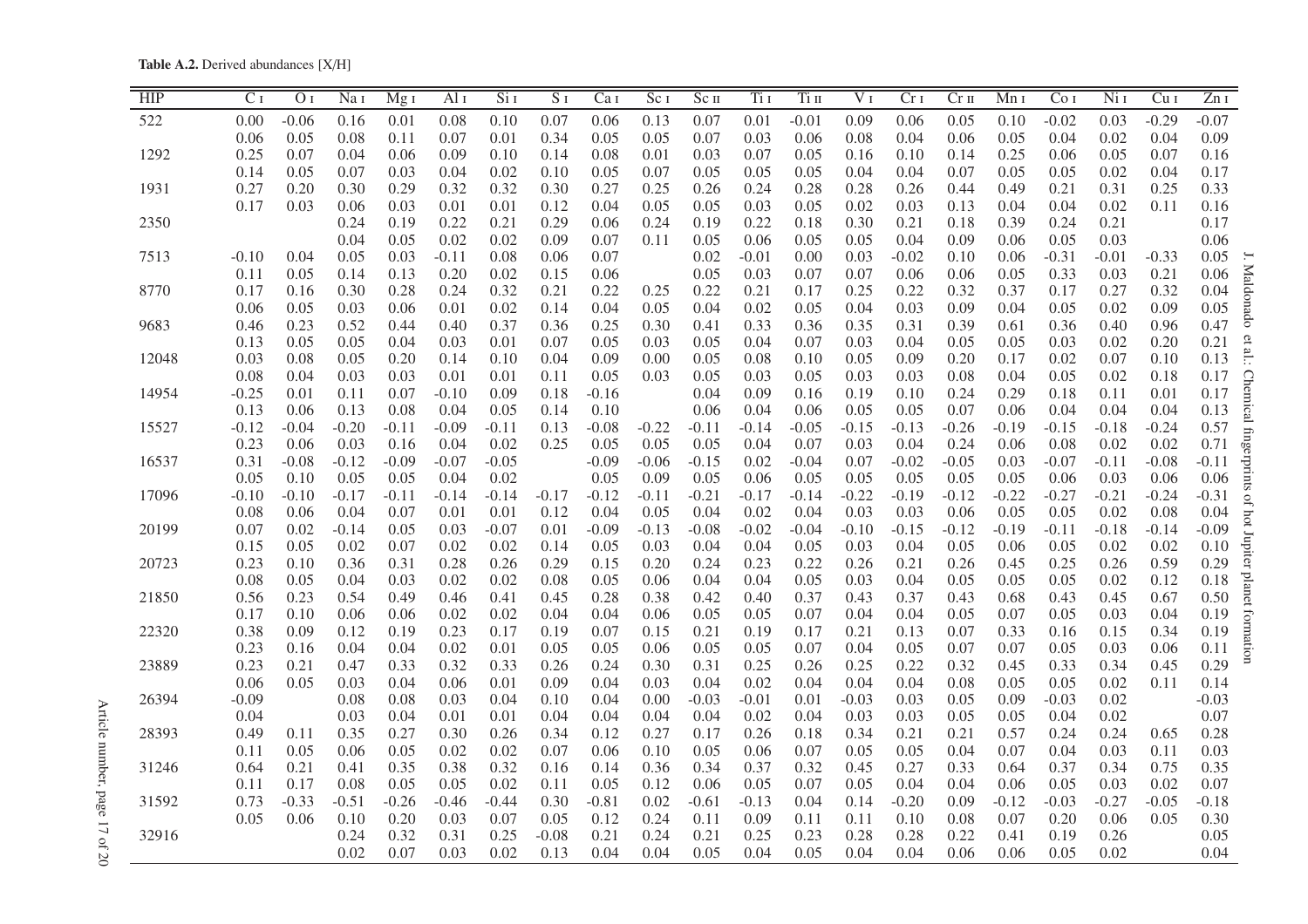|  | <b>Table A.2.</b> continued. |
|--|------------------------------|
|  |                              |

| <b>HIP</b> | C I     | O <sub>I</sub> | Na 1    | Mg I    | Al 1    | Si <sub>I</sub> | S <sub>I</sub> | Ca <sub>I</sub> | Sc <sub>I</sub> | $Sc$ II | Ti i    | Ti II   | $\overline{V}$ I | Cr <sub>I</sub> | Cr <sub>II</sub> | Mn 1    | Co i    | $Ni$ I  | Cu <sub>I</sub> | ZnI     |
|------------|---------|----------------|---------|---------|---------|-----------------|----------------|-----------------|-----------------|---------|---------|---------|------------------|-----------------|------------------|---------|---------|---------|-----------------|---------|
| 32970      | 0.27    | 0.13           | 0.41    | 0.30    | 0.32    | 0.34            | 0.29           | 0.25            | 0.24            | 0.26    | 0.24    | 0.24    | 0.27             | 0.25            | 0.37             | 0.48    | 0.22    | 0.32    | 0.35            | 0.17    |
|            | 0.06    | 0.05           | 0.04    | 0.05    | 0.01    | 0.01            | 0.14           | 0.04            | 0.04            | 0.04    | 0.02    | 0.05    | 0.03             | 0.03            | 0.08             | 0.04    | 0.04    | 0.02    | 0.04            | 0.04    |
| 33719      | 0.00    | 0.06           | 0.24    | 0.16    | 0.18    | 0.21            | 0.12           | 0.19            | 0.07            | 0.15    | 0.13    | 0.17    | 0.14             | 0.15            | 0.24             | 0.25    | 0.06    | 0.17    | 0.08            | 0.03    |
|            | 0.07    | 0.05           | 0.04    | 0.06    | 0.01    | 0.02            | 0.14           | 0.05            | 0.05            | 0.04    | 0.03    | 0.04    | 0.03             | 0.03            | 0.07             | 0.04    | 0.05    | 0.02    | 0.11            | 0.04    |
| 38558      | $-0.13$ | $-0.04$        | $-0.22$ | $-0.12$ | $-0.16$ | $-0.14$         | $-0.15$        | $-0.13$         | $-0.24$         | $-0.20$ | $-0.14$ | $-0.13$ | $-0.11$          | $-0.13$         | $-0.10$          | $-0.16$ | $-0.23$ | $-0.21$ | $-0.35$         | 0.00    |
|            | 0.08    | 0.04           | 0.03    | 0.05    | 0.02    | 0.02            | 0.18           | 0.05            | 0.05            | 0.04    | 0.04    | 0.04    | 0.07             | 0.04            | 0.05             | 0.05    | 0.05    | 0.02    | 0.02            | 0.28    |
| 40693      | 0.49    | $-0.06$        | $-0.04$ | 0.07    | 0.08    | 0.01            | 0.00           | $-0.03$         | $-0.05$         | 0.00    | 0.06    | 0.01    | 0.09             | 0.00            | $-0.03$          | 0.15    | $-0.01$ | $-0.02$ | 0.34            | 0.02    |
|            | 0.05    | 0.20           | 0.05    | 0.03    | 0.02    | 0.01            | 0.04           | 0.05            | 0.09            | 0.04    | 0.05    | 0.05    | 0.04             | 0.04            | 0.04             | 0.05    | 0.05    | 0.02    | 0.31            | 0.13    |
| 42214      | 0.13    | 0.17           | 0.32    | 0.26    | 0.31    | 0.29            | 0.30           | 0.20            | 0.21            | 0.23    | 0.23    | 0.22    | 0.32             | 0.22            | 0.25             | 0.41    | 0.25    | 0.25    | 0.58            | 0.34    |
|            | 0.08    | 0.10           | 0.06    | 0.03    | 0.02    | 0.02            | 0.08           | 0.05            | 0.07            | 0.05    | 0.05    | 0.05    | 0.04             | 0.04            | 0.05             | 0.06    | 0.05    | 0.02    | 0.23            | 0.25    |
| 42446      | 0.87    | 0.26           | 0.32    | 0.33    | 0.34    | 0.36            | 0.54           | 0.10            | 0.40            | 0.37    | 0.31    | 0.48    | 0.36             | 0.22            | 0.40             | 0.70    | 0.35    | 0.34    | 1.05            | 0.40    |
|            | 0.30    | 0.24           | 0.08    | 0.05    | 0.05    | 0.04            | 0.18           | 0.07            | 0.22            | 0.07    | 0.09    | 0.12    | 0.09             | 0.07            | 0.06             | 0.10    | 0.06    | 0.04    | 0.06            | 0.06    |
| 42723      | 0.08    | 0.00           | 0.14    | 0.10    | 0.08    | 0.11            | 0.01           | 0.07            | 0.06            | 0.02    | 0.05    | 0.05    | 0.05             | 0.03            | 0.11             | 0.15    | $-0.01$ | 0.05    | $-0.02$         | $-0.08$ |
|            | 0.09    | 0.04           | 0.04    | 0.07    | 0.01    | 0.01            | 0.13           | 0.04            | 0.04            | 0.04    | 0.02    | 0.04    | 0.04             | 0.03            | 0.08             | 0.05    | 0.04    | 0.02    | 0.08            | 0.04    |
| 43177      | 0.02    | 0.03           | 0.15    | 0.22    | 0.21    | 0.25            | 0.07           | 0.25            | 0.20            | 0.19    | 0.20    | 0.20    | 0.21             | 0.18            | 0.26             | 0.26    | 0.10    | 0.20    | $-0.01$         | $-0.06$ |
|            | 0.06    | 0.04           | 0.05    | 0.07    | 0.02    | 0.01            | 0.14           | 0.05            | 0.05            | 0.04    | 0.03    | 0.04    | 0.03             | 0.03            | 0.08             | 0.06    | 0.04    | 0.02    | 0.01            | 0.06    |
| 43686      | 0.48    | 0.16           | 0.36    | 0.44    | 0.44    | 0.41            | 0.31           | 0.31            | 0.33            | 0.39    | 0.36    | 0.38    | 0.39             | 0.31            | 0.34             | 0.55    | 0.35    | 0.36    | 0.43            | 0.40    |
|            | 0.14    | 0.09           | 0.06    | 0.07    | 0.02    | 0.02            | 0.07           | 0.05            | 0.07            | 0.05    | 0.04    | 0.06    | 0.03             | 0.04            | 0.06             | 0.05    | 0.05    | 0.03    | 0.04            | 0.28    |
| 44291      | 0.52    | 0.18           | 0.46    | 0.30    | 0.44    | 0.40            | 0.46           | 0.19            | 0.37            | 0.41    | 0.37    | 0.36    | 0.43             | 0.35            | 0.40             | 0.78    | 0.41    | 0.40    | 0.79            | 0.36    |
|            | 0.18    | 0.13           | 0.06    | 0.18    | 0.06    | 0.01            | 0.10           | 0.05            | 0.10            | 0.05    | 0.05    | 0.07    | 0.04             | 0.05            | 0.06             | 0.06    | 0.05    | 0.03    | 0.05            | 0.04    |
| 47007      | 0.20    | 0.16           | 0.30    | 0.24    | 0.22    | 0.26            | 0.21           | 0.20            | 0.19            | 0.20    | 0.20    | 0.21    | 0.21             | 0.24            | 0.34             | 0.40    | 0.17    | 0.24    | 0.19            | 0.24    |
|            | 0.07    | 0.06           | 0.02    | 0.03    | 0.01    | 0.01            | 0.12           | 0.04            | 0.02            | 0.04    | 0.02    | 0.04    | 0.03             | 0.03            | 0.08             | 0.04    | 0.04    | 0.02    | 0.08            | 0.19    |
| 47202      | 0.12    |                | 0.55    | 0.43    | 0.49    | 0.46            | 0.23           | 0.22            | 0.43            | 0.42    | 0.35    | 0.37    | 0.44             | 0.35            | 0.37             | 0.70    | 0.47    | 0.44    |                 | 0.44    |
|            | 0.05    |                | 0.05    | 0.05    | 0.03    | 0.02            | 0.04           | 0.05            | 0.07            | 0.05    | 0.05    | 0.06    | 0.04             | 0.04            | 0.06             | 0.06    | 0.05    | 0.02    |                 | 0.03    |
| 48711      | 0.06    |                | 0.19    | 0.20    | 0.22    | 0.20            | $-0.01$        | 0.15            | 0.17            | 0.15    | 0.12    | 0.15    | 0.18             | 0.14            | 0.19             | 0.20    | 0.09    | 0.18    |                 | 0.15    |
|            | 0.04    |                | 0.12    | 0.04    | 0.01    | 0.02            | 0.18           | 0.04            | 0.04            | 0.04    | 0.02    | 0.04    | 0.04             | 0.04            | 0.05             | 0.07    | 0.06    | 0.02    |                 | 0.07    |
| 48739      | $-0.03$ | $-0.01$        | $-0.05$ | $-0.01$ | $-0.09$ | $-0.05$         | $-0.11$        | $-0.01$         | $-0.16$         | $-0.16$ | $-0.08$ | $-0.10$ | $-0.05$          | $-0.05$         | 0.12             | $-0.04$ | $-0.16$ | $-0.11$ | $-0.22$         | $-0.24$ |
|            | 0.06    | 0.04           | 0.02    | 0.06    | 0.03    | 0.01            | 0.09           | 0.04            | 0.05            | 0.05    | 0.03    | 0.04    | 0.05             | 0.03            | 0.17             | 0.06    | 0.04    | 0.02    | 0.02            | 0.04    |
| 48780      | $-0.26$ | $-0.10$        | 0.32    | 0.08    |         | 0.25            | 0.03           | 0.26            |                 | 0.14    | 0.27    | 0.13    | 0.31             | 0.30            | 0.16             | 0.30    | 0.46    | 0.20    | 0.02            | 0.27    |
|            | 0.17    | 0.05           | 0.14    | 0.15    |         | 0.03            | 0.24           | 0.06            |                 | 0.06    | 0.06    | 0.06    | 0.26             | 0.07            | 0.09             | 0.07    | 0.04    | 0.04    | 0.04            | 0.14    |
| 52409      | 0.29    | 0.19           | 0.36    | 0.35    | 0.34    | 0.33            | 0.33           | 0.21            | 0.24            | 0.36    | 0.29    | 0.32    | 0.32             | 0.27            | 0.34             | 0.57    | 0.31    | 0.33    | 0.46            | 0.37    |
|            | 0.08    | 0.08           | 0.06    | 0.03    | 0.01    | 0.01            | 0.06           | 0.05            | 0.04            | 0.05    | 0.03    | 0.06    | 0.03             | 0.04            | 0.06             | 0.05    | 0.05    | 0.02    | 0.08            | 0.19    |
| 54195      | 0.26    | 0.17           | 0.48    | 0.43    | 0.42    | 0.39            | 0.46           | 0.28            | 0.31            | 0.38    | 0.34    | 0.32    | 0.41             | 0.30            | 0.48             | 0.67    | 0.38    | 0.40    | 0.62            | 0.08    |
|            | 0.07    | 0.04           | 0.02    | 0.04    | 0.03    | 0.02            | 0.06           | 0.04            | 0.06            | 0.05    | 0.03    | 0.06    | 0.03             | 0.04            | 0.15             | 0.08    | 0.05    | 0.02    | 0.17            | 0.12    |
| 55409      | 0.02    | $-0.03$        | $-0.09$ | 0.05    | $-0.02$ | $-0.03$         | $-0.08$        | $-0.04$         | $-0.13$         | $-0.08$ | $-0.05$ | $-0.05$ | $-0.07$          | $-0.06$         | 0.01             | $-0.07$ | $-0.09$ | $-0.10$ | $-0.13$         | $-0.05$ |
|            | 0.06    | 0.04           | 0.02    | 0.05    | 0.04    | 0.02            | 0.12           | 0.04            | 0.08            | 0.05    | 0.04    | 0.04    | 0.03             | 0.04            | 0.06             | 0.08    | 0.06    | 0.02    | 0.02            | 0.15    |
| 55664      | 0.47    | 0.26           | 0.37    | 0.47    | 0.53    | 0.47            | 0.56           | 0.26            | 0.55            | 0.51    | 0.50    | 0.49    | 0.56             | 0.39            | 0.51             | 0.71    | 0.51    | 0.46    | 1.21            | 0.55    |
|            | 0.19    | 0.07           | 0.06    | 0.05    | 0.08    | 0.01            | 0.08           | 0.05            | 0.11            | 0.06    | 0.05    | 0.09    | 0.06             | 0.05            | 0.05             | 0.09    | 0.05    | 0.03    | 0.09            | 0.06    |
| 57172      | 0.69    | 0.05           | 0.30    | 0.26    | 0.33    | 0.26            | 0.34           | 0.09            | 0.35            | 0.26    | 0.33    | 0.26    | 0.39             | 0.25            | 0.27             | 0.56    | 0.31    | 0.28    | 0.80            | 0.26    |
|            | 0.05    | 0.14           | 0.07    | 0.05    | 0.04    | 0.02            | 0.08           | 0.06            | 0.12            | 0.05    | 0.06    | 0.08    | 0.06             | 0.05            | 0.05             | 0.07    | 0.05    | 0.03    | 0.14            | 0.07    |
| 57370      |         |                | $-0.03$ | 0.03    | 0.18    | 0.06            | 0.35           | 0.06            | 0.00            | $-0.02$ | 0.09    | 0.06    | 0.11             | 0.10            | 0.10             | 0.15    | 0.00    | 0.01    |                 | $-0.07$ |
|            |         |                | 0.02    | 0.04    | 0.16    | 0.01            | 0.05           | 0.05            | 0.06            | 0.04    | 0.05    | 0.04    | 0.04             | 0.04            | 0.04             | 0.04    | 0.04    | 0.02    |                 | 0.06    |
| 58237      |         |                | 0.02    | $-0.07$ | 0.09    | 0.06            | 0.42           | $-0.01$         | 0.05            | $-0.09$ | 0.05    | 0.01    | 0.16             | 0.09            | 0.05             | 0.17    | 0.02    | 0.03    |                 | 0.00    |
|            |         |                | 0.05    | 0.05    | 0.04    | 0.03            | 0.06           | 0.07            | 0.12            | 0.07    | 0.09    | 0.07    | 0.09             | 0.06            | 0.09             | 0.07    | 0.05    | 0.04    |                 | 0.12    |

A&A

proofs:

manuscript no. 32001\_corr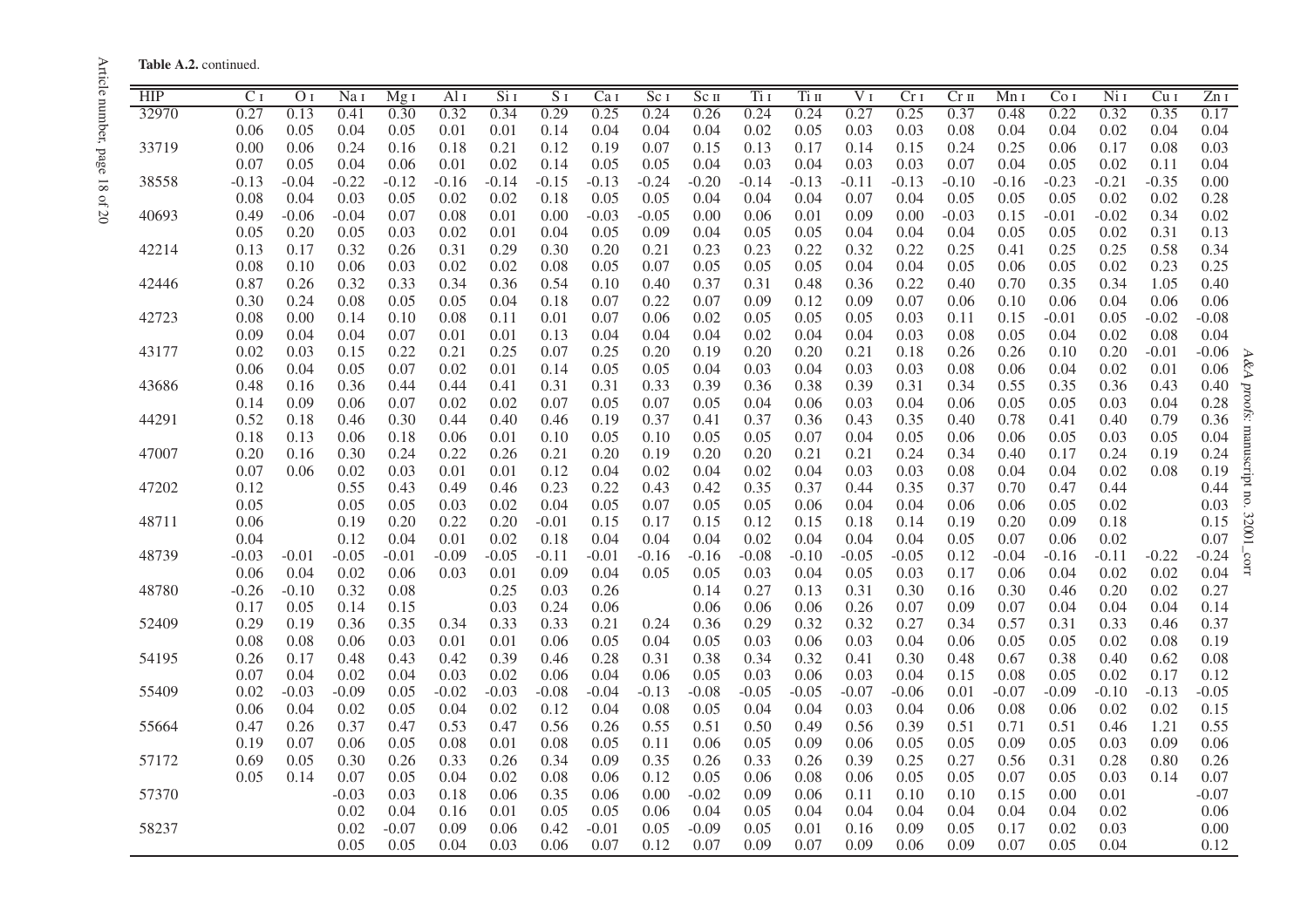Table A.2. continued.

| HIP   | C <sub>I</sub> | O <sub>I</sub> | Na I    | $\overline{M}$ g 1 | Al <sub>I</sub> | Si <sub>I</sub> | S <sub>I</sub> | Ca 1    | Sc <sub>I</sub> | Sc <sub>II</sub> | Ti I    | Tiп     | V 1     | Cr <sub>I</sub> | $Cr$ $n$ | Mn <sub>I</sub> | Co <sub>I</sub> | $Ni$ I  | Cu <sub>I</sub> | ZnI             |
|-------|----------------|----------------|---------|--------------------|-----------------|-----------------|----------------|---------|-----------------|------------------|---------|---------|---------|-----------------|----------|-----------------|-----------------|---------|-----------------|-----------------|
| 58263 |                |                | 0.20    | 0.09               | $-0.10$         | 0.12            | $-0.02$        | 0.05    |                 | 0.13             | 0.12    | 0.14    | 0.12    | 0.13            | 0.25     | 0.11            | 0.09            | 0.11    |                 | $-0.21$         |
|       |                |                | 0.12    | 0.11               | 0.04            | 0.03            | 0.18           | 0.09    |                 | 0.06             | 0.04    | 0.06    | 0.09    | 0.04            | 0.06     | 0.06            | 0.04            | 0.03    |                 | 0.04            |
| 60644 | $-0.02$        | $-0.02$        | 0.04    | 0.02               | $-0.03$         | 0.09            | $-0.02$        | 0.08    | 0.03            | $-0.08$          | $-0.01$ | $-0.03$ | 0.03    | 0.01            | 0.09     | 0.04            | $-0.19$         | 0.00    | $-0.21$         | $-0.18$         |
|       | 0.04           | 0.03           | 0.08    | 0.09               | 0.04            | 0.01            | 0.16           | 0.05    | 0.05            | 0.04             | 0.03    | 0.04    | 0.05    | 0.04            | 0.06     | 0.05            | 0.14            | 0.02    | 0.01            | 0.05            |
| 61595 | 0.25           | 0.13           | 0.35    | 0.29               | 0.28            | 0.26            | 0.22           | 0.17    | 0.17            | 0.23             | 0.18    | 0.20    | 0.19    | 0.19            | 0.41     | 0.46            | 0.19            | 0.24    | 0.33            | 0.32            |
|       | 0.08           | 0.04           | 0.02    | 0.03               | 0.02            | 0.01            | 0.10           | 0.04    | 0.06            | 0.05             | 0.03    | 0.05    | 0.02    | 0.03            | 0.17     | 0.07            | 0.04            | 0.02    | 0.23            | 0.23            |
| 62534 | $-0.05$        | 0.06           | $-0.33$ | $-0.12$            | $-0.12$         | $-0.24$         | $-0.20$        | $-0.27$ | $-0.25$         | $-0.31$          | $-0.16$ | $-0.18$ | $-0.27$ | $-0.42$         | $-0.37$  | $-0.53$         | $-0.33$         | $-0.41$ | $-0.49$         | $-0.20$         |
|       | 0.06           | 0.05           | 0.03    | 0.08               | 0.02            | 0.01            | 0.05           | 0.05    | 0.04            | 0.05             | 0.05    | 0.04    | 0.05    | 0.04            | 0.04     | 0.06            | 0.06            | 0.02    | 0.03            | 0.10            |
| 64457 | 0.73           | 0.12           | 0.26    | 0.22               | 0.26            | 0.15            | 0.39           | 0.08    | 0.30            | 0.10             | 0.28    | 0.11    | 0.35    | 0.20            | 0.10     | 0.44            | 0.21            | 0.16    | 0.43            | 0.19            |
|       | 0.05           | 0.14           | 0.05    | 0.05               | 0.06            | 0.02            | 0.06           | 0.05    | 0.11            | 0.06             | 0.06    | 0.07    | 0.05    | 0.05            | 0.05     | 0.06            | 0.04            | 0.03    | 0.03            | 0.06            |
| 64459 | $-0.25$        | $-0.14$        | $-0.33$ | $-0.17$            | $-0.22$         | $-0.25$         | $-0.30$        | $-0.22$ | $-0.35$         | $-0.32$          | $-0.25$ | $-0.24$ | $-0.37$ | $-0.36$         | $-0.28$  | $-0.48$         | $-0.39$         | $-0.38$ | $-0.50$         | $-0.34$         |
|       | 0.06           | 0.05           | 0.05    | 0.07               | 0.02            | 0.01            | 0.14           | 0.05    | 0.05            | 0.04             | 0.03    | 0.04    | 0.03    | 0.03            | 0.06     | 0.05            | 0.05            | 0.02    | 0.08            | 0.12            |
| 65808 | 0.31           | 0.14           | 0.25    | 0.27               | 0.22            | 0.23            | 0.23           | 0.12    | 0.18            | 0.20             | 0.15    | 0.19    | 0.19    | 0.18            | 0.26     | 0.39            | 0.19            | 0.22    | 0.42            | 0.30            |
|       | 0.10           | 0.07           | 0.03    | 0.05               | 0.02            | 0.02            | 0.08           | 0.05    | 0.06            | 0.04             | 0.04    | 0.05    | 0.04    | 0.04            | 0.05     | 0.05            | 0.05            | 0.02    | 0.14            | 0.21            |
| 66047 | $-0.07$        | $-0.02$        | 0.04    | 0.01               | $-0.01$         | 0.01            | $-0.07$        | 0.00    | $-0.09$         | $-0.10$          | $-0.06$ | $-0.07$ | $-0.07$ | $-0.05$         | 0.01     | 0.04            | $-0.09$         | $-0.05$ | $-0.09$         | $-0.04$         |
|       | 0.06           | 0.04           | 0.04    | 0.05               | 0.01            | 0.01            | 0.13           | 0.04    | 0.05            | 0.04             | 0.02    | 0.04    | 0.03    | 0.03            | 0.08     | 0.04            | 0.04            | 0.02    | 0.04            | 0.12            |
| 66192 | 0.06           |                | 0.09    | 0.15               | $-0.10$         | 0.08            | $-0.15$        | 0.02    | 0.05            | 0.15             | 0.08    | 0.24    | 0.05    | 0.16            | 0.37     | 0.03            | $-0.05$         | 0.14    |                 | 0.21            |
|       | 0.05           |                | 0.05    | 0.04               | 0.19            | 0.04            | 0.15           | 0.07    | 0.11            | 0.06             | 0.04    | 0.06    | 0.06    | 0.04            | 0.16     | 0.12            | 0.12            | 0.03    |                 | 0.18            |
| 67275 | $-0.01$        |                | 0.28    | 0.10               |                 | 0.33            | 0.18           | 0.29    |                 | 0.44             | 0.36    | 0.25    | 0.52    | 0.44            | 0.23     | 0.53            |                 | 0.39    | 0.07            | 0.56            |
|       | 0.05           |                | 0.04    | 0.20               |                 | 0.03            | 0.20           | 0.07    |                 | 0.06             | 0.08    | 0.08    | 0.07    | 0.11            | 0.14     | 0.06            |                 | 0.04    | 0.06            | 0.06            |
| 70695 | 0.02           | $-0.11$        | $-0.05$ | 0.02               | 0.03            | $-0.04$         | $-0.04$        | $-0.07$ | $-0.11$         | $-0.07$          | $-0.03$ | $-0.03$ | $-0.03$ | $-0.08$         | $-0.07$  | 0.02            | $-0.08$         | $-0.09$ | $-0.03$         | iooi<br>$-0.01$ |
|       | 0.09           | 0.09           | 0.03    | 0.04               | 0.03            | 0.02            | 0.07           | 0.05    | 0.03            | 0.04             | 0.04    | 0.04    | 0.04    | 0.04            | 0.05     | 0.05            | 0.05            | 0.02    | 0.02            | 0.09            |
| 71395 | 0.62           | 0.21           | 0.03    | $-0.05$            | 0.10            | 0.11            |                | $-0.01$ | 0.14            | $-0.05$          | 0.12    | 0.02    | 0.24    | 0.13            | 0.01     | 0.25            | 0.05            | 0.02    | 0.24            | $-0.05$         |
|       | 0.07           | 0.14           | 0.09    | 0.05               | 0.06            | 0.03            |                | 0.08    | 0.15            | 0.07             | 0.10    | 0.09    | 0.09    | 0.06            | 0.06     | 0.07            | 0.05            | 0.05    | 0.05            | 0.06            |
| 72339 |                |                | 0.02    | 0.04               | 0.07            | 0.03            | 0.10           | 0.00    | 0.01            | 0.02             | 0.08    | 0.07    | 0.09    | 0.08            | 0.08     | 0.15            | 0.03            | 0.03    |                 | 0.16            |
|       |                |                | 0.02    | 0.05               | 0.02            | 0.01            | 0.05           | 0.05    | 0.06            | 0.05             | 0.05    | 0.05    | 0.04    | 0.04            | 0.07     | 0.04            | 0.05            | 0.02    |                 | 0.24            |
| 74500 | 0.32           | 0.18           | 0.41    | 0.35               | 0.34            | 0.32            | 0.28           | 0.20    | 0.23            | 0.29             | 0.26    | 0.26    | 0.27    | 0.23            | 0.55     | 0.49            | 0.27            | 0.30    | 0.62            | 0.42            |
|       | 0.10           | 0.05           | 0.05    | 0.04               | 0.02            | 0.01            | 0.08           | 0.05    | 0.03            | 0.05             | 0.03    | 0.06    | 0.03    | 0.04            | 0.24     | 0.06            | 0.05            | 0.02    | 0.16            | 0.25            |
| 77517 | 0.85           | 0.21           | 0.20    | 0.18               | 0.39            | 0.25            |                | $-0.01$ | 0.38            | 0.26             | 0.35    | 0.27    | 0.40    | 0.14            | 0.23     | 0.39            | 0.24            | 0.18    | 0.94            | 0.27            |
|       | 0.07           | 0.15           | 0.07    | 0.05               | 0.06            | 0.03            |                | 0.08    | 0.18            | 0.07             | 0.09    | 0.09    | 0.09    | 0.06            | 0.06     | 0.08            | 0.05            | 0.04    | 0.39            | 0.11            |
| 77838 | $-0.69$        |                | $-0.38$ | $-0.03$            | $-0.50$         | $-0.20$         | $-0.42$        | $-0.46$ |                 | $-0.07$          | 0.00    | $-0.15$ | 0.08    | 0.01            | $-0.17$  | 0.05            | $-0.23$         | $-0.04$ |                 | $-0.01$         |
|       | 0.05           |                | 0.12    | 0.04               | 0.04            | 0.07            | 0.03           | 0.14    |                 | 0.12             | 0.05    | 0.09    | 0.06    | 0.10            | 0.15     | 0.08            | 0.15            | 0.04    |                 | 0.11            |
| 78169 | $-0.01$        | 0.00           | 0.01    | 0.11               | 0.04            | 0.08            | 0.02           | 0.09    | 0.02            | $-0.02$          | 0.04    | 0.01    | 0.00    | 0.06            | 0.17     | 0.11            | $-0.06$         | 0.02    | $-0.16$         | $-0.16$         |
|       | 0.05           | 0.08           | 0.03    | 0.07               | 0.01            | 0.01            | 0.12           | 0.04    | 0.05            | 0.04             | 0.02    | 0.05    | 0.03    | 0.03            | 0.10     | 0.06            | 0.08            | 0.02    | 0.06            | 0.06            |
| 78521 | 0.95           | 0.07           | 0.24    | 0.34               | 0.40            | 0.30            | 0.30           | 0.23    | 0.56            | 0.34             | 0.39    | 0.36    | 0.44    | 0.27            | 0.13     | 0.48            | 0.38            | 0.30    | 0.58            | 0.28            |
|       | 0.80           | 0.14           | 0.11    | 0.03               | 0.02            | 0.02            | 0.03           | 0.06    | 0.10            | 0.05             | 0.05    | 0.07    | 0.04    | 0.04            | 0.05     | 0.06            | 0.05            | 0.04    | 0.09            | 0.11            |
| 80337 | 0.07           | $-0.06$        | $-0.14$ | $-0.01$            | $-0.02$         | $-0.01$         | $-0.07$        | 0.05    |                 | $-0.06$          | 0.03    | 0.02    | 0.05    | 0.02            | 0.19     | $-0.03$         | $-0.12$         | $-0.08$ | $-0.26$         | $-0.14$         |
|       | 0.21           | 0.03           | 0.03    | 0.04               | 0.02            | 0.01            | 0.15           | 0.04    |                 | 0.04             | 0.03    | 0.05    | 0.03    | 0.03            | 0.17     | 0.04            | 0.04            | 0.02    | 0.02            | 0.09            |
| 80680 | 0.25           | 0.08           | 0.34    | 0.20               | 0.25            | 0.26            | 0.20           | 0.23    | 0.27            | 0.26             | 0.23    | 0.21    | 0.42    | 0.18            | 0.29     | 0.35            | 0.77            | 0.25    | $-0.08$         | 0.28            |
|       | 0.13           | 0.05           | 0.06    | 0.08               | 0.01            | 0.02            | 0.28           | 0.04    | 0.11            | 0.06             | 0.04    | 0.06    | 0.06    | 0.04            | 0.09     | 0.06            | 0.46            | 0.02    | 0.06            | 0.16            |
| 81022 | 0.22           | 0.15           | 0.34    | 0.29               | 0.29            | 0.29            | 0.28           | 0.21    | 0.23            | 0.27             | 0.21    | 0.24    | 0.27    | 0.21            | 0.33     | 0.42            | 0.23            | 0.27    | 0.37            | 0.33            |
|       | 0.09           | 0.04           | 0.02    | 0.03               | 0.01            | 0.02            | 0.08           | 0.04    | 0.04            | 0.04             | 0.02    | 0.04    | 0.03    | 0.03            | 0.11     | 0.04            | 0.05            | 0.02    | 0.13            | 0.20            |
| 83983 | 0.39           | 0.07           | 0.28    | 0.35               | 0.34            | 0.24            | 0.52           | 0.22    | 0.25            | 0.39             | 0.26    | 0.24    | 0.32    | 0.22            | 0.17     | 0.37            | 0.25            | 0.25    | 0.50            | 0.24            |
|       | 0.13           | 0.05           | 0.04    | 0.03               | 0.01            | 0.02            | 0.29           | 0.05    | 0.08            | 0.17             | 0.04    | 0.05    | 0.07    | 0.04            | 0.05     | 0.09            | 0.05            | 0.03    | 0.09            | 0.17            |

Article number, page 19 of 20 Article number, page 19 of 20